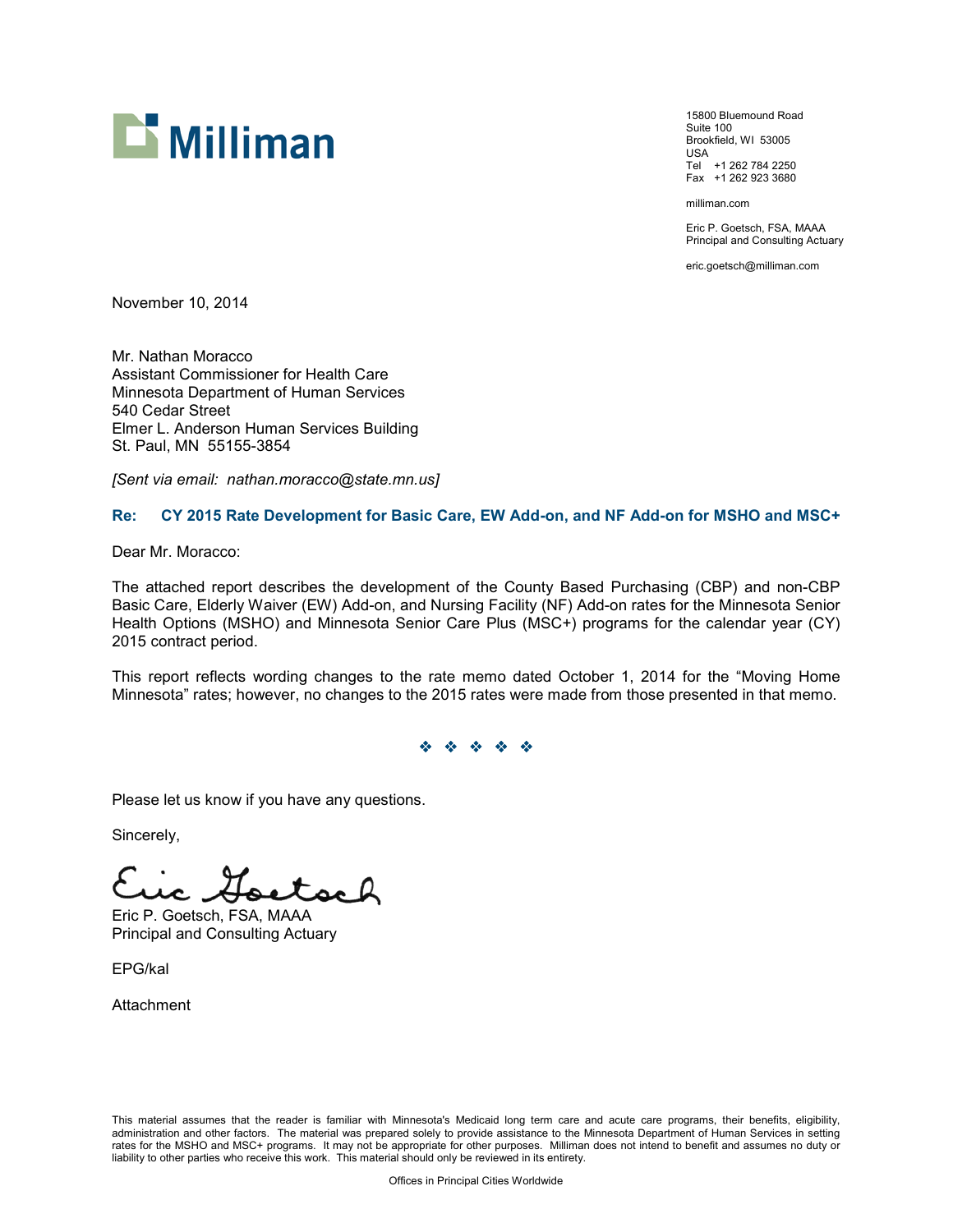

# **Basic Care, Elderly Waiver Add-on, and Nursing Facility Add-on Rate Development for MSHO and MSC+ Calendar Year 2015**

Prepared for: **Minnesota Department of Human Services**

Prepared by: **Milliman, Inc.**

**Linda Chow, FSA, MAAA** Consulting Actuary

**Eric P. Goetsch, FSA, MAAA** Principal and Consulting Actuary

15800 Bluemound Road Suite 100 Brookfield, WI 53005 USA Tel +1 262 784 2250 Fax +1 262 923 3680

milliman.com

November 10, 2014

This material assumes that the reader is familiar with Minnesota's Medicaid long term care and acute care programs, their benefits, eligibility, administration and other factors. The material was prepared solely to provide assistance to the Minnesota Department of Human Services in setting rates for the MSHO and MSC+ programs. It may not be appropriate for other purposes. Milliman does not intend to benefit and assumes no duty or liability to other parties who receive this work. This material should only be reviewed in its entirety.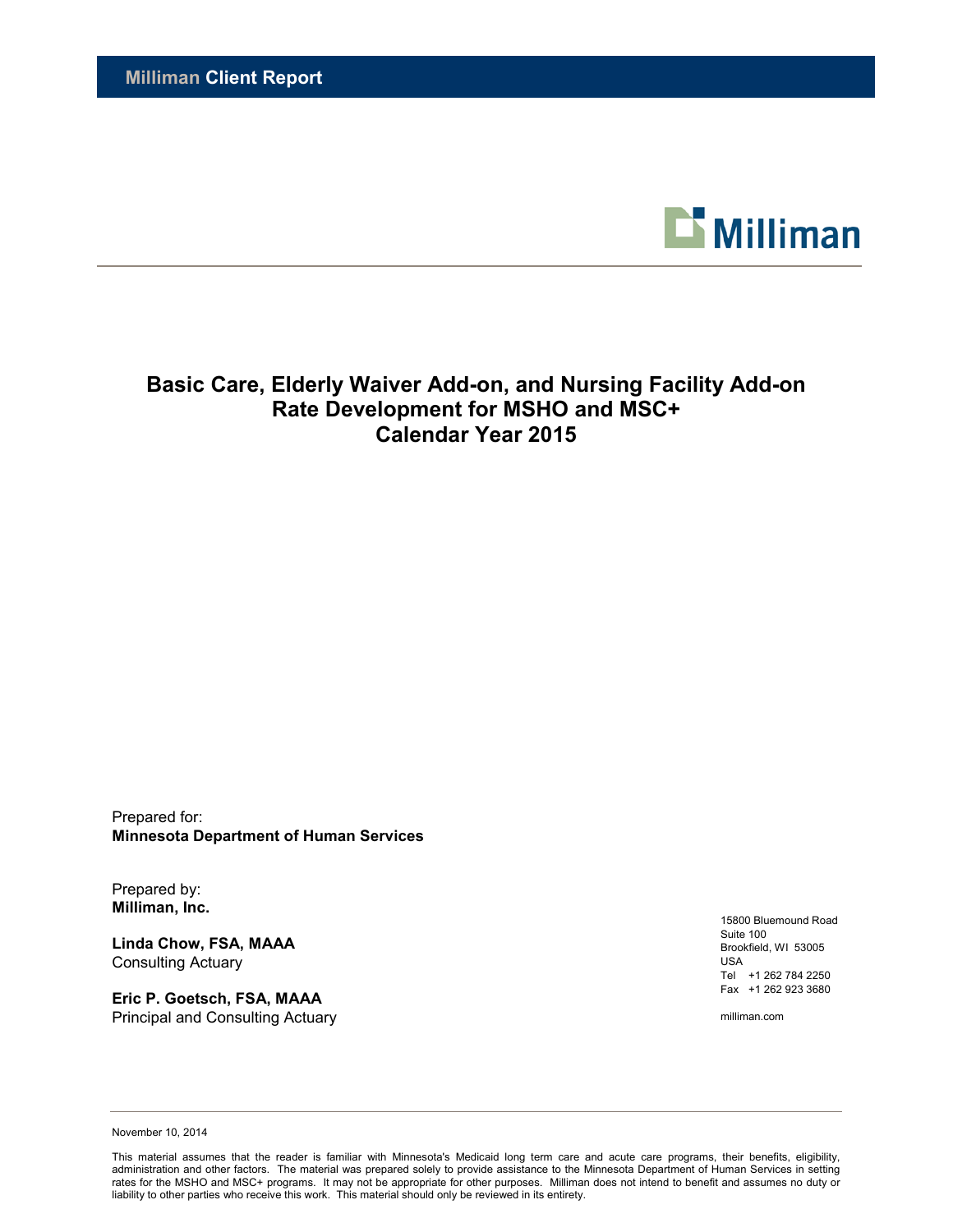# **TABLE OF CONTENTS**

## **TABLES**

| Table 3 – Mapping of Service Categories from 2015 Rate Development Data Request to Table 2  8 |      |
|-----------------------------------------------------------------------------------------------|------|
|                                                                                               |      |
|                                                                                               |      |
| Table 6 - Basic Care Rate Cell Relativities for Geographic Area and Demographic Group 16      |      |
|                                                                                               |      |
| Table 8 – EW and Care Coordination / Case Management Services 2015 Base Rates 20              |      |
|                                                                                               |      |
| Table 10 - Average NF Days and Medicaid Costs Per Community Enrollee by CY 23                 |      |
|                                                                                               | . 24 |
| Table 12 – NF Add-on Rate Cell Relativities for Geographic Area and Demographic Group  25     |      |
|                                                                                               |      |
|                                                                                               |      |

**Minnesota Department of Human Services**

CY 2015 Basic Care, Elderly Waiver Add-on, and Nursing Facility Add-On Rate Development for MSHO and MSC+

November 10, 2014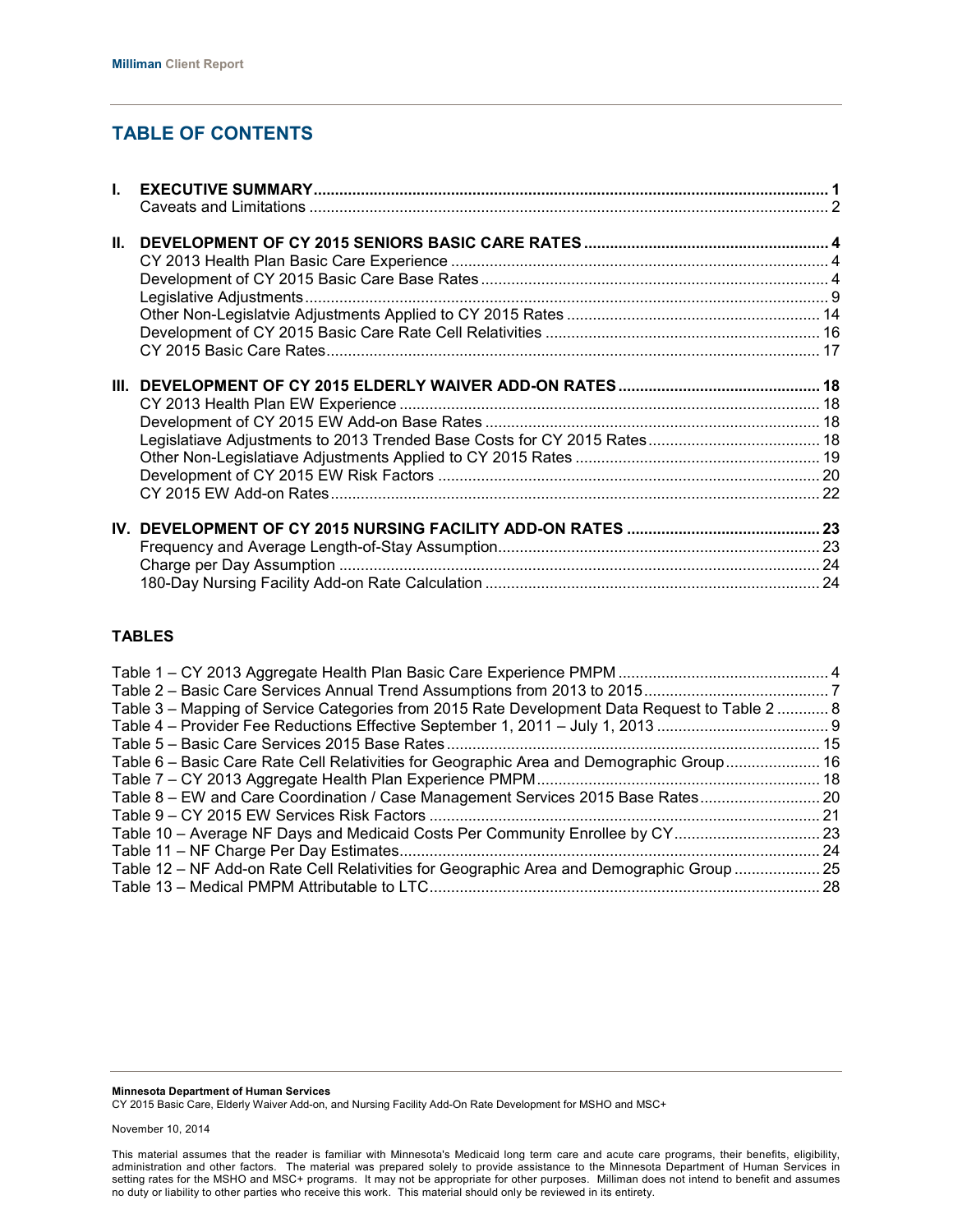# **TABLE OF CONTENTS (continued)**

## **EXHIBITS**

- Exhibit 1 Basic Care Rates for January 2015 through December 2015
- Exhibit 2 EW Add-on Rates for January 2015 through December 2015
- Exhibit 3 180 Day NF Add-on Rates for January 2015 through December 2015

#### **APPENDICES**

Appendix A – CY 2013 Aggregate Health Plan EW Experience PMPM by Category of Service Appendix B and C – 180 Day NF Add-on Rate Calculation for January 2015 through December 2015

**Minnesota Department of Human Services** CY 2015 Basic Care, Elderly Waiver Add-on, and Nursing Facility Add-On Rate Development for MSHO and MSC+

This material assumes that the reader is familiar with Minnesota's Medicaid long term care and acute care programs, their benefits, eligibility, administration and other factors. The material was prepared solely to provide assistance to the Minnesota Department of Human Services in setting rates for the MSHO and MSC+ programs. It may not be appropriate for other purposes. Milliman does not intend to benefit and assumes no duty or liability to other parties who receive this work. This material should only be reviewed in its entirety.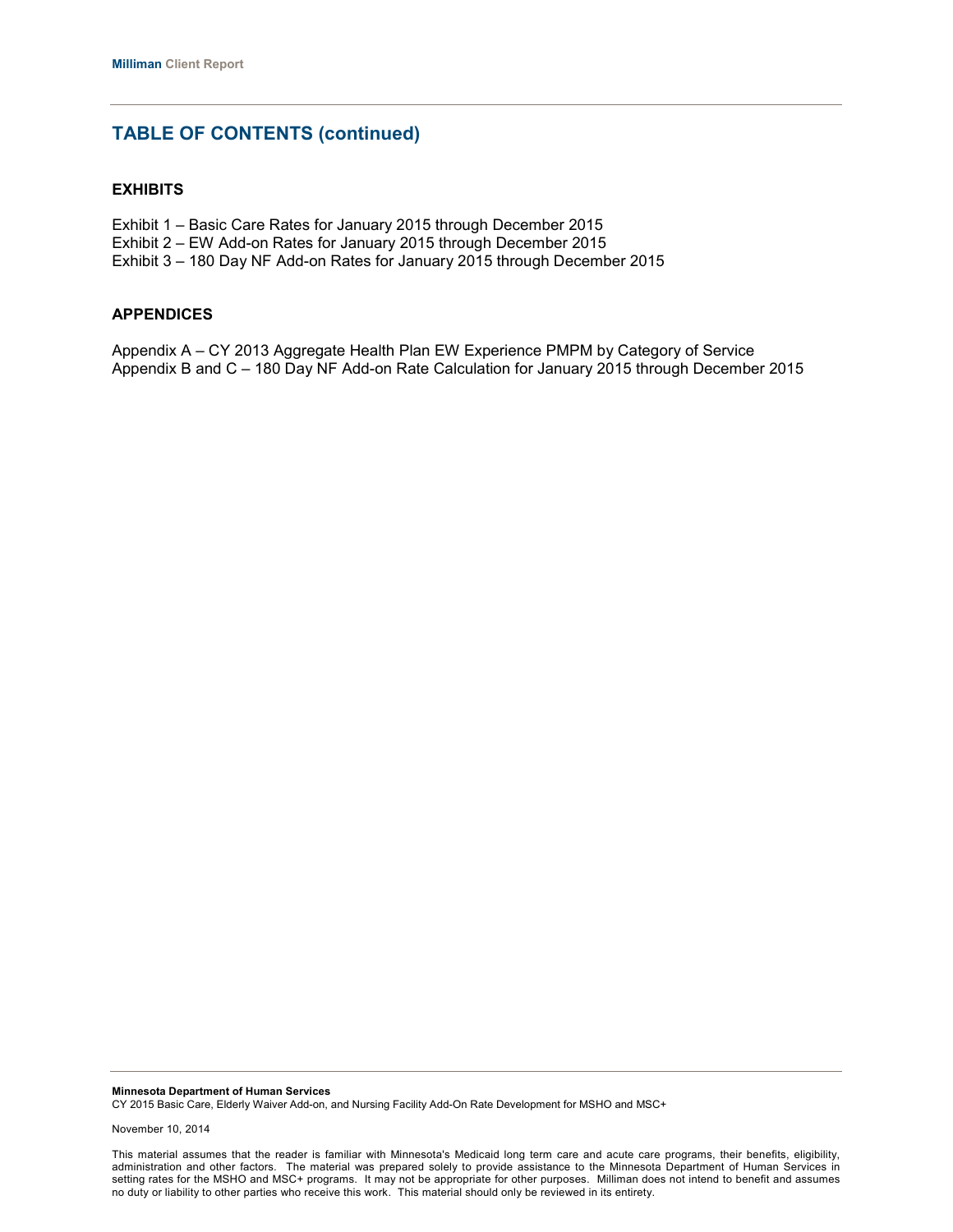# **I. EXECUTIVE SUMMARY**

This report documents the development of the County Based Purchasing (CBP) and non-CBP Basic Care, Elderly Waiver (EW) Add-on, and Nursing Facility (NF) Add-on rates for the Minnesota Senior Health Options (MSHO) and Minnesota Senior Care Plus (MSC+) programs for the calendar year (CY) 2015 contract period. The report assumes the reader is familiar with the basic aspects of the MSHO and MSC+ programs, the population groups covered under the programs, the Minnesota Medicaid program, and managed care rating principles.

This report contains:

- A description of the information used to develop the CY 2015 Basic Care base rates and rate cell relativities, which will be used to determine the 2015 Basic Care capitation payments. The 2015 Basic Care rates were developed from 2013 health plan experience.
- A description of the information used to develop the CY 2015 EW Add-on base rates and risk factor weights, which will be used to determine the 2015 EW Add-on capitation payments. The 2015 EW Add-on rates were developed from 2013 health plan experience.
- A description of the information used to develop the CY 2015 NF Add-on base rates and rate cell relativities, which will be used to determine the 2015 NF Add-on capitation payments. The 2015 NF Add-on rates were developed from 2011 through 2013 health plan experience.

The structure of this report is intended to provide transparency of all the components of the CY 2015 Basic Care, EW Add-on, and NF Add-on rate developments.

Overall, using the August 2014 membership mix by rate cell, **the CY 2015 MSHO and MSC+ rates provide an estimated aggregate per member per month (PMPM) increase of 1.9% from the CY 2014 rates amended effective July 1, 2014**. The components of this increase are as follows:

 Using the August 2014 membership mix by rate cell, the **CY 2015 Basic Care base rates provide an estimated aggregate PMPM decrease of 0.5% from the 2014 Basic Care base rates amended effective July 1, 2014** and contribute -0.3% to the overall 1.9% increase in MSHO / MSC+ rates from 2014 to 2015. This increase reflects community Basic Care rates increasing 0.4% in aggregate and the institutional Basic Care rates decreasing 9.0% in aggregate. In addition, this increase reflects Metro Basic Care rates decreasing 5.8% in aggregate and non-Metro Basic Care rates increasing 9.5% in aggregate.

Due to the demographic mix differences among plans, the increase or decrease in Basic Care rates PMPM from CY 2014 to CY 2015 will vary by plan. The overall Basic Care rate change of -0.5% consists of the following approximate multiplicative components:

- ‒ 4.5% decrease due to the starting 2013 experience, as adjusted for benefit changes, being lower than projected in the prior year's rate development
- ‒ 3.2% increase due to average Basic Care trend rates from 2014 to 2015
- ‒ 2.5% increase due to the change in the projected impact of 2014 legislative changes and trend from the prior year's rate development
- ‒ 0.5% increase due to the projected impact of 2015 legislative changes
- ‒ 1.1% increase due to the reallocation of projected administrative costs between the Basic Care and EW rates
- ‒ 3.1% decrease due to the rebasing of rate cell relativities for CY 2015, including normalizing them to 1.000 using the CY 2013 membership mix by rate cell

CY 2014 Basic Care, Elderly Waiver Add-on, and Nursing Facility Add-On Rate Development for MSHO and MSC+

**Minnesota Department of Human Services** Page 1

November 10, 2014

This material assumes that the reader is familiar with Minnesota's Medicaid long term care and acute care programs, their benefits, eligibility, administration and other factors. The material was prepared solely to provide assistance to the Minnesota Department of Human Services in setting rates for the MSHO and MSC+ programs. It may not be appropriate for other purposes. Milliman does not intend to benefit and assumes no duty or liability to other parties who receive this work. This material should only be reviewed in its entirety.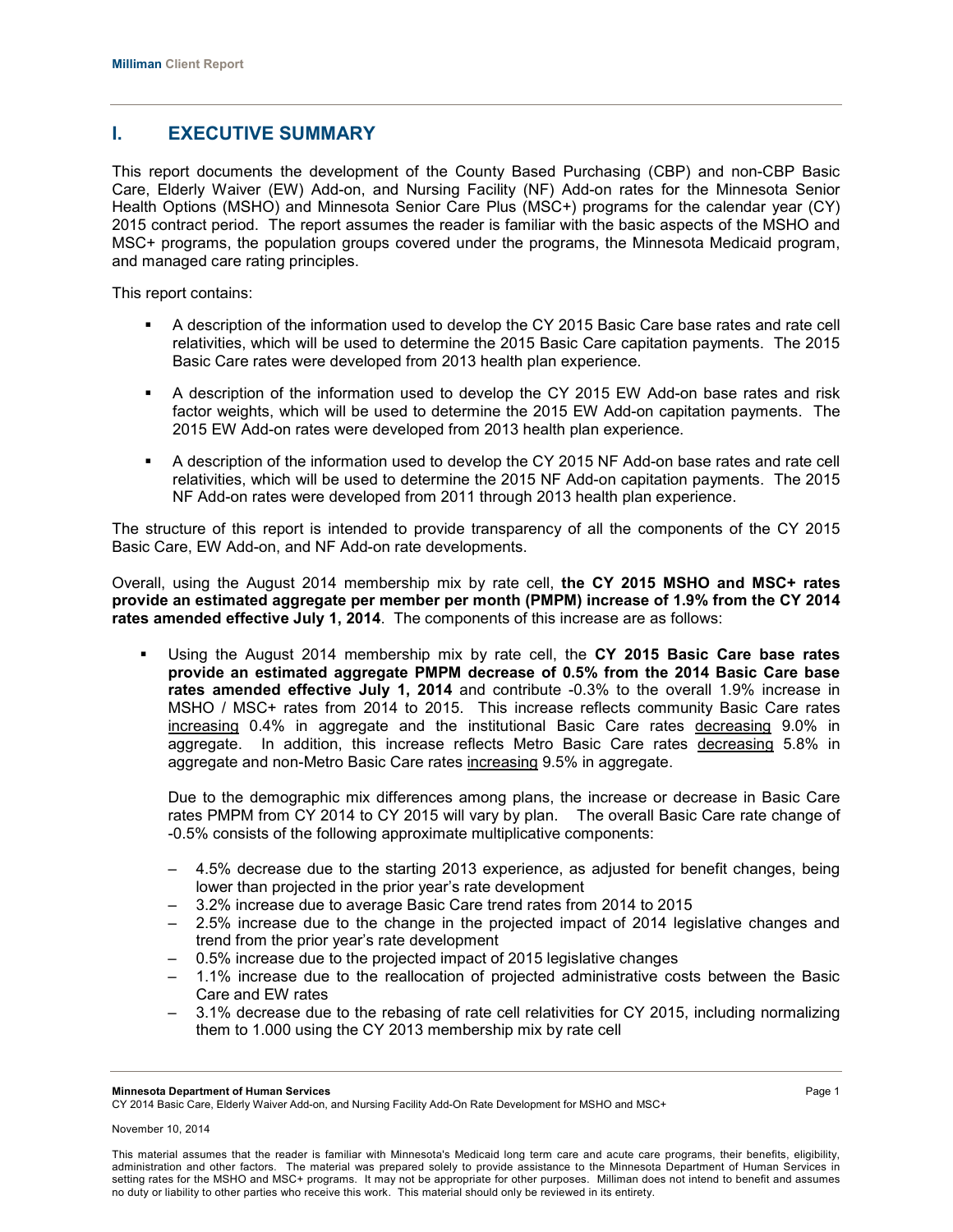Using the August 2014 membership mix by rate cell, **CY 2015 EW Add-on rates provide an estimated aggregate PMPM increase of 3.7% from the 2014 EW Add-on rates amended effective July 1, 2014** and contribute 1.4% to the overall 1.9% increase in MSHO / MSC+ rates from 2014 to 2015. This increase reflects Metro EW Add-on rates increasing 1.4% in aggregate and non-Metro EW Add-on rates increasing 5.9% in aggregate.

Due to the demographic mix differences among plans, the increase or decrease in EW Add-on rates PMPM from CY 2014 to CY 2015 will vary by plan. The overall EW Add-on rate change of 3.7% consists of the following approximate multiplicative components:

- ‒ 1.3% decrease due to the starting 2013 experience, as adjusted for benefit changes, being higher than projected in the prior year's rate development
- ‒ 3.8% increase due to assumed trend from 2014 to 2015
- ‒ 2.2% increase due to the change in the projected impact of 2014 legislative changes and trend from the prior year's rate development
- ‒ 0.5% increase due to the projected impact of 2015 legislative changes
- ‒ 3.2% decrease due to the reallocation of projected administrative costs between the Basic Care and EW rates
- ‒ 0.8% increase due to the rebasing of risk factor weights for CY 2015, including normalizing them to 1.000 using the CY 2013 membership mix by risk factor group
- ‒ 1.1% increase due to the nursing facility level of care requirement change's impact on the EW risk factors
- Using the August 2014 membership mix by rate cell, **CY 2015 NF Add-on rates provide an estimated aggregate PMPM increase of 13.8% from the 2014 NF Add-on rates amended effective July 1, 2014** and contribute 0.7% to the overall 1.9% increase in MSHO / MSC+ rates from 2014 to 2015. This increase reflects Metro NF Add-on rates decreasing 0.1% in aggregate and non-Metro NF Add-on rates increasing 25.9% in aggregate.

Due to the demographic mix differences among plans, the increase or decrease in NF Add-on rates PMPM from CY 2014 to CY 2015 will vary by plan. The overall NF Add-on rate change of 13.8% consists of the following approximate multiplicative components:

- ‒ 6.0% increase due to the initial rate
- ‒ 1.9% increase due to the tail rate
- ‒ 0.4% increase due to the elimination of the enrollment adjustment
- ‒ 5.0% increase due to the rebasing of rate cell relativities for CY 2015, including normalizing them to 1.000 using the CY 2013 membership mix by rate cell

The impact of the potential implementation of ICD-10 was not reflected in the 2015 rate development. DHS's intention is to implement ICD-10 on a budget neutral basis should the effective date occur in 2015.

## **CAVEATS AND LIMITATIONS**

This report is intended for use by the Minnesota Department of Human Services (DHS) as they negotiate a contract with the participating health plans to provide Basic Care, EW, and NF services to the MSHO and MSC+ population in CY 2015. The information contained in this report may not be suitable for other purposes or audiences. Our understanding is that DHS intends to distribute this report to the health plans participating in the MSHO and MSC+ programs, as well as to CMS to document the rate development.

**Minnesota Department of Human Services** Page 2

CY 2014 Basic Care, Elderly Waiver Add-on, and Nursing Facility Add-On Rate Development for MSHO and MSC+

This material assumes that the reader is familiar with Minnesota's Medicaid long term care and acute care programs, their benefits, eligibility, administration and other factors. The material was prepared solely to provide assistance to the Minnesota Department of Human Services in setting rates for the MSHO and MSC+ programs. It may not be appropriate for other purposes. Milliman does not intend to benefit and assumes no duty or liability to other parties who receive this work. This material should only be reviewed in its entirety.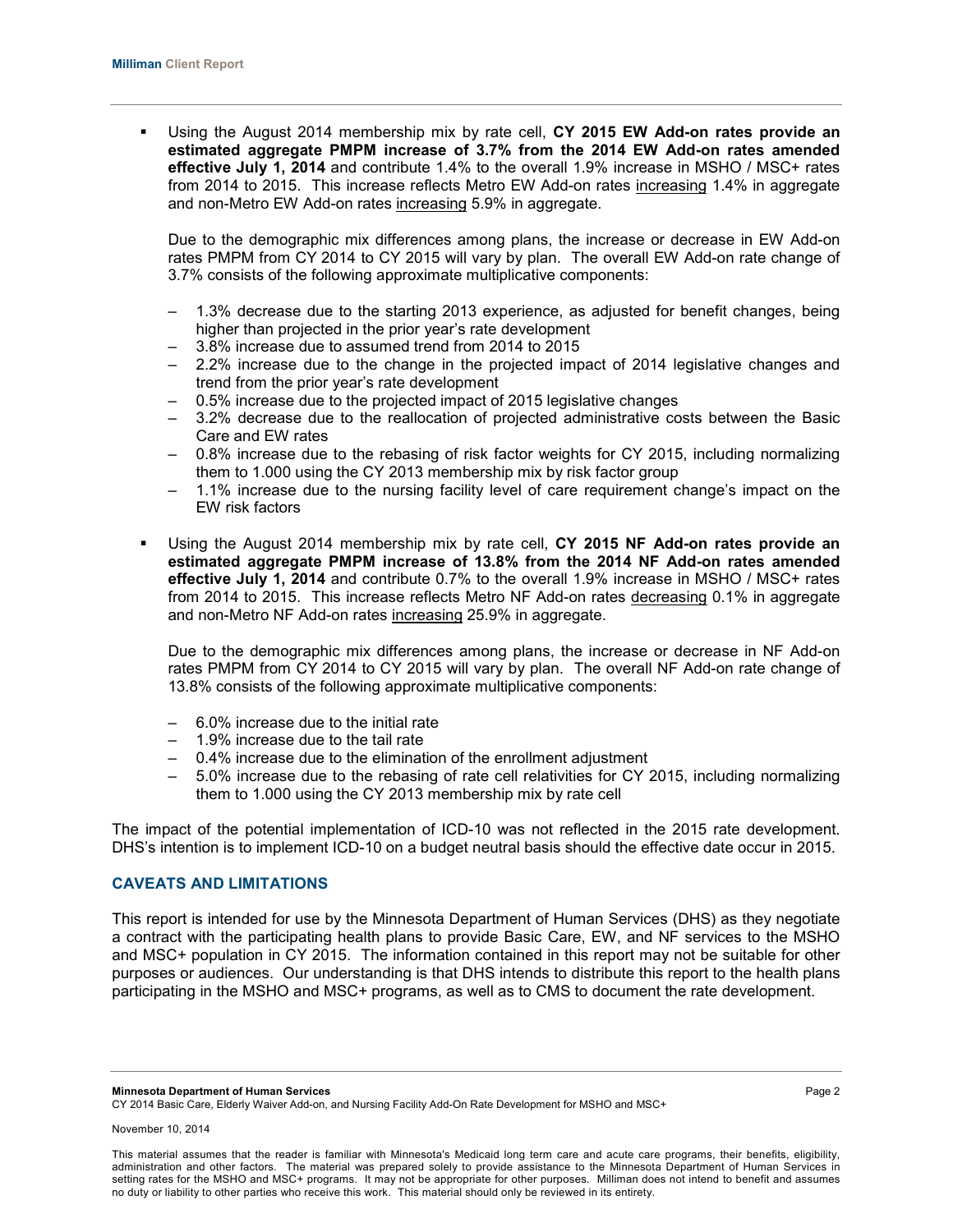Differences between the capitation rates and actual experience will depend on the extent to which future experience conforms to the assumptions made in the capitation rate calculations. It is certain that actual experience will not conform exactly to the assumptions used. Actual amounts will differ from projected amounts to the extent that actual experience is better or worse than expected. These capitation rates may not be appropriate for all health plans. Any health plan considering participating in MSHO and MSC+ should consider their unique circumstances before deciding to contract under these rates.

We relied on data and information supplied to us by the health plans and DHS. While we did review the information for reasonableness, we did not audit or attempt any independent verification of such data. If this data is incomplete or inaccurate, then our conclusions will be incomplete or inaccurate.

This report was prepared specifically for DHS and the development of CY 2015 Basic Care, EW Add-on, and NF Add-on rates for the MSHO and MSC+ programs and may not be appropriate for other purposes. This report should only be viewed in its entirety. While we understand that the work product will be shared with the health plans, Milliman does not intend to benefit any third party and assumes no duty or liability to other parties who receive this work.

This report is a summary of the CY 2015 Basic Care, EW Add-on, and NF Add-on rate development and does not address all of the issues detailed in the CMS checklist. This report also does not contain an actuarial certification for the premium rates. This information will be provided in a separate report at a later date.

I, Eric P. Goetsch, FSA, am an Actuary for Milliman, a member of the American Academy of Actuaries and meet the Qualification Standards of the Academy to render the actuarial opinions contained herein. To the best of my knowledge and belief, this letter is complete and accurate and has been prepared in accordance with generally recognized and accepted actuarial principles and practices.

This letter and its exhibits are subject to the terms and conditions of the contract between Milliman and the State of Minnesota #67920 effective through June 30, 2015.

This material assumes that the reader is familiar with Minnesota's Medicaid long term care and acute care programs, their benefits, eligibility, administration and other factors. The material was prepared solely to provide assistance to the Minnesota Department of Human Services in setting rates for the MSHO and MSC+ programs. It may not be appropriate for other purposes. Milliman does not intend to benefit and assumes no duty or liability to other parties who receive this work. This material should only be reviewed in its entirety.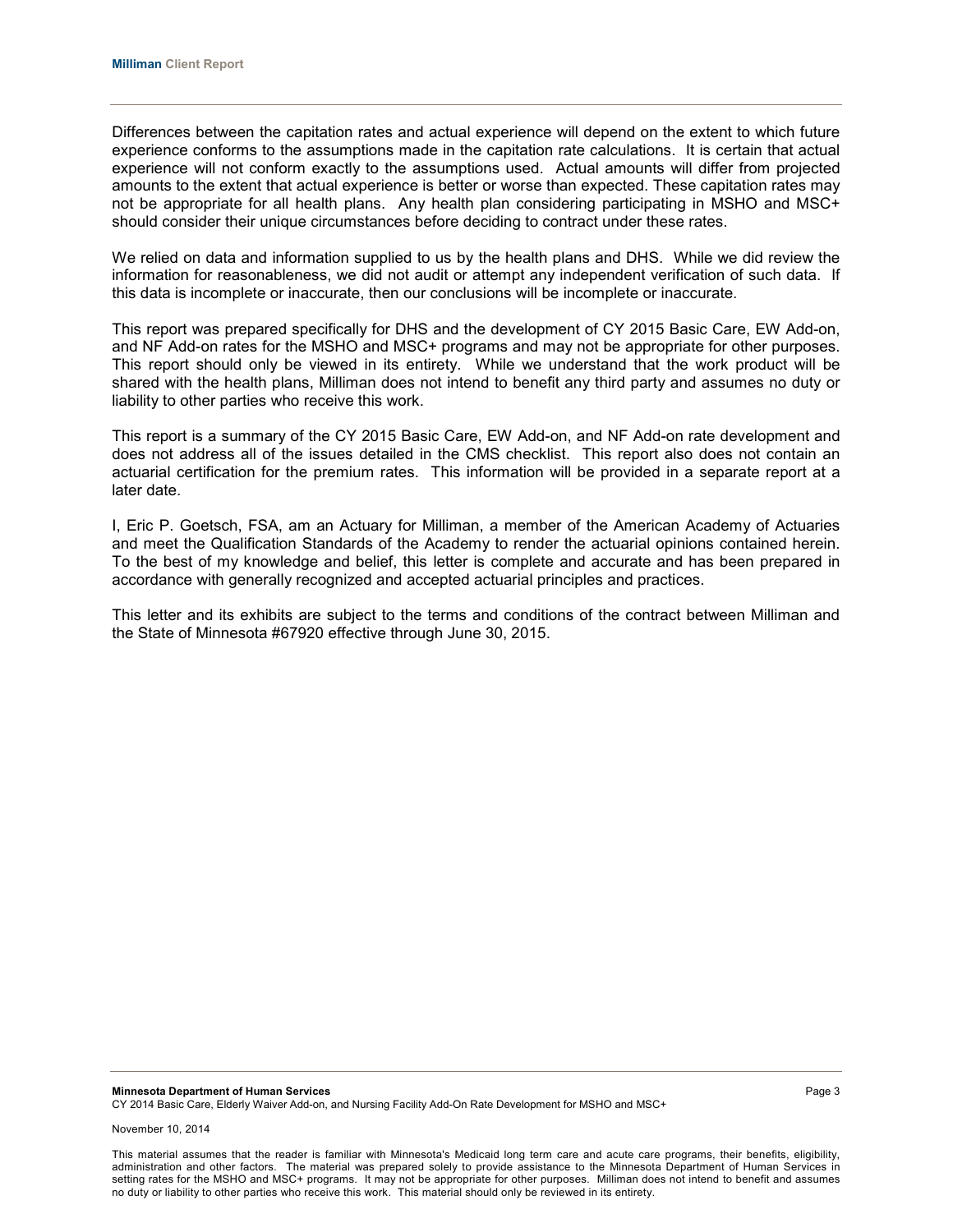# **II. DEVELOPMENT OF CY 2015 SENIOR BASIC CARE RATES**

## **CALENDAR YEAR 2013 HEALTH PLAN EXPERIENCE**

The CY 2015 Basic Care rates are based on aggregate CY 2013 health plan experience for incurred claim costs and administrative costs. The CY 2013 health plan experience for Basic Care was separated into community and institutionalized subgroups to reflect the differences in mix of services by population. The rate development uses the experience provided by the health plans for members enrolled in the MSHO and MSC+ programs for their State Plan services (i.e., reported claim costs have been adjusted to exclude non-State Plan services as reported by the plans) and administrative expenses. Administrative expenses were adjusted to exclude non-allowable expenses, the 1.0% premium tax, and the 0.6% surcharge. The 2015 revenue associated with the premium tax and HMO surcharge are explicitly added to rates at the end of the rate development process, as described later in this report.

Though we did not perform a detailed, systematic review of the experience reported by the health plans, we compared the Seniors experience as reported and used for the rate development to Minnesota statutory filings and Medicare Advantage bid forms from the plans and found them to be consistent. Therefore, no adjustments to the base experience were required.

Table 1 contains the statewide aggregate 2013 PMPM health plan experience used for the community and institutionalized subgroups. Table 2 contains the category-of-service detail underlying the 2013 Basic Care experience for each subgroup.

| Table 1<br>2015 MSHO and MSC+ Rate Development<br><b>Basic Care Services and Administrative Costs</b><br>Calendar Year 2013 Aggregate Health Plan Experience PMPM |                             |                          |                  |  |
|-------------------------------------------------------------------------------------------------------------------------------------------------------------------|-----------------------------|--------------------------|------------------|--|
|                                                                                                                                                                   | <b>Cost Experience PMPM</b> |                          |                  |  |
| <b>Component</b>                                                                                                                                                  | Community                   | <b>Institutionalized</b> | <b>Composite</b> |  |
| <b>Basic Care Services</b>                                                                                                                                        | \$765.51                    | \$250.67                 | \$638.46         |  |
| <b>Administrative Costs</b>                                                                                                                                       | 52.17                       | 17.08                    | 43.51            |  |
| <b>Total</b>                                                                                                                                                      | \$817.68                    | \$267.75                 | \$681.97         |  |

## **DEVELOPMENT OF CALENDAR YEAR 2015 BASIC CARE BASE RATES**

The following adjustments were made to the aggregate CY 2013 Basic Care health plan experience to develop the CY 2015 Basic Care rates.

## **Trend**

The annual trend rate for claim costs provides for projected changes in utilization, provider reimbursement rates, and mix of services, assuming no unusual changes in provider networks. The annual PMPM trends by service category are provided in Table 2 of this report.

**Minnesota Department of Human Services** Page 4 CY 2014 Basic Care, Elderly Waiver Add-on, and Nursing Facility Add-On Rate Development for MSHO and MSC+

November 10, 2014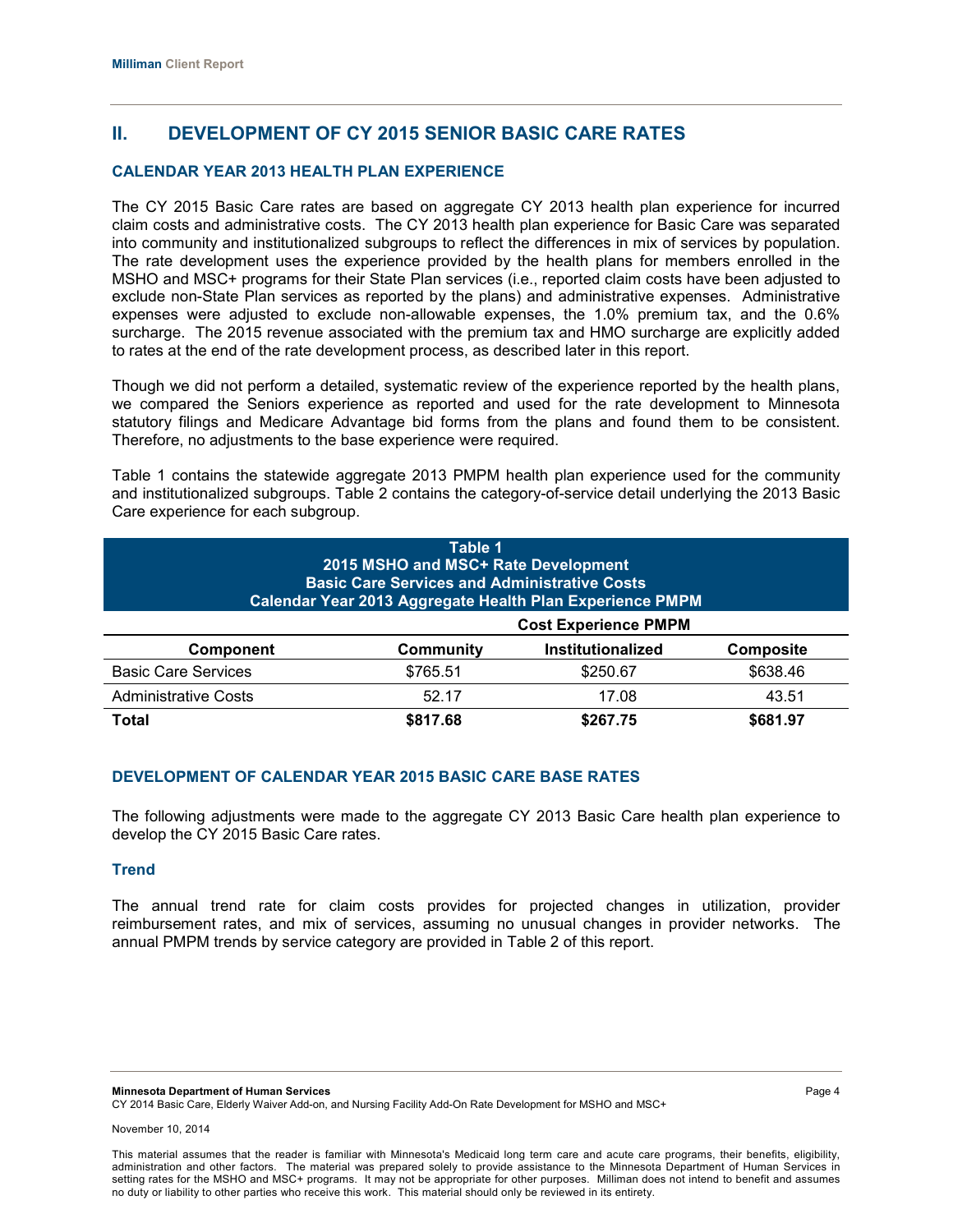## *Utilization Trend for Inpatient, Outpatient, and Physician*

- **Inpatient** Utilization trends are based on internal Milliman research. These are consistent with the trends used in Milliman's 2015 Medicare Advantage bid development and reflect the utilization patterns of a standard Medicare population. Annual utilization trend is set to -2.0%.
- **-** Outpatient Utilization trends are based on internal Milliman research. These are consistent with the trends used in Milliman's 2015 Medicare Advantage bid development and reflect the utilization patterns of a standard Medicare population. Annual outpatient utilization trend is set to 2.5%.
- **Physician and All Other** Utilization trends are based on internal Milliman research. These are consistent with the trends used in Milliman's 2015 Medicare Advantage bid development and reflect the utilization patterns of a standard Medicare population. Annual physician utilization trend is set to 1.0%.

## *Charge Trend for Inpatient, Outpatient, and Physician*

- **Inpatient**  We set the annual unit cost trend equal to 1.0% based on typical medical trends for inpatient unit costs. Milliman's internal Medicare research indicates some shift to higher cost services for an over 65 population, so we set annual mix trend at 0.5%, consistent with the trends used in Milliman's 2015 Medicare Advantage bid development. The resulting annual inpatient charge trend is 1.5%.
- **Outpatient**  According to DHS, outpatient, non-critical hospital rates are increased for Medicare changes. Critical access hospitals are small rural hospitals and increase with cost, but are a small percentage of total. Therefore, we set the annual unit cost at 2.0% which is consistent with Milliman's internal Medicare research. Milliman's internal Medicare research also indicates lower unit cost inpatient hospital admissions shifting to the outpatient setting, so we included a 1.0% mix trend consistent with the trends used in Milliman's 2015 Medicare Advantage bid development. The resulting annual outpatient charge trend is 3.0%.
- **Physician and All Other** Physician costs are tied to the RBRVS fee schedule structure and the Minnesota conversion factor is not projected to change from 2013 to 2015; therefore, we assumed 0.0% unit cost trend for physician services. Milliman's internal Medicare research shows some shift to higher cost services for the standard Medicare population, so we included mix trends of 1.0%, consistent with the trends used in Milliman's 2015 Medicare Advantage bid development. The resulting annual physician and all other charge trend is 1.0%. We considered changes in the cost of Methadone Transportation services when determining this trend assumption.

## *Cost Trend for Other Services*

- **Non-Medicare-Covered Drugs** Non-Medicare-covered drug trends are based on an analysis of historical non-Medicare-covered drug costs as provided by the health plans. Annual non-Medicare-covered drug PMPM trend was set at 1.0%.
- **Part A Cost Sharing** The trend rate for Part A cost sharing reflects Milliman's estimate of the trend in the Part A deductible. Annual Part A cost sharing PMPM trend was set at 2.7%.

**Minnesota Department of Human Services** Page 5

CY 2014 Basic Care, Elderly Waiver Add-on, and Nursing Facility Add-On Rate Development for MSHO and MSC+

This material assumes that the reader is familiar with Minnesota's Medicaid long term care and acute care programs, their benefits, eligibility, administration and other factors. The material was prepared solely to provide assistance to the Minnesota Department of Human Services in setting rates for the MSHO and MSC+ programs. It may not be appropriate for other purposes. Milliman does not intend to benefit and assumes no duty or liability to other parties who receive this work. This material should only be reviewed in its entirety.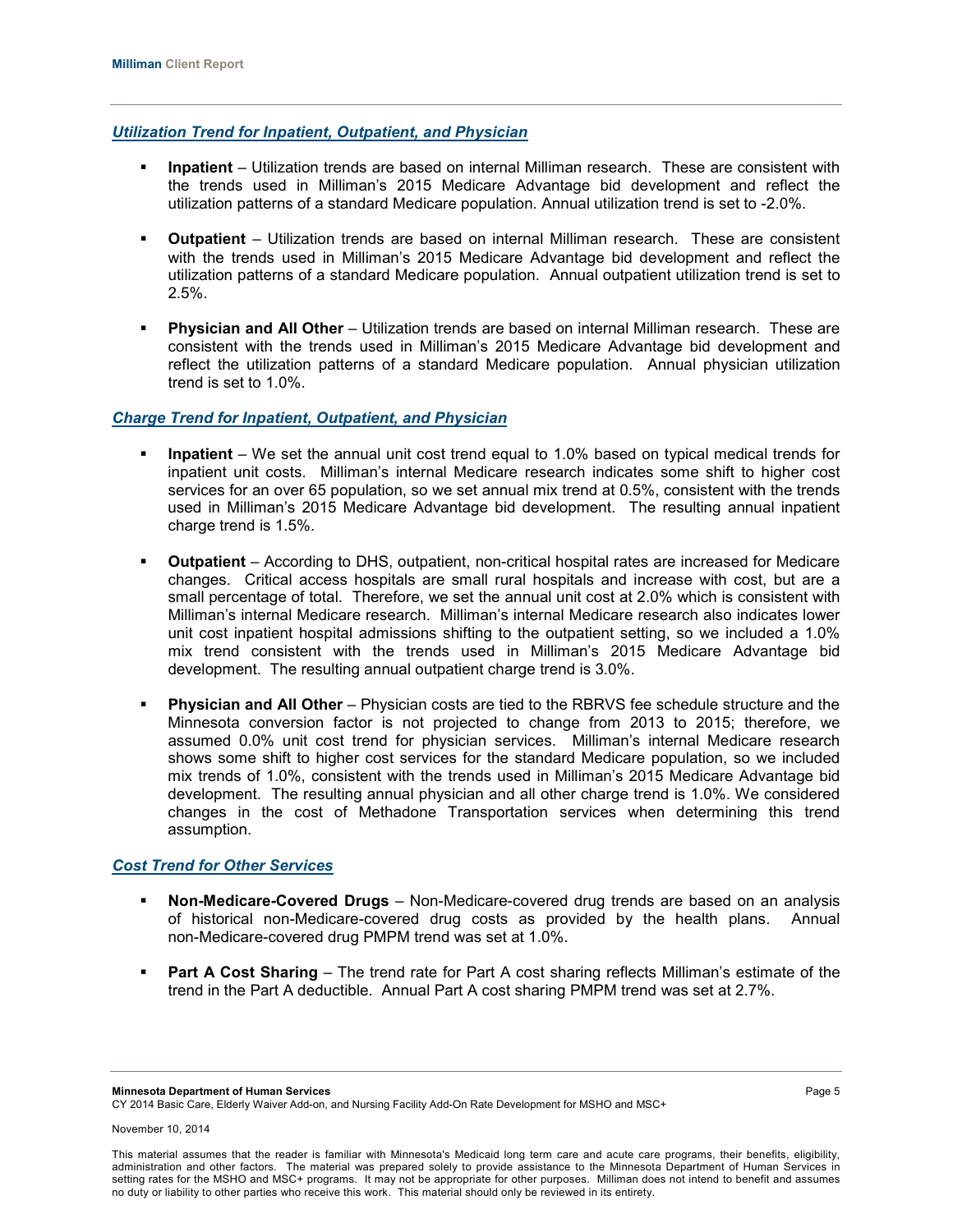- Medicare utilization and mix and Medicaid payment levels, based on internal Milliman research and are a blend of the total cost PMPM trend for outpatient and physician services. Annual Part B cost sharing PMPM trend was set at 3.2%.
- **Dental** Medicaid payment rates for dental services are not expected to change materially from 2013 to 2015 and utilization rates are expected to increase slightly. Therefore, we applied a 1.0% annual dental PMPM trend.
- **Home Health** Home health PMPM trends have been flat to negative over the last two years, so we assume no home health PMPM trend.
- **Personal Care Assistants** Based on a review of personal care assistant trends over the last three years, we assumed a 5.0% annual PMPM trend.
- **Nursing Facility Relocation Targeted Case Management, Mental Health Targeted Case Management, and Administrative Expenses** – Trends for these costs are set consistent with inflation, as we do not expect utilization or mix to impact these costs. Annual nursing facility relocation targeted case management, mental health targeted case management, and administrative expense trends were set at 1.5%.

November 10, 2014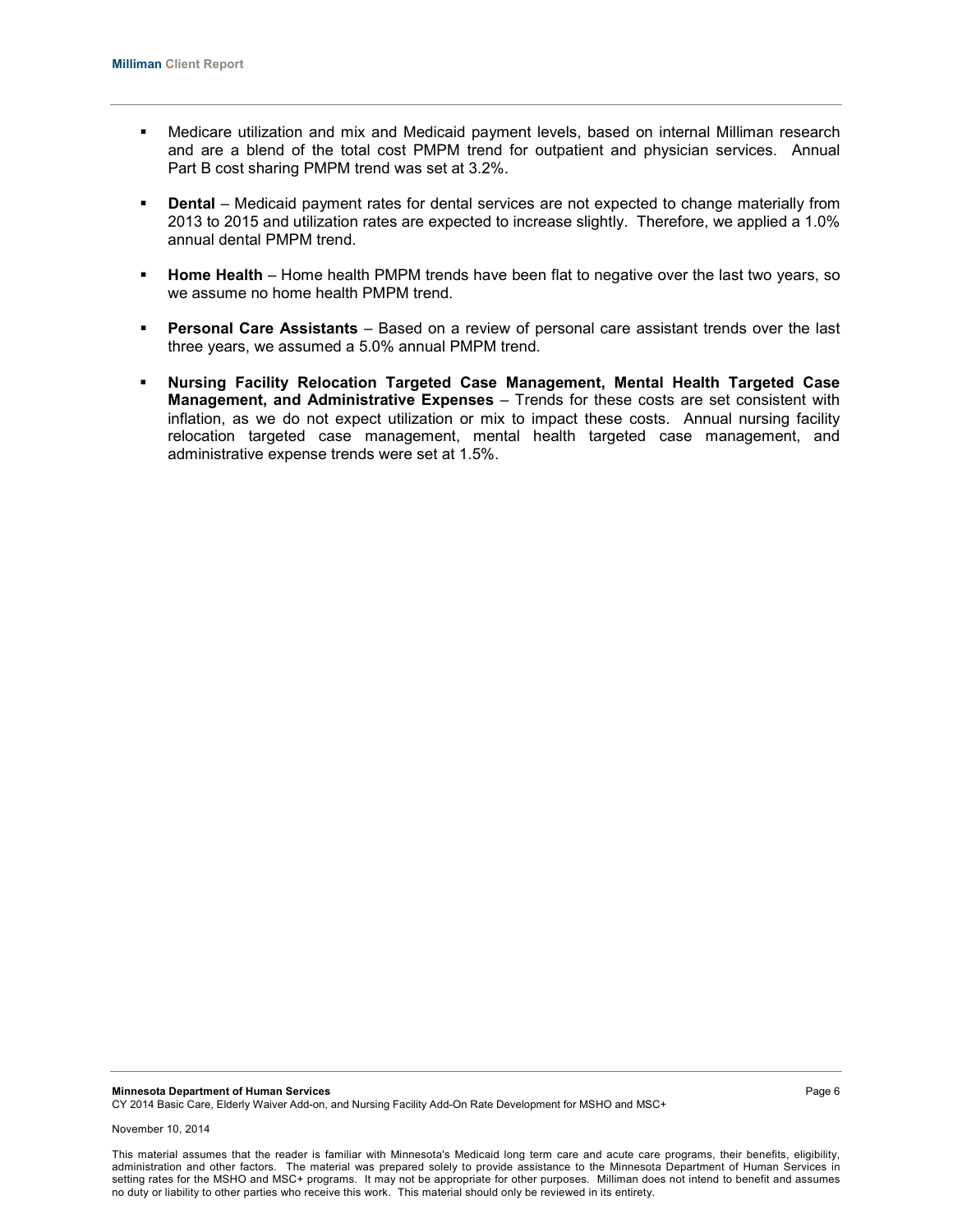| Table 2<br>2015 MSHO and MSC+ Rate Development<br><b>Basic Care Services</b><br>Annual Trend Assumptions from 2013 to 2015 |                                            |               |                |               |          |          |
|----------------------------------------------------------------------------------------------------------------------------|--------------------------------------------|---------------|----------------|---------------|----------|----------|
|                                                                                                                            | 2013 Cost PMPM<br><b>Annual Trend Rate</b> |               | 2015 Cost PMPM |               |          |          |
| Item                                                                                                                       | Comm                                       | <b>Instit</b> | Comm           | <b>Instit</b> | Comm     | Instit   |
| <b>Drug Costs</b>                                                                                                          |                                            |               |                |               |          |          |
| Medicare cost sharing                                                                                                      | \$0                                        | \$0           | 0.00%          | 0.00%         | \$0      | \$0      |
| Non-Medicare-covered drugs                                                                                                 | 13.88                                      | 15.28         | 1.00%          | 1.00%         | 14.16    | 15.59    |
| <b>Part C Cost Sharing</b>                                                                                                 |                                            |               |                |               |          |          |
| Medicare Part A cost sharing                                                                                               | 33.42                                      | 30.41         | 2.70%          | 2.70%         | 35.25    | 32.07    |
| Medicare Part B cost sharing                                                                                               | 117.03                                     | 106.72        | 3.23%          | 3.23%         | 124.73   | 113.74   |
| <b>Other Medicaid-Covered Costs</b>                                                                                        |                                            |               |                |               |          |          |
| Hospital Inpatient                                                                                                         | 13.71                                      | 2.27          | $-0.50%$       | $-0.50%$      | 13.57    | 2.25     |
| <b>Hospital Outpatient</b>                                                                                                 | 10.00                                      | 1.60          | 5.60%          | 5.60%         | 11.16    | 1.79     |
| Physician                                                                                                                  | 33.22                                      | 9.05          | 2.01%          | 2.01%         | 34.56    | 9.42     |
| Dental                                                                                                                     | 13.43                                      | 9.37          | 1.00%          | 1.00%         | 13.70    | 9.56     |
| Home Health                                                                                                                | 65.01                                      | 1.74          | 0.00%          | 0.00%         | 65.01    | 1.74     |
| <b>Personal Care Assistants</b>                                                                                            | 345.02                                     | 3.05          | 5.00%          | 5.00%         | 380.38   | 3.36     |
| NF Reloc. TCM and MH TCM                                                                                                   | 5.95                                       | 1.84          | 1.50%          | 1.50%         | 6.13     | 1.89     |
| All other Non-Medicare                                                                                                     | 114.84                                     | 69.33         | 2.01%          | 2.01%         | 119.50   | 72.15    |
| <b>Total Medicaid-Covered Costs</b>                                                                                        |                                            |               |                |               |          |          |
| <b>Total</b>                                                                                                               | \$765.51                                   | \$250.67      | 3.38%          | 2.54%         | \$818.15 | \$263.56 |

The Table service categories are the same service categories used in the 2014 rate development. Table 3 contains a mapping of service categories from the 2015 rate development data request to the Table 2 categories.

**Minnesota Department of Human Services** Page 7

CY 2014 Basic Care, Elderly Waiver Add-on, and Nursing Facility Add-On Rate Development for MSHO and MSC+

This material assumes that the reader is familiar with Minnesota's Medicaid long term care and acute care programs, their benefits, eligibility, administration and other factors. The material was prepared solely to provide assistance to the Minnesota Department of Human Services in setting rates for the MSHO and MSC+ programs. It may not be appropriate for other purposes. Milliman does not intend to benefit and assumes no duty or liability to other parties who receive this work. This material should only be reviewed in its entirety.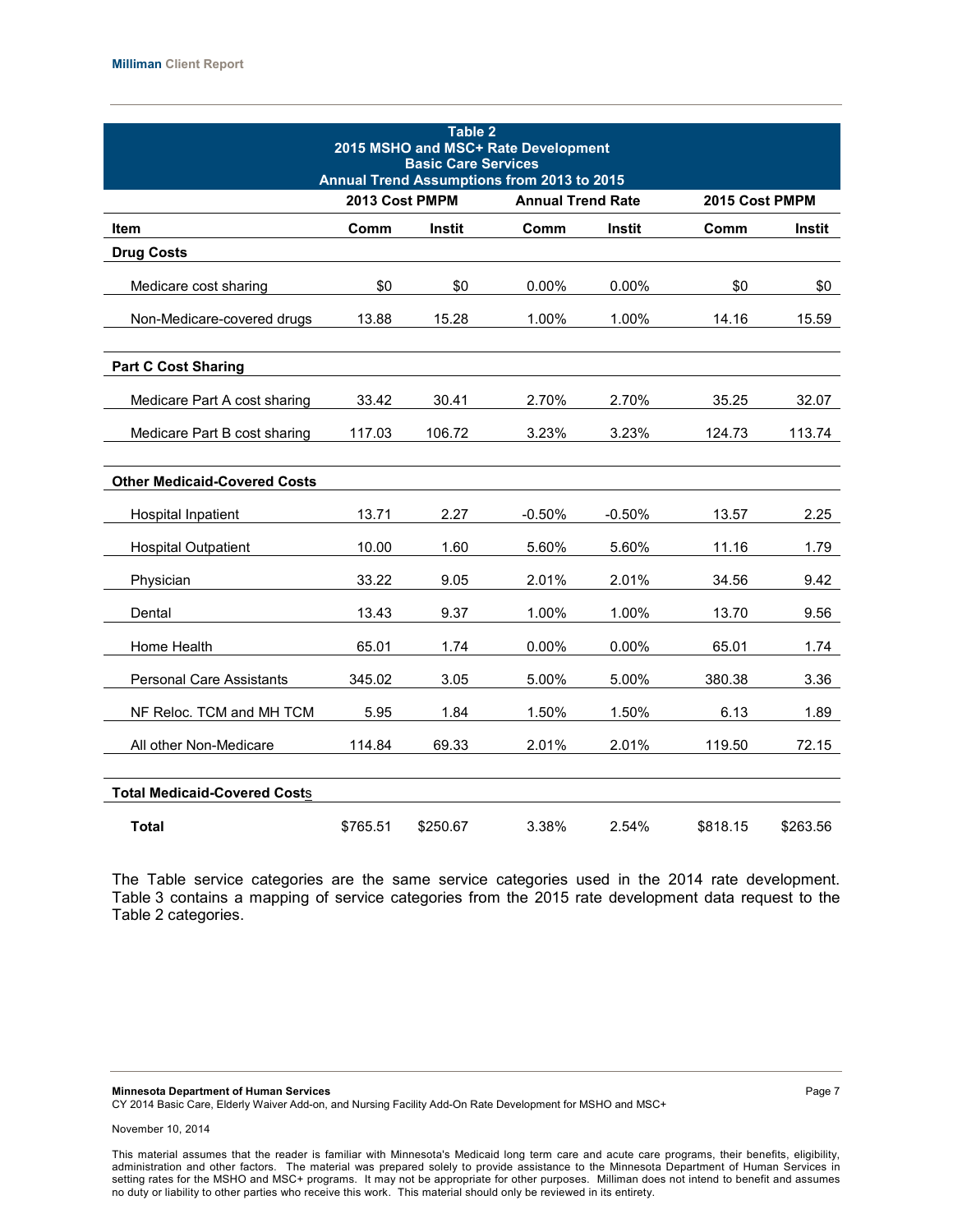| Table 3<br>2015 MSHO and MSC+ Rate Development<br>Mapping of Service Categories from 2015 Rate Development Data Request to Table 2 Categories |                                                                    |  |  |  |
|-----------------------------------------------------------------------------------------------------------------------------------------------|--------------------------------------------------------------------|--|--|--|
| 2015 Rate Development Data Request<br><b>Service Category</b>                                                                                 | <b>Table 2 Service Category</b>                                    |  |  |  |
| Inpatient                                                                                                                                     | <b>Hospital Inpatient</b>                                          |  |  |  |
| <b>Inpatient Crossover</b>                                                                                                                    | Medicare Part A cost sharing                                       |  |  |  |
| Outpatient (Non-ER)                                                                                                                           | <b>Hospital Outpatient</b>                                         |  |  |  |
| <b>ER Outpatient</b>                                                                                                                          | <b>Hospital Outpatient</b>                                         |  |  |  |
| <b>Outpatient Crossover</b>                                                                                                                   | Medicare Part B cost sharing                                       |  |  |  |
| Primary Care: Office Visit                                                                                                                    | Physician                                                          |  |  |  |
| Primary Care: Other than Office Visit                                                                                                         | Physician                                                          |  |  |  |
| <b>Specialty Care: Office Visit</b>                                                                                                           | Physician                                                          |  |  |  |
| Specialty Care: Other than Office Visit                                                                                                       | Physician                                                          |  |  |  |
| <b>Mental Health Professional</b>                                                                                                             | Physician                                                          |  |  |  |
| <b>ER Physician</b>                                                                                                                           | Physician                                                          |  |  |  |
| Dental                                                                                                                                        | Dental                                                             |  |  |  |
| Pharmacy                                                                                                                                      | Non-Medicare-covered drugs covered by Medicaid                     |  |  |  |
| <b>Pharmacy Crossover</b>                                                                                                                     | Non-Medicare-covered drugs covered by Medicaid                     |  |  |  |
| Mental Health/Substance Abuse Non-Facility                                                                                                    | All other Non-Medicare services                                    |  |  |  |
| <b>Mental Health TCM</b>                                                                                                                      | NF Relocation TCM and MH TCM                                       |  |  |  |
| Non-MH TCM                                                                                                                                    | NF Relocation TCM and MH TCM                                       |  |  |  |
| Transportation                                                                                                                                | All other Non-Medicare services                                    |  |  |  |
| Home Health                                                                                                                                   | Home Health                                                        |  |  |  |
| Vision                                                                                                                                        | All other Non-Medicare services                                    |  |  |  |
| <b>Family Planning</b>                                                                                                                        | All other Non-Medicare services                                    |  |  |  |
| Medical Supplies/DME/Prosthetics                                                                                                              | All other Non-Medicare services                                    |  |  |  |
| <b>Specialized Therapy</b>                                                                                                                    | All other Non-Medicare services                                    |  |  |  |
| <b>PCA</b>                                                                                                                                    | <b>Personal Care Assistants</b>                                    |  |  |  |
| <b>Health Care Home</b>                                                                                                                       | Physician                                                          |  |  |  |
| Care Coordination (State Plan expenses only)                                                                                                  | Physician                                                          |  |  |  |
| <b>Elderly Waiver Services</b>                                                                                                                | <b>Elderly Waiver Costs</b>                                        |  |  |  |
| <b>Nursing Facility</b>                                                                                                                       | NF Add on-Medicaid costs including Medicaid<br>covered coinsurance |  |  |  |
| <b>Other Medical</b>                                                                                                                          | All other Non-Medicare services                                    |  |  |  |
| <b>Pharmacy Rebates</b>                                                                                                                       | <b>Prescription Drug Rebates</b>                                   |  |  |  |
| NF Relocation TCM and MH TCM                                                                                                                  | NF Relocation TCM and MH TCM                                       |  |  |  |

**Minnesota Department of Human Services** Page 8

CY 2014 Basic Care, Elderly Waiver Add-on, and Nursing Facility Add-On Rate Development for MSHO and MSC+

November 10, 2014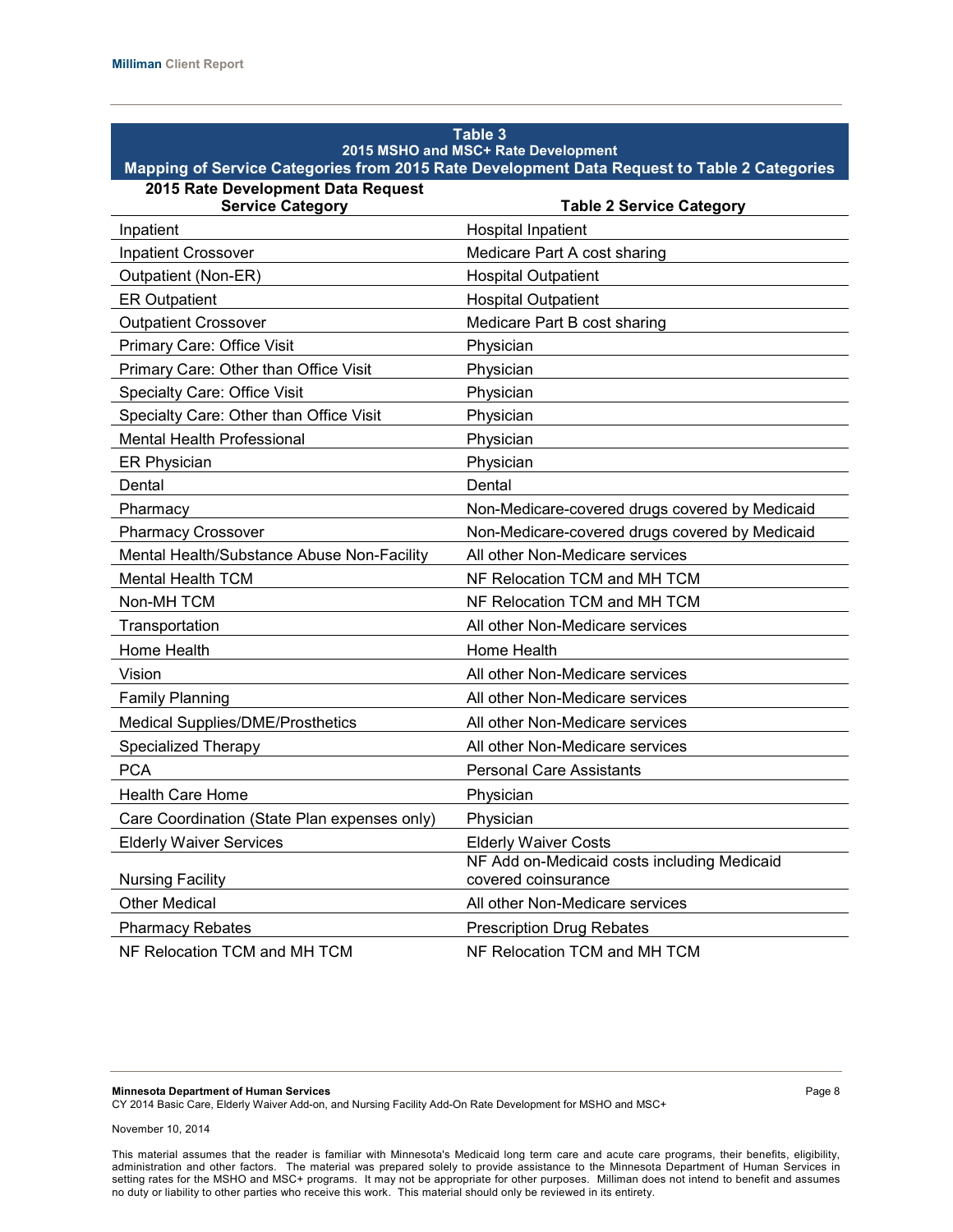## **LEGISLATIVE ADJUSTMENTS**

#### **2013 Legislative and Benefit Adjustments**

#### *Rate Restoration for PCA, Home Health, and Home Care Nursing Services*

Article 7, Section 51 reduced reimbursement rates for personal care services, home health services, and home care nursing services by 1.5% effective on July 1, 2011. The 2013 Minnesota Legislature reduced the rate reduction from 1.5% to 1% effective July 1, 2013 for continuing care providers unless otherwise noted. This rate change is referred to as the 0.5% rate restore.

The 2013 experience data reflects a 1.5% rate reduction for 1/1/2013 through 6/30/2013 and a 1.0% rate reduction for 7/1/2013 through 12/31/2013. The average impact reflected in the 2013 experience is 1.25%  $(6/12 * 0.015 + 6/12 * 0.01)$ . The rate reduction required for the 2015 rating period is 1%, resulting in a 0.25% rate restore applied for the 2015 rate development. The aggregate factors applied to the community rates and the institutional rates for this adjustment are 1.0013 and 1.0000, respectively, based on the cost of personal care services, home health services, and home care nursing services as a percentage of total 2013 costs.

#### *Capitation Ratable Reduction and Sunsetting of Fee Reductions*

Based on Minnesota legislative statutes 256B.76 and 256B.766, effective September 1, 2011, FFS provider fee reductions for various providers were implemented, as outlined in Table 4. These fee reductions sunset on July 1, 2013.

| Table 4<br>2015 MSHO and MSC+ Rate Development<br><b>Provider Fee Reductions</b><br>Effective September 1, 2011 - July 1, 2013<br><b>By Provider Type</b> |  |  |
|-----------------------------------------------------------------------------------------------------------------------------------------------------------|--|--|
| <b>Provider Type</b><br><b>Reduction</b>                                                                                                                  |  |  |
| <b>Outpatient Hospital</b><br>5%                                                                                                                          |  |  |
| Physician and Professional Services<br>3%                                                                                                                 |  |  |
| <b>Basic Care Services</b><br>3%                                                                                                                          |  |  |
| <b>Dental Services</b><br>3%                                                                                                                              |  |  |

As the items are sunsetting in July 2013, a half year of the reinstated increases should be reflected in the 2015 rates. DHS' understanding is that the majority of health plans' non-inpatient fee schedules track closely over time to changes in the FFS fee schedules. Therefore, we are including these changes in the capitation rate development.

The aggregate factors applied to the community rates and the institutional rates for this adjustment are 1.0147 and 1.0144, respectively, based on the cost of these services as a percentage of total 2013 costs.

#### *Inpatient Hospital Fee Sunsetting*

Based on Minnesota legislative statute 256.969, the total payment for FFS admissions occurring on or after September 1, 2011, through October 31, 2014, made to hospitals for inpatient services before third-party liability and spend down, is reduced 10% from the current statutory rates. Facilities defined under subdivision 16, long-term hospitals as determined under the Medicare program, children's hospitals

**Minnesota Department of Human Services** Page 9

CY 2014 Basic Care, Elderly Waiver Add-on, and Nursing Facility Add-On Rate Development for MSHO and MSC+

This material assumes that the reader is familiar with Minnesota's Medicaid long term care and acute care programs, their benefits, eligibility, administration and other factors. The material was prepared solely to provide assistance to the Minnesota Department of Human Services in setting rates for the MSHO and MSC+ programs. It may not be appropriate for other purposes. Milliman does not intend to benefit and assumes no duty or liability to other parties who receive this work. This material should only be reviewed in its entirety.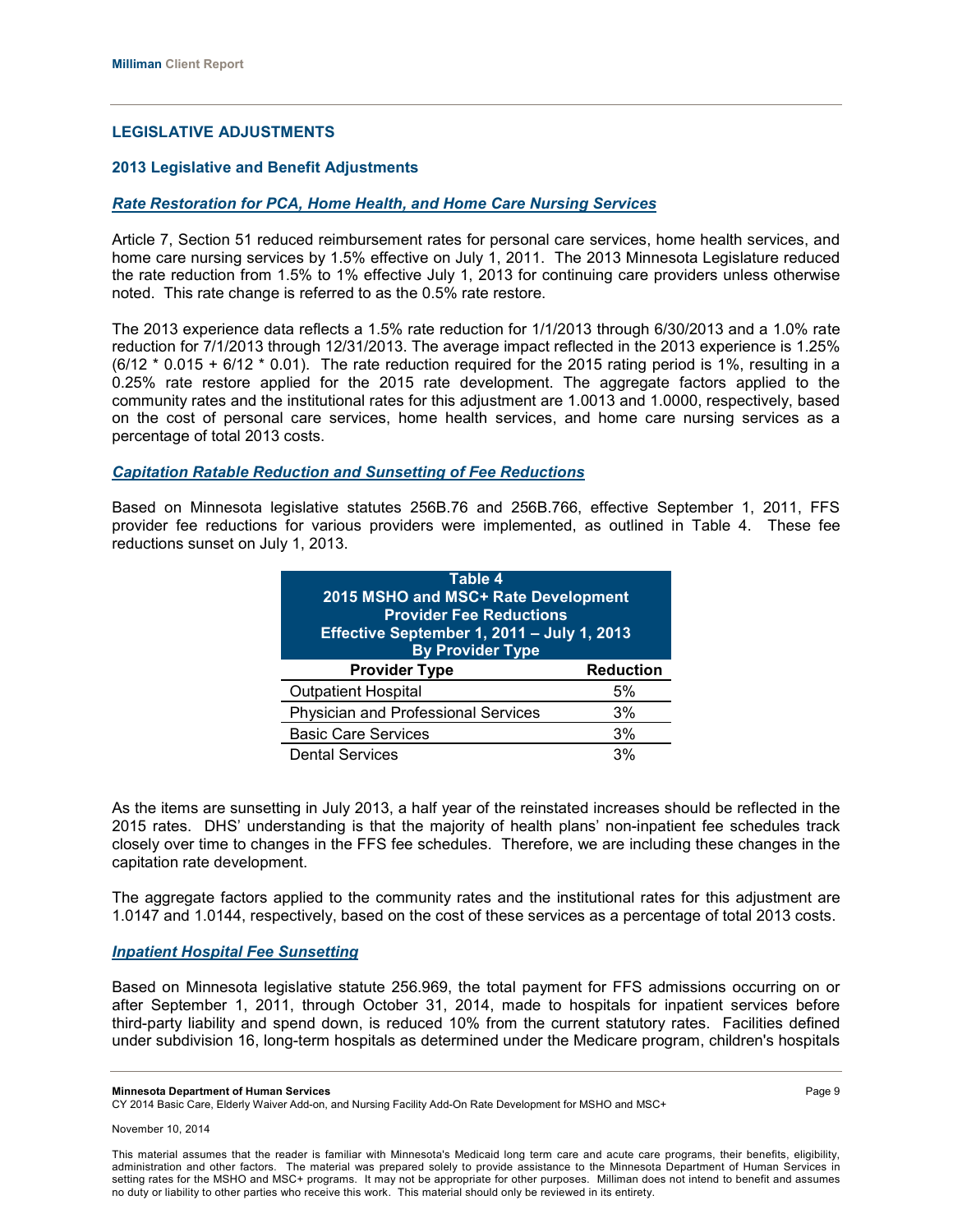whose patients are predominantly under 18 years of age, and payments under managed care are excluded.

DHS believes that plan inpatient reimbursement levels and structure vary significantly across plans. While reimbursement is generally established giving consideration to FFS rates, it does not tend to track along with changes in FFS reimbursement over time. Additionally, the reduction in inpatient hospital fees was an adjustment that was made after the base rate is calculated and, therefore, would not be included in any published hospital base rates that are tied to FFS. Therefore, no adjustment was made to the 2015 rates for this legislative change. Instead, we are including unit cost trend as consideration for increasing inpatient hospital contracting levels.

#### *PCP Rate Increase Due to the Affordable Care Act*

Section 1902 (a)(13) of the Affordable Care Act (ACA) requires Medicaid primary care providers (PCPs) to be paid at 100% of the Medicare fee schedule for specific evaluation and management (E&M) services from January 2013 through December 2014. The PCPs are defined as family medicine, general internal medicine, and pediatric medicine providers; other providers will get no increase to their payment. The specific E&M Healthcare Common Procedure Coding System (HCPCS) codes paid at the higher level are 99201 through 99499 and vaccine administration codes 90460, 90461, 90471, 90472, 90473, and 90474 or their successors.

Although this item was effective 1/1/2013, the costs associated with enhanced PCP payments for these E&M services were not reflected in the 2013 financial summary submissions that were submitted to Milliman since a lump sum payment was made after 2013 for the enhanced PCP payments. Therefore, no adjustment was made to the 2015 rates to reflect these enhanced payments.

#### *Mental Health Services: Expansion in Provider Provision*

Based on Minnesota legislative statute 256B.0625, subdivision 42 new mental health providers are allowed to provide an existing service reimbursed under the current rate development effective July 1, 2013. DHS determined that this impact has no material net impact on managed care; therefore, no adjustment was made to the 2015 rates for this legislative change.

## *Mental Health Services: Expansion in Covered Consultants*

Based on Minnesota legislative statute 256B.0625, subdivision 48, Psychologist and Advance Practice Registered Nurse (APRNs) certified in psychiatric mental health were added as covered consultants effective July 1, 2013. DHS determined that this impact has no material net impact on managed care; therefore, no adjustment was made to the 2015 rates for this legislative change.

#### *Additional Preventive Dental*

Minnesota legislative statutes 256B.0625, subdivision 9(e) made several changes to dental coverage for adults effective July 1, 2013, including:

- Coverage for up to four dental prophylaxis visits per year, in accordance with an appropriate individualized treatment plan.
- **Oral or IV sedation when medically necessary.**
- **Behavior management for behavioral challenges.**

CY 2014 Basic Care, Elderly Waiver Add-on, and Nursing Facility Add-On Rate Development for MSHO and MSC+

**Minnesota Department of Human Services** Page 10

This material assumes that the reader is familiar with Minnesota's Medicaid long term care and acute care programs, their benefits, eligibility, administration and other factors. The material was prepared solely to provide assistance to the Minnesota Department of Human Services in setting rates for the MSHO and MSC+ programs. It may not be appropriate for other purposes. Milliman does not intend to benefit and assumes no duty or liability to other parties who receive this work. This material should only be reviewed in its entirety.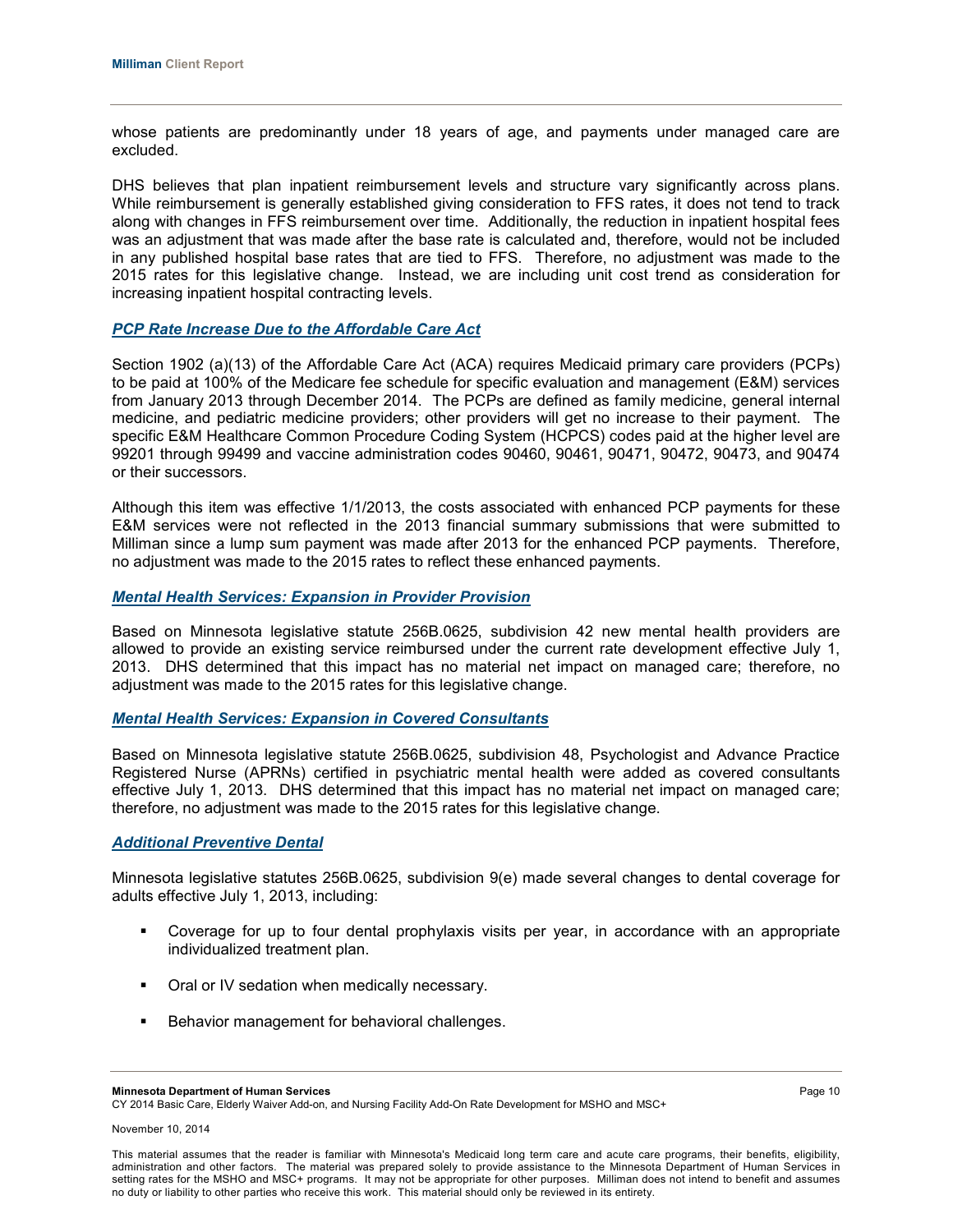House calls or extended care facility calls for onsite delivery of covered services provided in certain institutional settings (defined as nursing facilities, skilled nursing facilities, boarding care homes, Institutions for Mental Diseases (IMDs), Intermediate Care Facilities for People with Developmental Disabilities (ICF / DDs), hospices, and hospital swing beds) when accompanied by another covered service. In addition, billing criteria was expanded to allow practitioners to bill individually for each resident seen on the same day rather than one visit per location per day.

The aggregate factors applied to the community rates and the institutional rates for this adjustment are 1.0013 and 1.0035, respectively, based on encounter data provided by DHS. These factors reflect that the second half of the 2013 base experience included costs for these services.

#### *Family Planning Services*

Based on statute 256B.674, rates paid to Community Health Clinics for family planning services were increased by 20% effective July 1, 2013. Due to the low utilization of family planning by the senior population, no adjustment was made for the 2015 rates for this legislative change.

#### **2014 Legislative and Benefit Adjustments**

#### *Dental Services Rate Increase*

Based on statute 256B.76, subdivision 2, payment rates for dental services will be increased 5% effective January 1, 2014. The aggregate factors applied to the community rates and the institutional rates for this adjustment are 1.0008 and 1.0025, respectively, based on the cost of dental services as a percentage of total 2013 costs.

## *Dental Managed Care Prior Authorization*

Based on Minnesota legislative law chapter 291, article 9, section 1, and amendment to statue 256B.0625, subdivision 9, effective July 1, 2014, prior authorizations on dental house calls, behavioral management, and oral or IV sedation are prohibited.

We calculated the 2013 plan liability for dental procedure codes related to these services using the encounter data. Based on the relative magnitude of these costs, it was determined that these changes had no material impact on managed care capitation rates. Therefore, no adjustment was made to the 2015 rates for this legislative change.

## *Home and Community Based Services 1% Rate Increase Effective April 1, 2014*

Based on Section 60 of Article 2: Contingent Reform 2020; Redesigning Home and Community-Based Services, reimbursement rates, grants, allocation, individual limits, and rate limits shall be increased by 1% for the rate period beginning April 1, 2014. A 1% increase for personal care services, home health services, and home care nursing payments was applied to the 2015 rates. Adjustment factors were calculated for the 2015 rate development based on service category mix of the 2013 experience for each population. The aggregate factors applied to the community rates and the institutional rates for this adjustment are 1.0054 and 1.0002, respectively, based on the cost of personal care services, home health services, and home care nursing services as a percentage of total 2013 costs.

**Minnesota Department of Human Services** Page 11 CY 2014 Basic Care, Elderly Waiver Add-on, and Nursing Facility Add-On Rate Development for MSHO and MSC+

November 10, 2014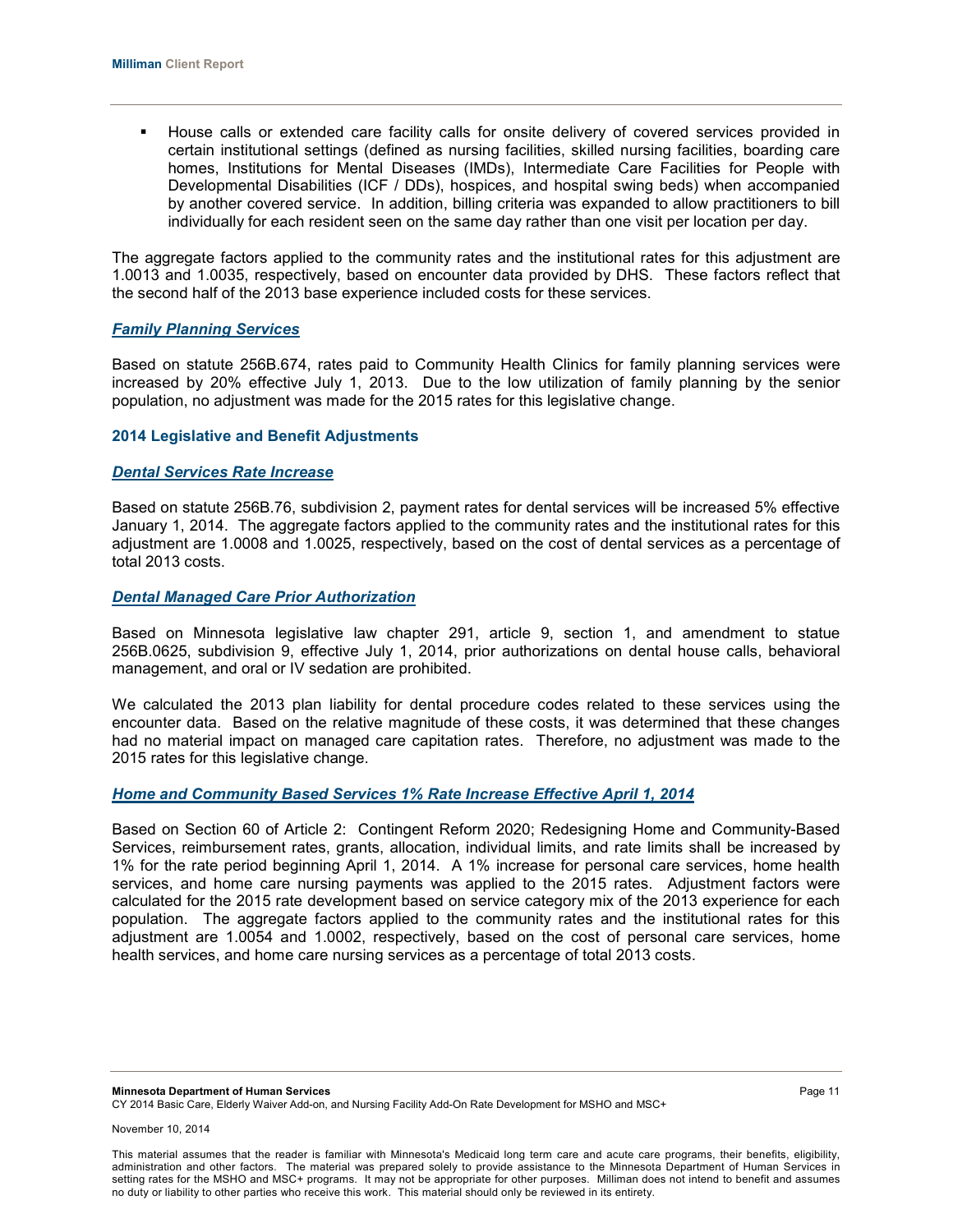## *Home and Community Based Services 5% Rate Increase Effective July 1, 2014*

Based on the 2014 Session Laws of Minnesota, chapter 312, article 27 sections 71 and 75, the legislature authorized a 5.0% rate increase effective July 1, 2014 for continuing care providers. A 5% increase for personal care services, home health services, and home care nursing payments was applied to the 2015 rates. Adjustment factors were calculated for the 2015 rate development based on service category mix of the 2013 experience for each population. The aggregate factors applied to the community rates and the institutional rates for this adjustment are 1.0272 and 1.0010, respectively, based on the cost of personal care services, home health services, and home care nursing services as a percentage of total 2013 costs.

The adjustment for EW-related home and community based services is made in the EW section later in this report.

### *Vaccine Replacement and Changes*

Vaccine coverage is changing for adults with vaccine replacements, vaccine administration rate changes, and vaccine exclusions effective January 1, 2014. This adjustment only applies to non-duals within the MSHO and MSC+ programs since Medicare covers the cost of vaccines for dual eligibles. Since non-duals are only approximately 4.0% of the total MSHO and MSC+ population, the impact of this legislative change would be minimal and, therefore, no adjustment was made to the 2015 rates for this legislative change.

## *DME Exemptions from the Payment Rate Established by Medicare*

Medicaid rates for DME are linked by State law to Medicare rates. However, CMS approved new competitive bids in some metropolitan counties and zip codes for DME equipment which have lowered current Medicare rates. The legislature has approved a temporary extension of existing Medicaid rates for Medicaid DME items affected by this change. Therefore, we will not adjust 2015 rates and will wait to see what happens legislatively, amending rates in 2015 if necessary.

#### *Decreases in FFS payments for DME, Prosthetics, and Orthotics*

Based on Minnesota legislative statutes 256B.766, effective July 1, 2014, a 0.33% FFS payment reduction for DME / Prosthetics / Orthotics was implemented. This fee reduction sunsets on July 1, 2015.

Because the PMPM increases from this change were minimal, no adjustment was made to the 2015 rates for this legislative change.

#### *FFS Inpatient Rebasing to APR-DRG*

Effective November 1, 2014, FFS inpatient payments will be based on APR-DRG payments, except long term and critical access hospitals. Critical access hospitals will be paid on a cost-based methodology. The rebasing of rates associated with moving to the new grouper must be budget neutral. In addition, CMS began enforcing hospital specific DSH limits which may impact the rates at which high volume MA hospitals can be paid. Similar to the sunset of the 10% reduction in inpatient rates, DHS believes that plan inpatient reimbursement levels and structure vary significantly across plans. While reimbursement is generally established giving consideration to FFS rates, it does not tend to track along with changes in FFS reimbursement over time. In addition, this would only apply for non-dual experience and non-duals are only approximately 4.0% of the total MSHO and MSC+ population. Therefore, no adjustment was made to the 2015 rates for this legislative change.

**Minnesota Department of Human Services** Page 12

CY 2014 Basic Care, Elderly Waiver Add-on, and Nursing Facility Add-On Rate Development for MSHO and MSC+

November 10, 2014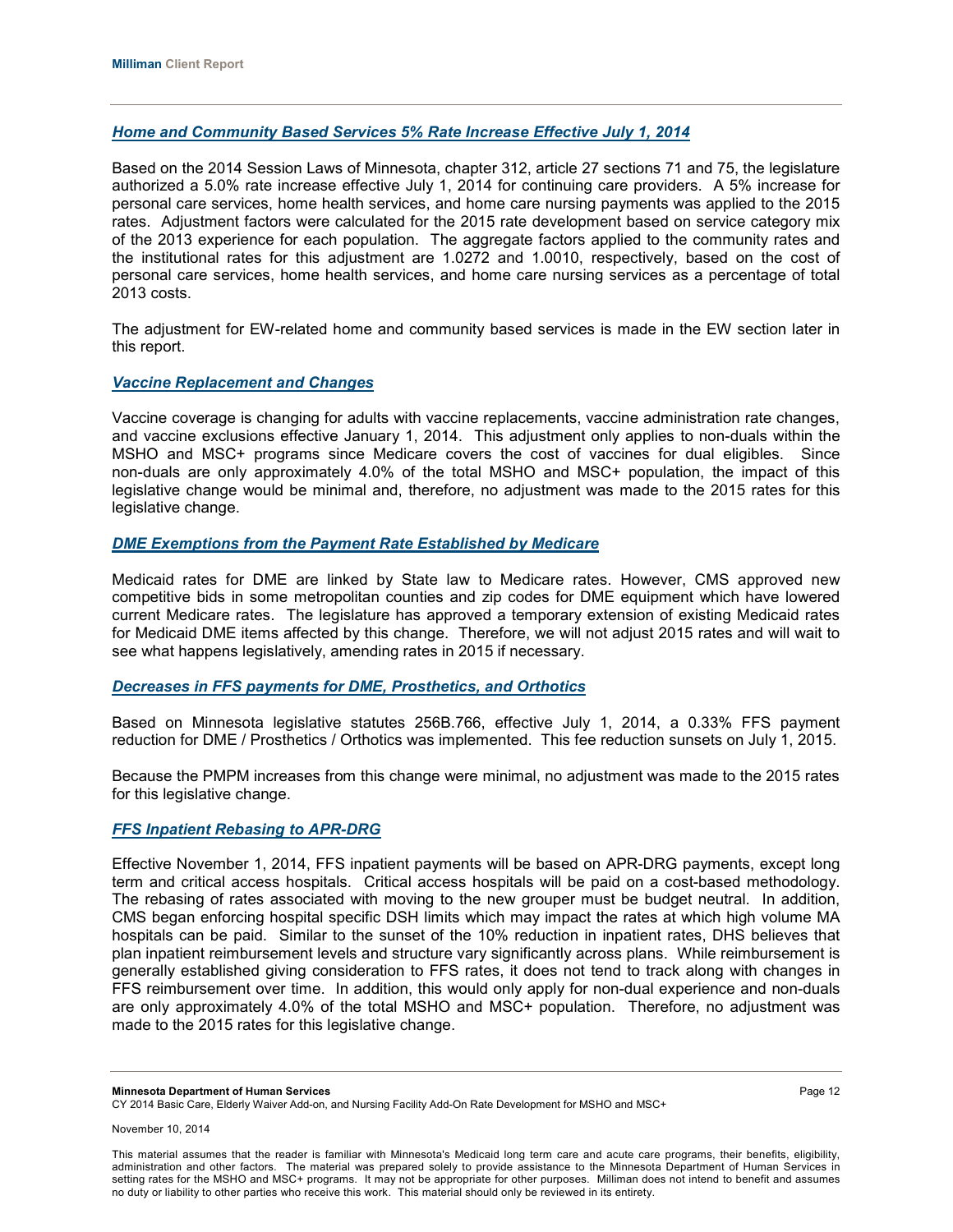## *Community First Service and Supports Program Integrity and Policy Changes*

Based on Minnesota legislative statute 256B.85, CFSS is replacing PCA services as of July 1, 2014 or upon federal approval. Because of the uncertainty of the effective date and the magnitude of the impact, an adjustment for this change may be reconsidered at a later date.

## **2015 Legislative and Benefit Adjustments**

## *Increased Community PCA Utilization Due to the Change of NF Level of Care (LOC) Requirement*

Based on statutes 2012, section 256B.0911, effective January 1, 2015, the determination of the need for NF level of care will change such that a percentage of the community EW individuals will lose their EW eligibility. DHS estimated this percentage to be approximately 13%. We estimated these individuals will most likely increase their utilization of PCA services as a result of losing EW eligibility, and we assumed an increase in utilization of 15% based on an analysis of the PCA costs for the EW population versus the non-EW population.

This change will take effect over the course of the 2015. We estimated that, on average, the 13% of the population that will lose their EW eligibility will do so for half of the year. With the PCA costs for the community EW population losing its eligibility equal to \$362 PMPM, PCA costs PMPM for this population would increase \$3.53 (\$3.53 = \$362 x 15% x (13% x  $\frac{1}{2}$ ). This increase in PCA for the population losing EW eligibility is blended into the overall community rate, resulting in rates being increased by a factor of 1.0024. Please note that this increase also reflects that a similar percentage of new enrollees who would have previously been eligible for EW services will not be eligible due to the new NF level of care requirements.

## *Chiropractic Services*

As of April 7, 2014 and pursuant to Minnesota legislative statutes 256B.0625, sub. 8e, plans are required to allow members up to 24 medically necessary chiropractic visits per year unless prior authorization of a greater number of visits is obtained.

To determine the impact of this change, we analyzed those people in the 2013 encounter data reaching the 12 chiropractic visit limit and assumed that they would use the average number of visits for those over 12 visits. Because the PMPM increases from this change were minimal, no adjustment was made to the 2015 rates for this legislative change.

#### *Adult Rehabilitative Mental Health Service*

Based on statute 256B.761, coverage policy and rates are being restructured for Rehabilitative Mental Health Services (ARMHS), effective January 1, 2015. We assume that this benefit will only apply to adults ages 16 through 50; therefore, no adjustment was made to the 2015 rates for this legislative change.

## *Direct Payment of Claims to FQHC/RHC Providers*

Based on Minnesota legislative statutes 256B.0625, subdivisions 30, effective January 1, 2015, DHS is required to pay FQHC and RHC claims directly to providers for non-dual members. For services provided recipients in managed care, DHS may opt to receive claims directly from the provider or receive them from the managed care organization.

**Minnesota Department of Human Services** Page 13

CY 2014 Basic Care, Elderly Waiver Add-on, and Nursing Facility Add-On Rate Development for MSHO and MSC+

This material assumes that the reader is familiar with Minnesota's Medicaid long term care and acute care programs, their benefits, eligibility, administration and other factors. The material was prepared solely to provide assistance to the Minnesota Department of Human Services in setting rates for the MSHO and MSC+ programs. It may not be appropriate for other purposes. Milliman does not intend to benefit and assumes no duty or liability to other parties who receive this work. This material should only be reviewed in its entirety.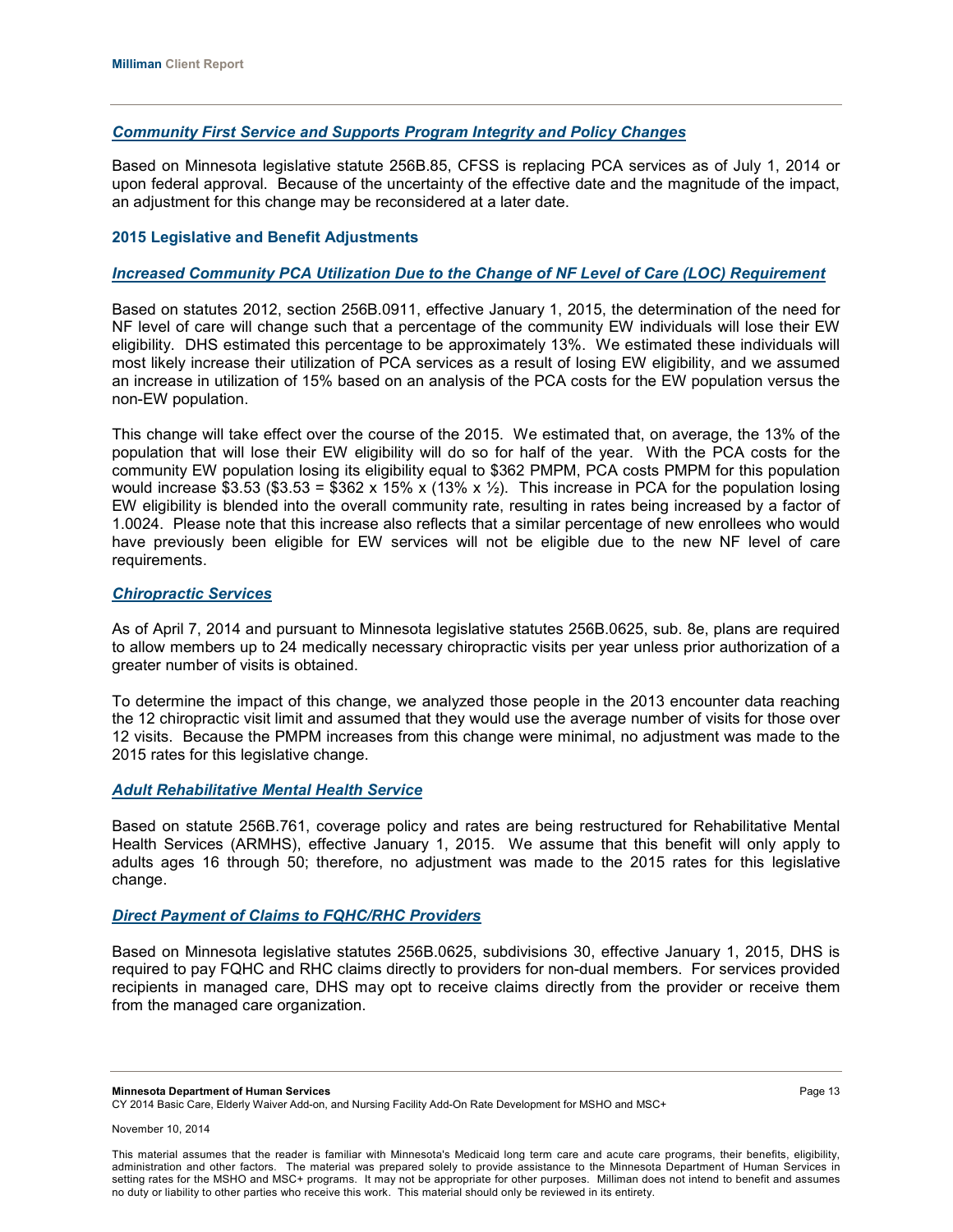Since non-duals are only approximately 4.0% of the total MSHO and MSC+ population, the impact of this legislative change would be minimal and, therefore, no adjustment was made to the 2015 rates to reflect the reduced payments associated with this legislative change.

#### *Court Order Early Intervention Services*

Based on Minnesota legislative statutes 256B.0624, subdivisions 5, 6, and 10, effective January 1, 2015, the definition behind "mental health crisis assessment," "mental health mobile crisis intervention services," and "mental health crisis stabilization services" has changed. It requires mobile crisis intervention staff to be experienced in engagement strategies and work with families to ensure service linkage is being received so the team can offer to assist the recipient in developing an advanced directive.

Per discussions with DHS, there is expected to be no fiscal impact for the addition of this service because this is the responsibility of the mobile crisis team and is not expected to have a material impact on health plan costs. Therefore, no adjustment was made to the 2015 rates for this legislative change.

### *Increases FFS payments for DME, Prosthetics, and Orthotics*

Based on Minnesota legislative statutes 256B.766, subdivision 40, effective July 1, 2015, a 3% FFS payment increase for DME / Prosthetics / Orthotics will be implemented.

DHS expects that this law will be revised and may result in an effective date sometime later than July 1, 2015 or an alternative adjustment to the payment rate. If the law takes effect on July 1, 2015, we will review the impact to determine if an adjustment needs to be made to the rates to incorporate it.

#### *Home and Community Based Services 1% Rate Increase Effective July 1, 2015*

Based on Minnesota legislative law chapter 312, article 27, sections 56-57, amendments to statutes 256B.439, subdivisions 1 and 7, effective July 1, 2015 all HCBS providers will receive a 1% quality add on increase to payment rates based on the provider's quality score. Based on the assumption that the quality scores for all provider's will qualify, the aggregate factors applied to the community rates and the institutional rates for this adjustment are 1.0027 and 1.0001, respectively, based on the cost of personal care services, home health services, and home care nursing services as a percentage of total 2013 costs.

#### **OTHER NON-LEGISLATIVE ADJUSTMENTS APPLIED TO CY 2015 RATES**

#### **Provision for Contribution to Surplus**

The target contribution to surplus was set at 0.75% of revenue for MSHO and MSC+ Basic Care rates.

#### **Legislated Premium Tax and HMO Surcharge**

The non-CBP MSHO and MSC+ CY 2014 Basic Care rates were increased to include a provision for the legislated premium tax of 1% and HMO surcharge of 0.6%, resulting in an adjustment factor of 1.0163 being applied to the rates  $(1.0163 = 1 / (1 - 0.01 - 0.006))$ . The CBP 2014 Basic Care rates do not include the premium tax adjustment or HMO surcharge.

#### **Withhold**

A withhold of 8.0%, of which 5.0% is tied to performance, is required by Minnesota law to be removed from MSHO and MSC+ Basic Care payments to health plans. However, the ultimate amount at risk to health plans is only 0.25% of capitation because the plan contract includes "loss limit" provisions. The

**Minnesota Department of Human Services** Page 14

CY 2014 Basic Care, Elderly Waiver Add-on, and Nursing Facility Add-On Rate Development for MSHO and MSC+

This material assumes that the reader is familiar with Minnesota's Medicaid long term care and acute care programs, their benefits, eligibility, administration and other factors. The material was prepared solely to provide assistance to the Minnesota Department of Human Services in setting rates for the MSHO and MSC+ programs. It may not be appropriate for other purposes. Milliman does not intend to benefit and assumes no duty or liability to other parties who receive this work. This material should only be reviewed in its entirety.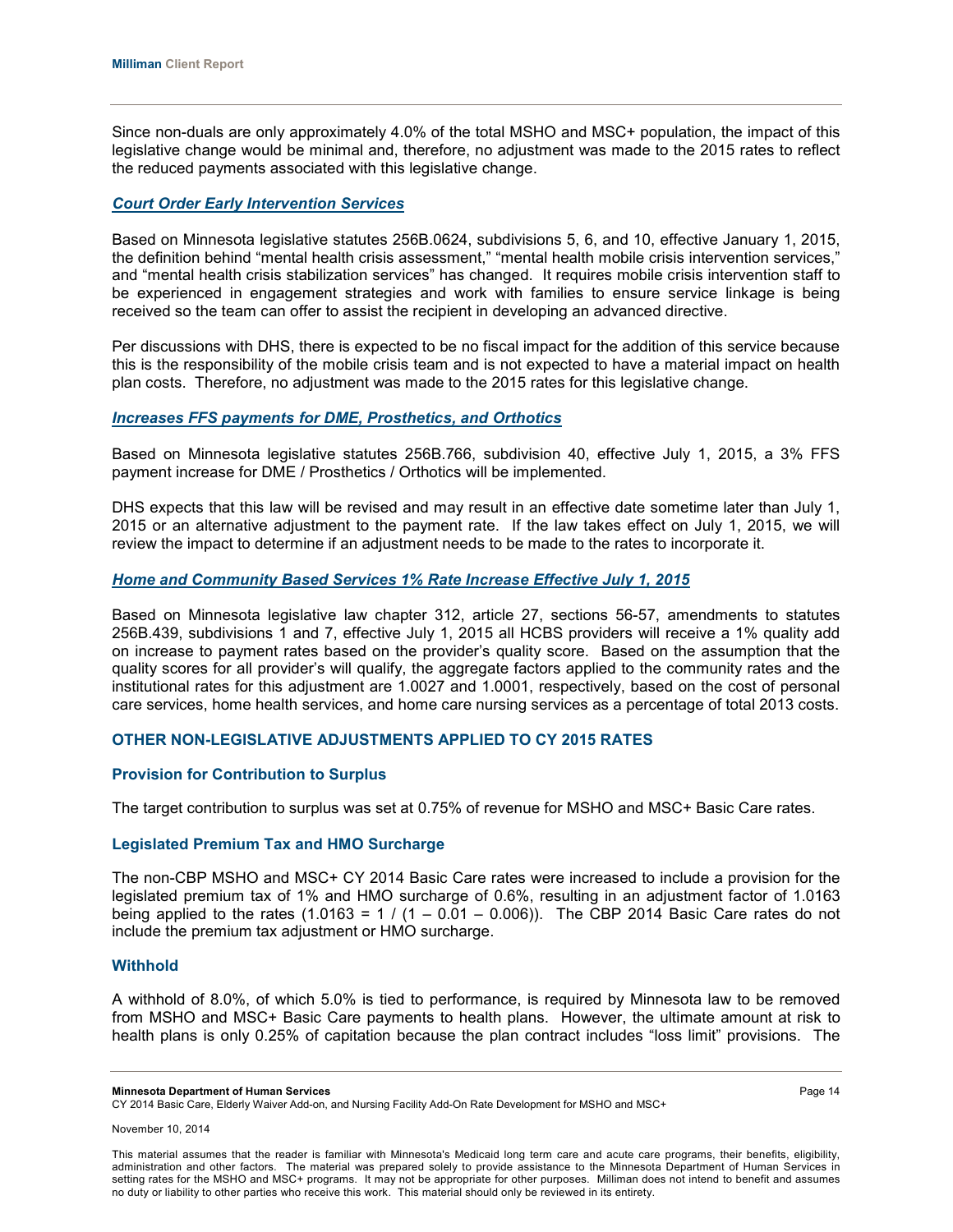remainder of the withhold is required to be returned to health plans and ultimately only impacts the cash flow of DHS and the health plans. The plans are adequately capitalized and we have no concerns that this payment delay affects the fiscal stability of the organizations. Final health plan payments, assuming none of the 0.25% at-risk withhold is returned, are subject to the actuarial certification.

#### **Calendar Year 2015 Base Rates**

Table 5 contains the development of the MSHO / MSC+ Basic Care base rates for CY 2015.

| Table 5<br>2015 MSHO and MSC+ Rate Development                  |           |               |           |  |
|-----------------------------------------------------------------|-----------|---------------|-----------|--|
| <b>Basic Care Services</b><br>2015 Base Rates                   |           |               |           |  |
| <b>Component / Adjustment</b>                                   | Community | Institutional | Composite |  |
| CY 2013 Basic Care Health Plan Experience PMPM                  | \$765.51  | \$250.67      | \$638.46  |  |
| Trend 2013 to 2015                                              | 1.0688    | 1.0514        | 1.0671    |  |
| <b>Estimated CY 2015 Prior to Benefit Changes</b>               | \$818.15  | \$263.56      | \$681.30  |  |
|                                                                 |           |               |           |  |
| <b>2013 ADJUSTMENTS</b>                                         |           |               |           |  |
| Rate Restoration to Payment Rates for PCA, HH, and HCN          | 1.0013    | 1.0000        | 1.0012    |  |
| Capitation Ratable Reduction and Sunsetting of Fee Reductions   | 1.0147    | 1.0144        | 1.0147    |  |
| <b>Additional Preventive Dental Benefits</b>                    | 1.0013    | 1.0035        | 1.0015    |  |
|                                                                 |           |               |           |  |
| <b>2014 ADJUSTMENTS</b>                                         |           |               |           |  |
| Dental Services Rate Increase                                   | 1.0008    | 1.0024        | 1.0009    |  |
| HCBS 1% Rate Increase Effective April 1, 2014                   | 1.0054    | 1.0002        | 1.0049    |  |
| HCBS 5% Rate Increase Effective July 1, 2014                    | 1.0272    | 1.0010        | 1.0247    |  |
| <b>2015 ADJUSTMENTS</b>                                         |           |               |           |  |
| Increase in Community PCA Utilization due to NF LOC Requirement | 1.0024    | 1.0000        | 1.0022    |  |
| HCBS 5% Rate Increase Effective July 1, 2015                    | 1.0027    | 1.0001        | 1.0024    |  |
| <b>Estimated CY 2015 After Benefit Changes</b>                  | \$864.64  | \$269.27      | \$717.71  |  |
|                                                                 |           |               |           |  |
| <b>Administrative Costs</b>                                     |           |               |           |  |
| CY 2013 Health Plan Experience PMPM                             | \$52.17   | \$17.08       | \$43.51   |  |
| Trend 2013 to 2015                                              | 1.0302    | 1.0302        | 1.0302    |  |
| <b>Estimated CY 2015</b>                                        | \$53.75   | \$17.60       | \$44.83   |  |
|                                                                 |           |               |           |  |
| <b>OTHER NON LEGISLATIVE ADJUSTMENTS</b>                        |           |               |           |  |
| Provision for Contribution to Surplus                           | 1.0076    | 1.0076        | 1.0076    |  |
| Legislated Premium Tax (not applied to CBP rates)               | 1.0163    | 1.0163        | 1.0163    |  |
|                                                                 |           |               |           |  |
| CY 2015 Base Rates                                              | \$940.37  | \$293.73      | \$780.79  |  |
| CY 2015 Base Rates for CBP                                      | \$925.32  | \$289.04      | \$768.30  |  |

**Minnesota Department of Human Services** Page 15

CY 2014 Basic Care, Elderly Waiver Add-on, and Nursing Facility Add-On Rate Development for MSHO and MSC+

November 10, 2014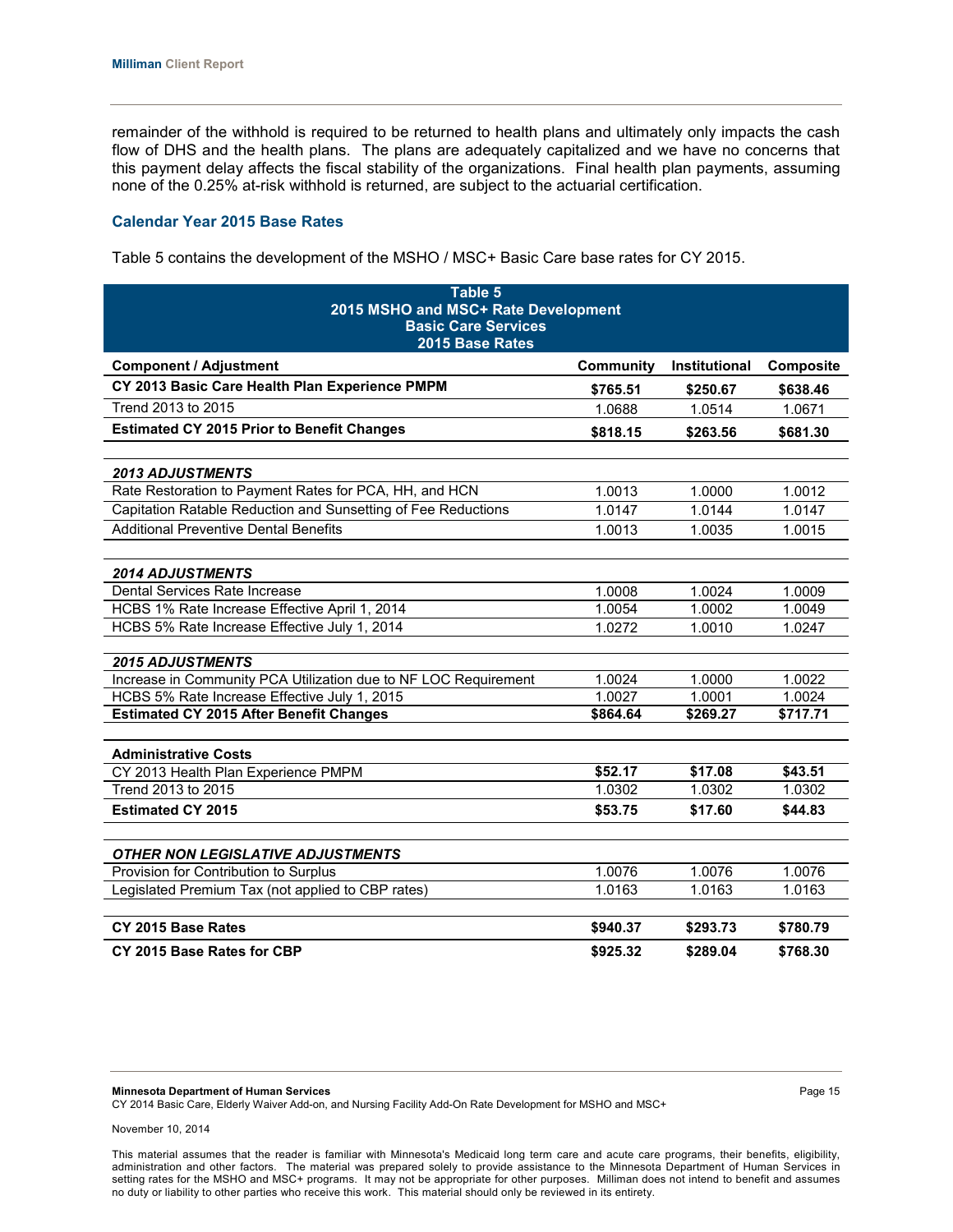## **DEVELOPMENT OF CALENDAR YEAR 2015 BASIC CARE RATE CELL RELATIVITIES**

The rate cell relativities were developed using 2013 claim costs adjusted for benefit and legislative changes through 2015. They will be applied to the CY 2015 Basic Care base rates to calculate the final CY 2015 Basic Care rate for each enrollee.

## **Rate Cell Relativities**

The Basic Care rate cell relativities in Table 6 were developed as follows:

- We developed initial 2015 rate cell relativities by comparing the difference between age, gender, and area-specific Basic Care costs and total Basic Care costs from CY 2013 health plan experience, separately for the community and institutional populations. The area-specific costs were calculated for the Metro and Non-Metro areas. Metro is defined as combination of the Hennepin, Ramsey, Core Metro, and Carver regions established in 2004. Non-Metro is defined as the combination of the Olmsted, Greater Metro, North East, North Central, South West, and South East regions established in 2004.
- We developed blended 2015 rate cell relativities by blending the initial 2015 rate cell relativities and the 2014 rate cell relatives both with 50% weight.
- We normalized the blended 2015 rate cell relativities such that they composite to 1.000 using the CY 2013 distribution of eligibles by age, gender, and area, separately for the community and institutional populations. These final 2015 rate cell relativities are contained in Table 6.

| Table 6<br>CY 2015 MSHO and MSC+ Rate Development                                                        |        |           |        |        |  |  |  |  |
|----------------------------------------------------------------------------------------------------------|--------|-----------|--------|--------|--|--|--|--|
| <b>Basic Care Rate Cell Relativities for Geographic Area and Demographic Group</b>                       |        |           |        |        |  |  |  |  |
| <b>Community and Institutional Populations</b>                                                           |        |           |        |        |  |  |  |  |
| Gender<br><b>Community Relativity</b><br><b>Institutionalized Relativity</b><br>Area<br><b>Age Group</b> |        |           |        |        |  |  |  |  |
| Metro                                                                                                    | Female | 65 - 74   | 0.9857 | 1.6075 |  |  |  |  |
| Metro                                                                                                    | Female | 75 - 84   | 1.2013 | 1.1449 |  |  |  |  |
| Metro                                                                                                    | Female | $85 +$    | 1.3982 | 0.8349 |  |  |  |  |
| Metro                                                                                                    | Female | Non-MC    | 2.1510 | 5.5774 |  |  |  |  |
| Metro                                                                                                    | Male   | 65 - 74   | 0.8928 | 1.6347 |  |  |  |  |
| Metro                                                                                                    | Male   | 75 - 84   | 1.2145 | 1.3304 |  |  |  |  |
| Metro                                                                                                    | Male   | $85 +$    | 1.4334 | 1.0096 |  |  |  |  |
| Metro                                                                                                    | Male   | Non-MC    | 2.2089 | 5.5774 |  |  |  |  |
| Non-Metro                                                                                                | Female | 65 - 74   | 0.6463 | 1.4009 |  |  |  |  |
| Non-Metro                                                                                                | Female | 75 - 84   | 0.7984 | 0.9643 |  |  |  |  |
| Non-Metro                                                                                                | Female | $85 +$    | 0.9673 | 0.7243 |  |  |  |  |
| Non-Metro                                                                                                | Female | Non-MC    | 1.4088 | 3.6939 |  |  |  |  |
| Non-Metro                                                                                                | Male   | $65 - 74$ | 0.5845 | 1.3250 |  |  |  |  |
| Non-Metro                                                                                                | Male   | 75 - 84   | 0.7914 | 1.0798 |  |  |  |  |
| Non-Metro                                                                                                | Male   | $85 +$    | 0.9291 | 0.8720 |  |  |  |  |
| Non-Metro                                                                                                | Male   | Non-MC    | 1.4442 | 3.6939 |  |  |  |  |

#### **Minnesota Department of Human Services** Page 16

CY 2014 Basic Care, Elderly Waiver Add-on, and Nursing Facility Add-On Rate Development for MSHO and MSC+

November 10, 2014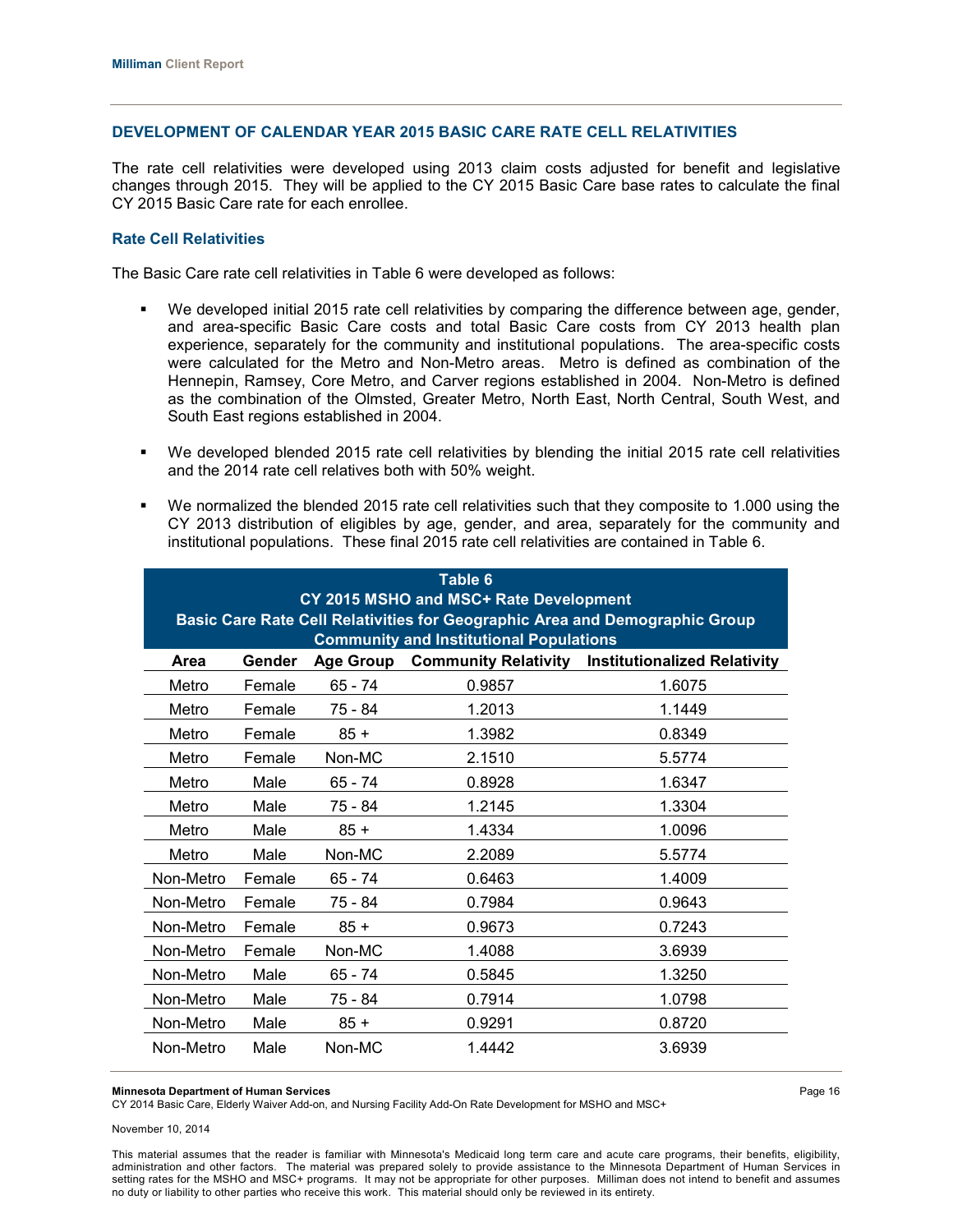By definition, all of the demographic factors composite to 1.000 using the CY 2013 distribution of eligibles by age, gender, and area, separately for the community and institutional populations. As the age, gender, and area mix changes over time, the demographic factors may not composite to 1.000. This aggregate demographic factor change was considered when determining the appropriateness of the trend factors used to develop CY 2015 base rates and will continue to be considered when determining the appropriateness of trends in the future.

## **CALENDAR YEAR 2015 BASIC CARE RATES**

Exhibits 1A (non-CBP) and 1B (CBP) contain the CY 2015 Basic Care rates for each rate cell prior to the withhold reduction. Exhibits 1C (non-CBP) and 1D (CBP) contain the CY 2015 Basic Care rates for each rate cell after withhold. The CY 2015 Basic Care capitation revenue for each health plan will be determined by the CY 2015 Basic Care rates for each rate cell, adjusted for withhold and the plan-specific membership mix by geographic area and demographic group rate cells.

**Minnesota Department of Human Services Page 17 Page 17 Page 17 Page 17** CY 2014 Basic Care, Elderly Waiver Add-on, and Nursing Facility Add-On Rate Development for MSHO and MSC+

November 10, 2014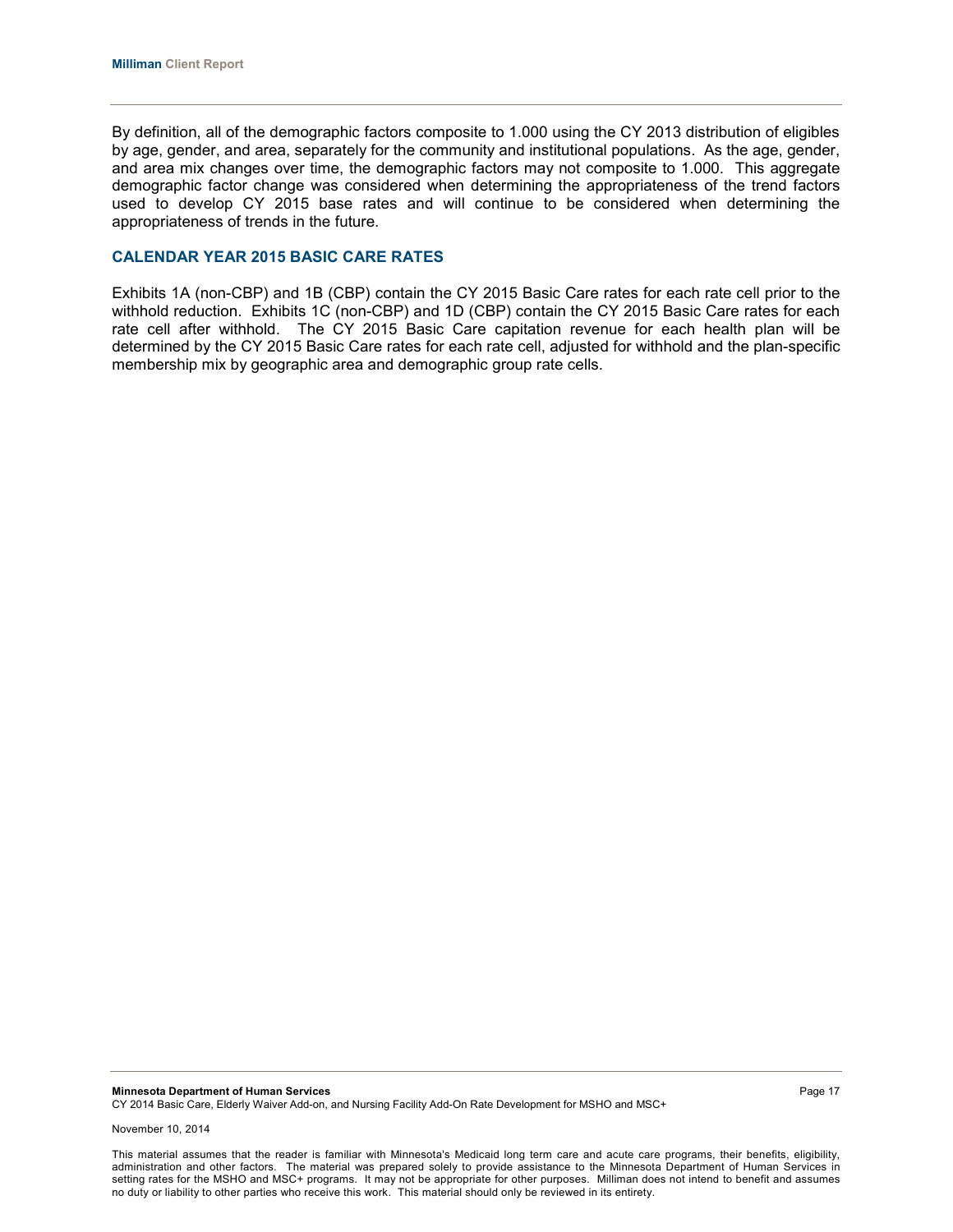# **III. DEVELOPMENT OF CY 2015 ELDERY WAIVER ADD-ON RATES**

## **CALENDAR YEAR 2013 HEALTH PLAN EW EXPERIENCE**

The CY 2015 EW Add-on rates are based on aggregate CY 2013 health plan experience; both for EW and care coordination / case management (CC / CM) services. The rate development uses the experience provided by the health plans for EW eligibles enrolled in the MSHO and MSC+ programs for their State Plan services. Table 7 contains the statewide aggregate 2013 PMPM health plan experience for these two main service subgroups, including the costs for EW services provided to new EW eligibles in the first month prior to their being in Rate Cell B. Appendix B contains the category-of-service detail underlying the 2013 EW experience.

| Table 7<br>2015 MSHO and MSC+ Rate Development<br><b>Elderly Waiver and Care Coordination / Case Management Services</b><br>Calendar Year 2013 Aggregate Health Plan Experience PMPM<br><b>Including EW Services Cost for New EW Eligibles</b><br>In First Month Prior to Rate Cell B |            |  |
|---------------------------------------------------------------------------------------------------------------------------------------------------------------------------------------------------------------------------------------------------------------------------------------|------------|--|
| <b>PMPM</b><br><b>Component</b>                                                                                                                                                                                                                                                       |            |  |
| <b>Elderly Waiver Services</b>                                                                                                                                                                                                                                                        | \$1,005.41 |  |
| Care Coordination / Case Management Services                                                                                                                                                                                                                                          | 98.24      |  |
| Total<br>.103.65                                                                                                                                                                                                                                                                      |            |  |

## **DEVELOPMENT OF CALENDAR YEAR 2015 EW ADD-ON BASE RATES**

The following adjustments were made to the aggregate CY 2013 EW health plan experience to develop the CY 2015 EW Add-on base rates.

## **Trend**

An annual PMPM trend of 4.0% was used to project the CY 2013 EW plan experience to the CY 2015 rating period based on recent EW managed care experience and DHS projections for the EW population. Consistent with the Basic Care rate development, annual care coordination and case management trends were set at 1.5%.

## **LEGISLATIVE ADJUSTMENTS TO 2013 TRENDED BASE COSTS FOR CY 2015 RATES**

#### **Adjustment for Limits on Long Term Care Rates [Article 7, Section 51, Paragraph (a)]**

Legislation effective July 1, 2011 required a 1.5% decrease in rates through June 30, 2013 and a 1.0% decrease beginning July 1, 2013 for EW services except customized living services, PERS, specialized supplies and equipment, and modifications/adaptations. This rate change is referred to as the 0.5% rate restore.

The 1.5% rate reduction is reflected in the 1/1/2013 through 6/30/2013 experience and the 1.0% rate reduction is reflected in the 7/1/2013 through 12/31/2013 experience for an average impact on 2013 experience of 1.25% (6/12 x 1.5% + 6/12 x 1.0%). The rate reduction required for the 2015 rating period is 1.0%, resulting in a 0.25% rate restore applied for the 2015 rate development. Customized living services, PERS, specialized supplies and equipment, and modifications / adaptations represent 65% of

CY 2014 Basic Care, Elderly Waiver Add-on, and Nursing Facility Add-On Rate Development for MSHO and MSC+

**Minnesota Department of Human Services** Page 18

November 10, 2014

This material assumes that the reader is familiar with Minnesota's Medicaid long term care and acute care programs, their benefits, eligibility, administration and other factors. The material was prepared solely to provide assistance to the Minnesota Department of Human Services in setting rates for the MSHO and MSC+ programs. It may not be appropriate for other purposes. Milliman does not intend to benefit and assumes no duty or liability to other parties who receive this work. This material should only be reviewed in its entirety.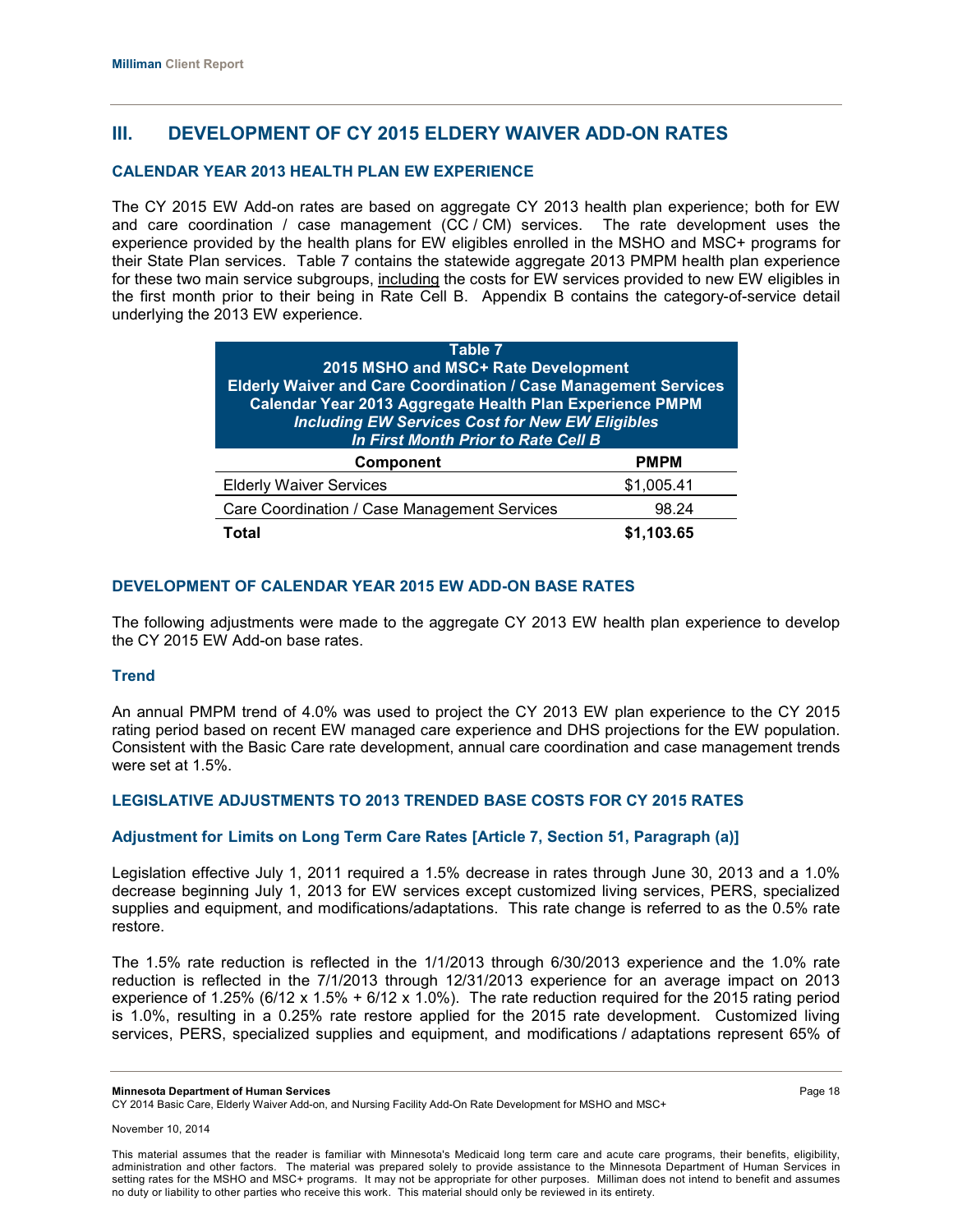the cost of EW services; therefore, the resulting adjustment factor for the EW services portion of the rates is 1.0009 (1.0009 =  $1 + [0.25\% \times (100\% - 65\%)]$ ). The adjustment factor for the care coordination / case management services portion of the rates is  $1.0025$  (1.0025 =  $1 + 0.25\%$ ).

#### **Home and Community Based Services 1% Rate Increase Effective April 1, 2014**

Based on Section 60 of Article 2: Contingent Reform 2020; Redesigning Home and Community-Based Services, reimbursement rates, grants, allocation, individual limits, and rate limits shall be increased by 1% effective April 1, 2014. A 1.0100 factor was applied to the 2015 EW Add-on rate development for this legislative change.

#### **Home and Community Based Services 5% Rate Increase Effective July 1, 2014**

Based on the 2014 Session Laws of Minnesota, chapter 312, article 27 sections 71 and 75, the legislature authorized a 5.0% rate increase effective July 1, 2014 for continuing care providers. A 1.0500 factor was applied to the 2015 EW Add-on rate development for this legislative change.

#### **Home and Community Based Services 5% Rate Increase Effective July 1, 2014**

Based on Minnesota legislative law chapter 312, article 27, sections 56-57, amendments to statutes 256B.439, subdivisions 1 and 7, effective July 1, 2015 all HCBS providers will receive a 1% quality add on increase to payment rates based on the provider's quality score. Based on the assumption that the quality scores for all provider's will qualify, the 2015 EW Add-on rate was adjusted by a factor of 1.0050 to reflect the 1% increase for the second half of 2015.

## **OTHER NON-LEGISLATIVE ADJUSTMENTS APPLIED TO CY 2015 RATES**

#### **Adjustment for Administration Requirements**

The projected 2015 administration costs for the MSHO and MSC+ programs were included in full in the 2015 Basic Care rates. Therefore no administration costs were added to the EW Add-on rates for 2015.

#### **Legislated Premium Tax and HMO Surcharge**

The non-CBP MSHO and MSC+ CY 2015 EW Add-on rates were increased to include a provision for the legislated premium tax of 1% and HMO surcharge of 0.6%, resulting in an adjustment factor of 1.0163 being applied to the rates  $(1.0163 = 1 / (1 - 0.01 - 0.006))$ . The CBP 2015 EW Add-on rates do not include the premium tax adjustment or HMO surcharge.

## **Calendar Year 2015 Base Rates**

Table 8 contains the development of the MSHO / MSC+ EW base rates for CY 2015. Please note that the "Moving Home Minnesota" rates are consistent with the Elderly Waiver rates for 2015. In future years, these rates may vary as emerging experience becomes available.

**Minnesota Department of Human Services** Page 19 CY 2014 Basic Care, Elderly Waiver Add-on, and Nursing Facility Add-On Rate Development for MSHO and MSC+

November 10, 2014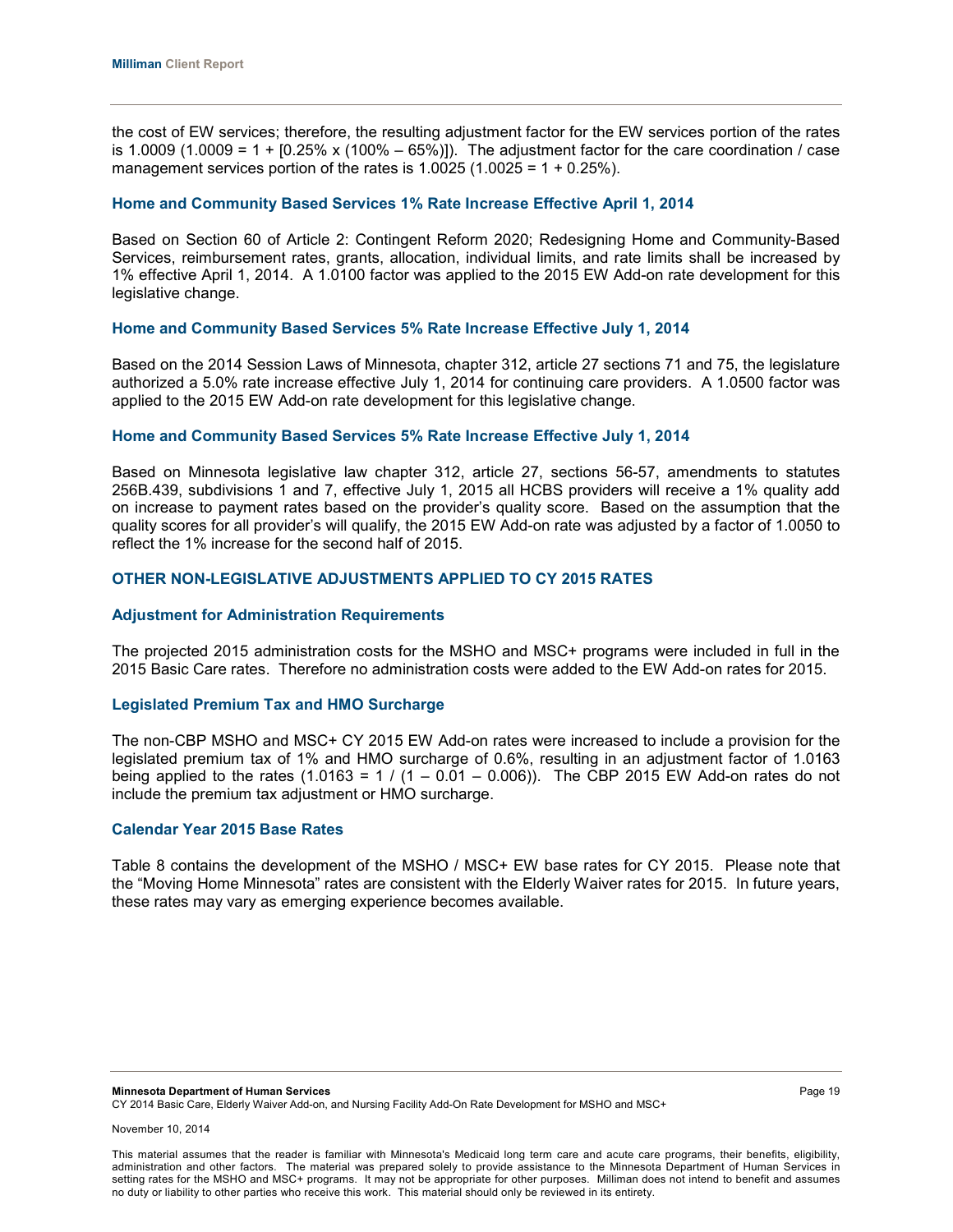| Table 8<br>2015 MSHO and MSC+ Rate Development<br><b>Elderly Waiver and Care Coordination / Case Management Services</b><br>2015 Base Rates |                                          |                                                      |  |  |  |
|---------------------------------------------------------------------------------------------------------------------------------------------|------------------------------------------|------------------------------------------------------|--|--|--|
| <b>Component / Adjustment</b>                                                                                                               | <b>Elderly Waiver</b><br><b>Services</b> | <b>Care Coordination /</b><br><b>Case Management</b> |  |  |  |
| Aggregate CY 2013 EW Health Plan Experience PMPM                                                                                            | \$1,005,41                               | \$98.24                                              |  |  |  |
| <b>2013 ADJUSTMENTS</b><br>Adjustment for Limits on Long Term Care Rates (effective<br>7/1/2013)                                            | 1.0009                                   | 1.0025                                               |  |  |  |
| <b>2014 ADJUSTMENTS</b>                                                                                                                     |                                          |                                                      |  |  |  |
| Trend 2013 to 2014                                                                                                                          | 1.0400                                   | 1.0150                                               |  |  |  |
| HCBS 1% Rate Increase (effective 4/1/2014)                                                                                                  | 1.0100                                   | 1.0100                                               |  |  |  |
| HCBS 5% Rate Increase (effective 7/1/2014)                                                                                                  | 1.0500                                   | 1.0500                                               |  |  |  |
| <b>2015 ADJUSTMENTS</b>                                                                                                                     |                                          |                                                      |  |  |  |
| Trend 2014 to 2015                                                                                                                          | 1.0400                                   | 1.0150                                               |  |  |  |
| HCBS 1% Rate Increase (effective 7/1/2015)                                                                                                  | 1.0050                                   | 1.0050                                               |  |  |  |
| <b>OTHER NON LEGISLATIVE ADJUSTMENTS</b>                                                                                                    |                                          |                                                      |  |  |  |
| Legislated Premium Tax (not applied to CBP rates)                                                                                           | 1.0163                                   | 1.0163                                               |  |  |  |
| CY 2015 Base Rates for non-CBP                                                                                                              | \$1,178.89                               | \$109.89                                             |  |  |  |
| CY 2015 Base Rates for CBP                                                                                                                  | \$1,160.03<br>\$108.13                   |                                                      |  |  |  |

## **DEVELOPMENT OF CALENDAR YEAR 2015 EW RISK FACTORS**

The risk factors in Table 9 were developed as follows:

- We developed initial 2015 risk factor by comparing the difference between age, ADL, and area-specific EW costs and total EW costs from CY 2013 health plan experience, using 2013 EW demographic data provided by DHS.
- We developed blended 2015 risk factors by blending the initial 2015 risk factors and the 2014 risk factors both with 50% weight.
- We normalized the blended 2015 risk factors such that they composite to 1.000 using the CY 2013 distribution of eligibles by age, ADL, and area. These final 2015 risk factors are contained in Table 9.

**Minnesota Department of Human Services** Page 20 CY 2014 Basic Care, Elderly Waiver Add-on, and Nursing Facility Add-On Rate Development for MSHO and MSC+

This material assumes that the reader is familiar with Minnesota's Medicaid long term care and acute care programs, their benefits, eligibility, administration and other factors. The material was prepared solely to provide assistance to the Minnesota Department of Human Services in setting rates for the MSHO and MSC+ programs. It may not be appropriate for other purposes. Milliman does not intend to benefit and assumes no duty or liability to other parties who receive this work. This material should only be reviewed in its entirety.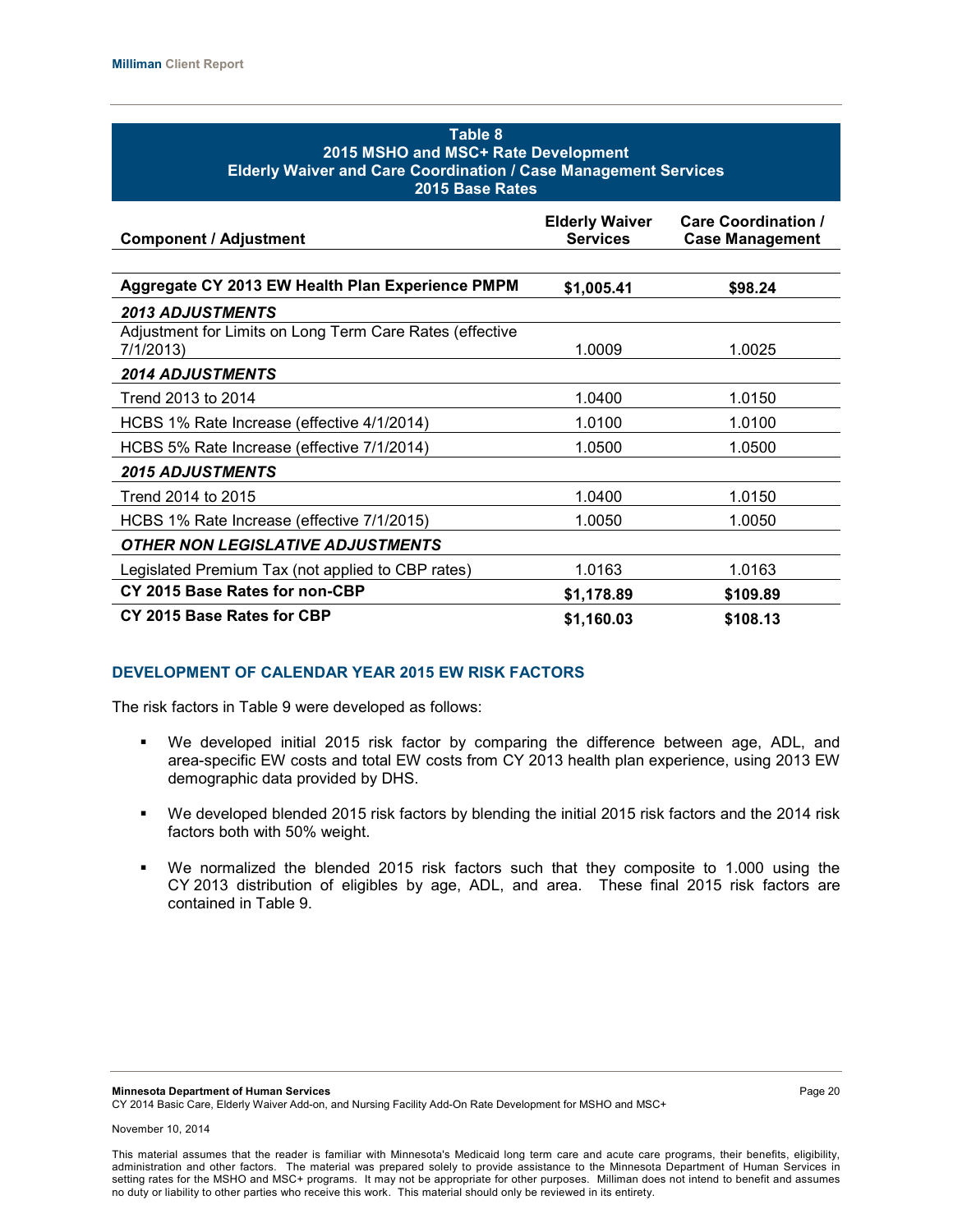| Table 9<br>Calendar Year 2015 MSHO and MSC+ Rate Development<br><b>Elderly Waiver Services</b><br><b>Risk Factors</b> |                        |                  |                    |  |  |
|-----------------------------------------------------------------------------------------------------------------------|------------------------|------------------|--------------------|--|--|
| <b>Age Group</b>                                                                                                      | <b>Metro Indicator</b> | <b>ADL Group</b> | <b>Risk Factor</b> |  |  |
| $65 - 74$                                                                                                             | Metro                  | 0 to 3 ADLs      | 0.631              |  |  |
| $75 - 84$                                                                                                             | Metro                  | 0 to 3 ADLs      | 0.696              |  |  |
| $85 +$                                                                                                                | Metro                  | 0 to 3 ADLs      | 0.833              |  |  |
| $65 - 74$                                                                                                             | Metro                  | 4 to 6 ADLs      | 0.992              |  |  |
| $75 - 84$                                                                                                             | Metro                  | 4 to 6 ADLs      | 1.130              |  |  |
| $85 +$                                                                                                                | Metro                  | 4 to 6 ADLs      | 1.398              |  |  |
| $65 - 74$                                                                                                             | Metro                  | 7 to 8 ADLs      | 1.245              |  |  |
| $75 - 84$                                                                                                             | Metro                  | 7 to 8 ADLs      | 1.416              |  |  |
| $85 +$                                                                                                                | Metro                  | 7 to 8 ADLs      | 1.845              |  |  |
| $65 - 74$                                                                                                             | Non-Metro              | 0 to 3 ADLs      | 0.607              |  |  |
| $75 - 84$                                                                                                             | Non-Metro              | 0 to 3 ADLs      | 0.676              |  |  |
| $85 +$                                                                                                                | Non-Metro              | 0 to 3 ADLs      | 0.841              |  |  |
| $65 - 74$                                                                                                             | Non-Metro              | 4 to 6 ADLs      | 1.388              |  |  |
| $75 - 84$                                                                                                             | Non-Metro              | 4 to 6 ADLs      | 1.589              |  |  |
| $85 +$                                                                                                                | Non-Metro              | 4 to 6 ADLs      | 1.849              |  |  |
| $65 - 74$                                                                                                             | Non-Metro              | 7 to 8 ADLs      | 2.031              |  |  |
| $75 - 84$                                                                                                             | Non-Metro              | 7 to 8 ADLs      | 2.332              |  |  |
| $85 +$                                                                                                                | Non-Metro              | 7 to 8 ADLs      | 2.720              |  |  |

By definition, all of the risk factors composite to 1.000 using the CY 2013 distribution of eligibles by area, ADL, and age. As the area, ADL, and age mix changes over time, the risk factors may not composite to 1.000. This aggregate risk factor change was considered when determining the appropriateness of the trend factors used to develop CY 2015 base rates and will continue to be considered when determining the appropriateness of trends in the future. The overall EW risk factors for each plan will be recalculated annually and will reflect the mix of each plan's membership by county at the beginning of the contract year.

After initially normalizing the EW risk scores to 1.000 using the CY 2013 distribution of eligibles by area, ADL, and age, the 0 to 3 ADL factors were increased due to the EW eligibility changes effective in 2015. Per guidance from DHS, approximately 13% of the community EW individuals will lose their EW eligibility, and we projected these will be individuals currently needing assistance with 0 or 1 ADL. The 0 to 3 ADLs factor was increased by 1.3% for Metro recipients and 4.5% for Non-Metro recipients to account for the fact that we will have relatively more 2 and 3 ADL members in the 0 to 3 ADL group by the end of the year. These factors were derived from an analysis in which we determined the relative risk factor for those individuals needing assistance with 0, 1, 2, or 3 ADLs. The risk factors in Table 9 include this adjustment to the 0 to 3 ADL factor.

**Minnesota Department of Human Services** Page 21 CY 2014 Basic Care, Elderly Waiver Add-on, and Nursing Facility Add-On Rate Development for MSHO and MSC+

November 10, 2014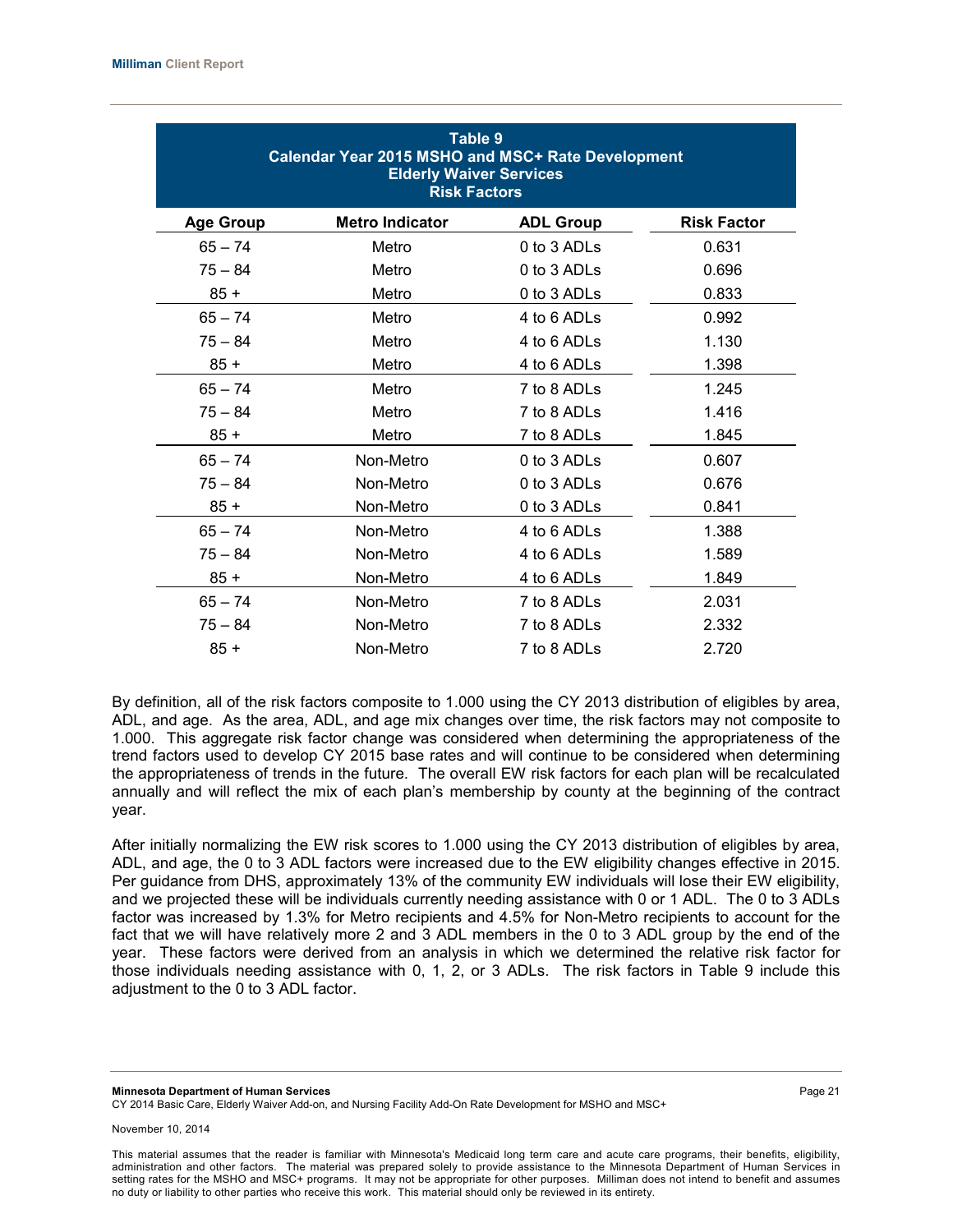### **CALENDAR YEAR 2015 FINAL EW ADD-ON RATES**

Exhibits 2A (non-CBP) and 2B (CBP) contain the CY 2015 EW Add-on rates for each rate cell. The CY 2015 EW Add-on capitation revenue for each health plan will be determined by the CY 2015 EW Add-on rates for each rate cell and the plan-specific membership mix by area, ADL, and age group rate cells. The CY 2015 EW Add-on rates for each rate cell in Exhibits 2A and 2B are the sum of the following:

- The EW Services 2015 base rate multiplied by the plan-specific annual risk factors for area, ADL, and age.
- The EW CC / CM 2015 base rate.

**Minnesota Department of Human Services** Page 22 CY 2014 Basic Care, Elderly Waiver Add-on, and Nursing Facility Add-On Rate Development for MSHO and MSC+

November 10, 2014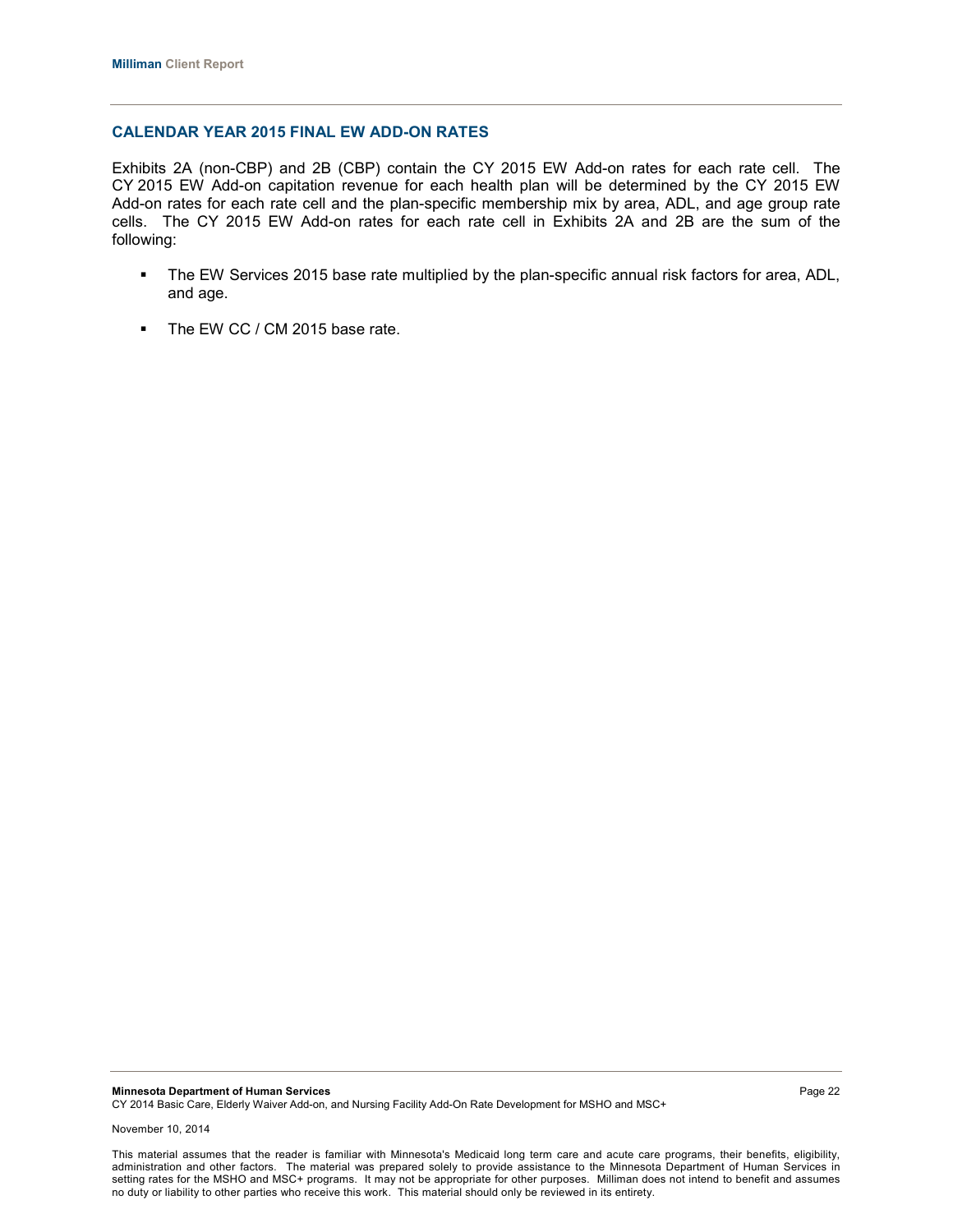# **IV. DEVELOPMENT OF CY 2015 NURSING FACILITY ADD-ON RATES**

## **FREQUENCY AND AVERAGE LENGTH-OF-STAY ASSUMPTION**

The frequency of admission and average length of stay (ALOS) assumptions were determined based on MSHO and MSC+ admission data provided by the health plans for years 2011 through 2013. The final assumptions used for the 2015 rate development are:

- **Frequency of nursing facility admissions of 13.5% annually** The frequency of admission in Appendix B is expressed as the expected admissions per eligible per month (1.125%). Please note that the admission frequencies reflected in Table 10 are those admissions for which there was some Medicaid liability, since DHS has no financial responsibility for admissions with only Medicare-covered days.
- **Medicaid average length of stay of 53 days** The ALOS in Appendix B is calculated over a 180-day benefit period, which is the maximum nursing facility benefit for the MSHO and MSC+ programs. The benefit excludes days that would occur beyond 180 days and days outside of the contract period. All skilled nursing facility days that qualify for Medicare-only payment count toward the benefit and the 180-day length-of-stay maximum. However, the Medicare-only days are not included in the assumed Medicaid average length of stay of 53 days reflected in Table 10 as DHS has no financial responsibility for Medicare-only days. The ALOS within the contract year depends on the pattern of enrollment by month. The projected CY 2015 ALOS of 41.1 days (from Appendix B) within the CY 2015 contract period is based on monthly enrollment projections provided by DHS through December 2015.

The average nursing facility days per community enrollee (which equals the product of admission frequency and ALOS) for the combined MSHO and MSC+ population decreased from 2011 through 2013. The frequency of admissions and ALOS assumptions used for the 2015 rate development, which results in estimated 2015 nursing facility days per community enrollee of 7.2, are consistent with the trend in average days per community enrollee in Table 10. In addition, the resulting initial NF base rate of \$112.41 (see Appendix C) is consistent with the trend in nursing facility costs per community enrollee per month in Table 10.

| Table 10<br>2015 MSHO and MSC+ Rate Development<br><b>Nursing Facility Services</b><br>Average NF Days and Medicaid Costs Per Community Enrollee by Calendar Year |                                                  |                                                                        |  |  |
|-------------------------------------------------------------------------------------------------------------------------------------------------------------------|--------------------------------------------------|------------------------------------------------------------------------|--|--|
| <b>Calendar Year</b>                                                                                                                                              | Average NF Days per<br><b>Community Enrollee</b> | <b>NF Medicaid Costs per</b><br><b>Community Enrollee per</b><br>Month |  |  |
| 2011                                                                                                                                                              | 10.7                                             | \$129.72                                                               |  |  |
| 2012                                                                                                                                                              | 9.7                                              | 120.98                                                                 |  |  |
| 2013                                                                                                                                                              | 7 9                                              | 114.22                                                                 |  |  |

An adjustment is made later in the rate setting process to account for the difference in the frequency and ALOS between Metro and the Non-Metro Counties and between age / gender combinations.

**Minnesota Department of Human Services** Page 23

CY 2014 Basic Care, Elderly Waiver Add-on, and Nursing Facility Add-On Rate Development for MSHO and MSC+

November 10, 2014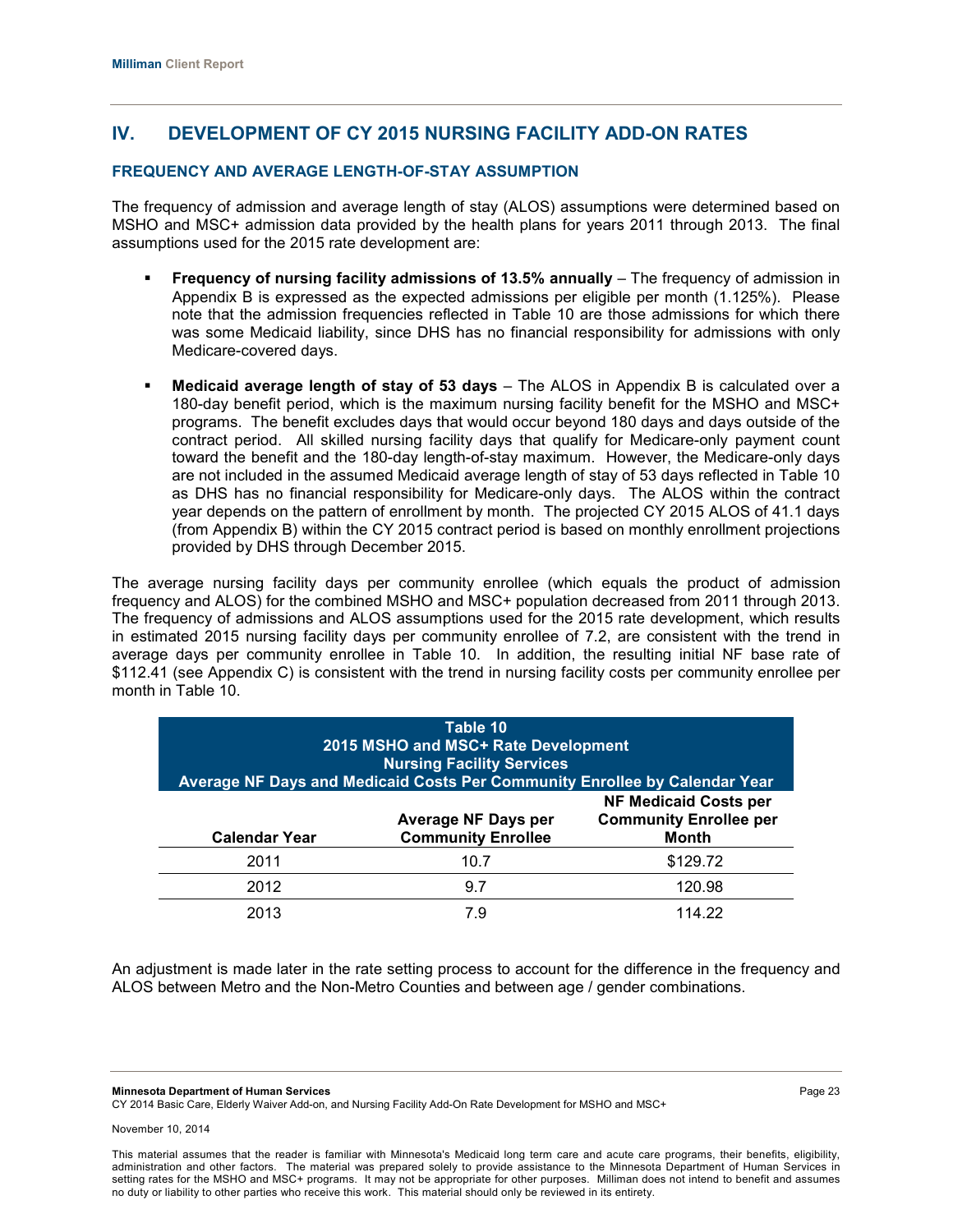#### **CHARGE PER DAY ASSUMPTION**

The CY 2015 average charge per day was developed using nursing facility MA charge per day projections from the Reports and Forecasts Division at DHS, which include the impact of known legislative changes on charge per day. Table 11 contains the fiscal year projection data that was used to estimate the CY 2015 charge per day.

| Table 11<br>2015 MSHO and MSC+ Rate Development<br><b>Nursing Facility Services</b><br><b>Nursing Facility Charge Per Day Estimates</b><br><b>Based on Data from DHS Reports and Forecasting Division</b> |                                 |  |  |  |  |
|-----------------------------------------------------------------------------------------------------------------------------------------------------------------------------------------------------------|---------------------------------|--|--|--|--|
| <b>Fiscal Year</b>                                                                                                                                                                                        | <b>Estimated Charge per Day</b> |  |  |  |  |
| 2015                                                                                                                                                                                                      | \$186.03                        |  |  |  |  |
| 2016                                                                                                                                                                                                      | 192.21                          |  |  |  |  |

The weighted average of these two fiscal year estimates results in a projected nursing facility MA charge per day of \$189.06 for CY 2015, which is used in Appendices B and C to develop the 2015 NF add-on rates.

## **180-DAY NURSING FACILITY ADD-ON RATE CALCULATION**

The 180-day NF Add-on initial rate is calculated by the following formula:

Initial Rate = Adjusted Monthly Frequency of Nursing Facility Admissions

- x Average Length of Stay within the contract period
- x Average Charge per Day

The calculation of the initial rate as well as subsequent adjustments is outlined in Appendix C1 for non-CBP plans and Appendix C2 for CBP plans.

Section A of Appendices C1 and C2 shows the calculation of the initial rate of \$87.44 PMPM for CY 2015.

Section B of Appendices C1 and C2 contain the calculation of the tail rate. The tail rate is equal to the expected nursing facility costs for days in CY 2015 from admissions occurring in CY 2014 divided by projected community eligible months in CY 2015. The tail rate for CY 2015 is \$24.97 PMPM.

Section C of Appendix C contains an initial MSHO / MSC+ base rate for CY 2015 of \$112.41 PMPM. The initial base rate was decreased 1.7% for the elimination of disenrollment fees and increased 1.63% for the legislated premium tax of 1% and the HMO surcharge of 0.6% (1.0163 =  $1/(1 - 0.01 - 0.006)$ ). The final MSHO / MSC+ base rate for CY 2015 is \$112.30 PMPM.

Rates for CBP entities are excluded from the 1% premium tax. Section C of Appendix C2 contains an initial CBP base rate for CY 2015 of \$112.41 PMPM. The initial base rate has been decreased by 1.7% for the elimination of disenrollment fees. The final CBP base rate for CY 2015 is \$110.50 PMPM.

**Minnesota Department of Human Services** Page 24

CY 2014 Basic Care, Elderly Waiver Add-on, and Nursing Facility Add-On Rate Development for MSHO and MSC+

This material assumes that the reader is familiar with Minnesota's Medicaid long term care and acute care programs, their benefits, eligibility, administration and other factors. The material was prepared solely to provide assistance to the Minnesota Department of Human Services in setting rates for the MSHO and MSC+ programs. It may not be appropriate for other purposes. Milliman does not intend to benefit and assumes no duty or liability to other parties who receive this work. This material should only be reviewed in its entirety.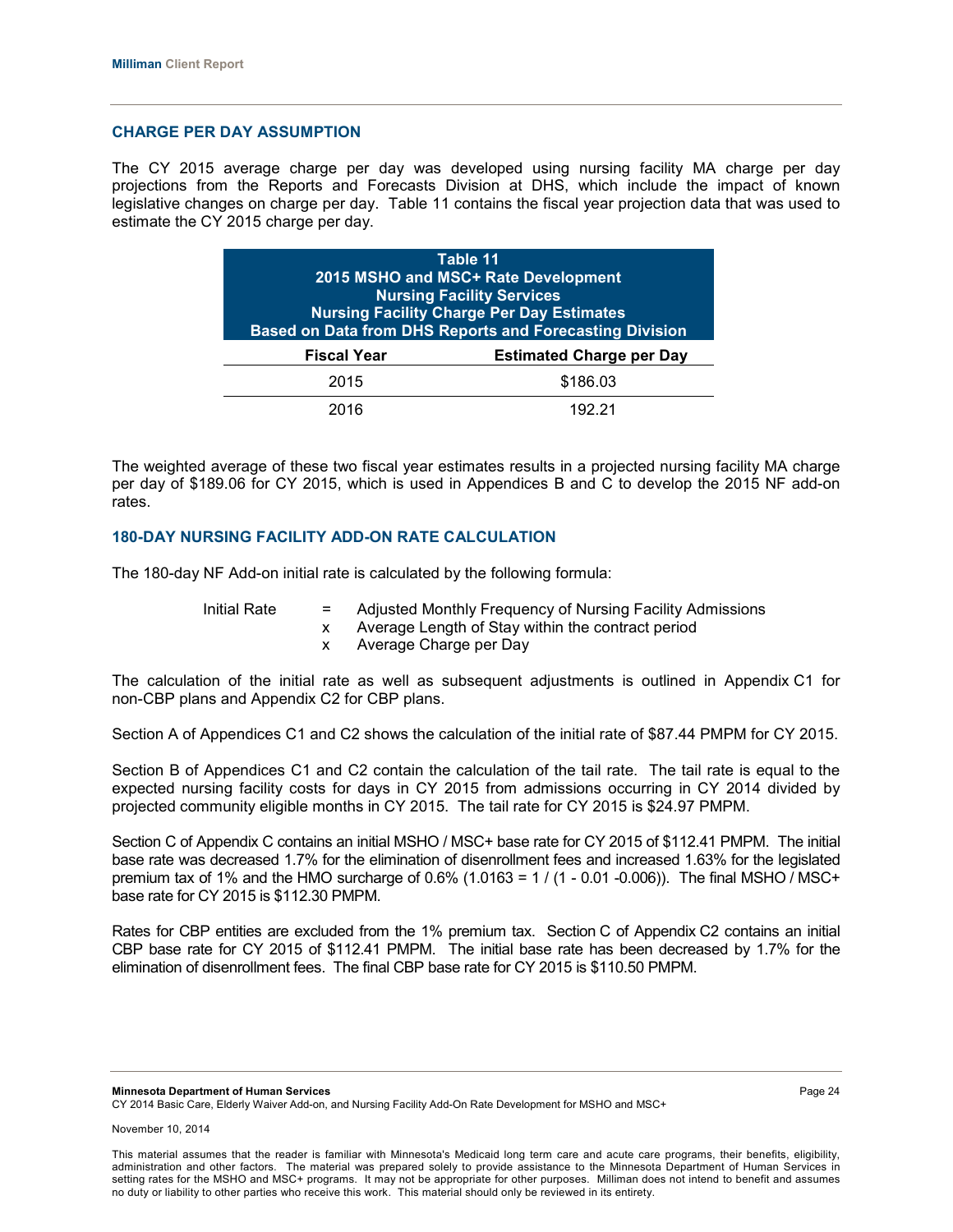Section D of Appendix C1 (MSHO / MSC+ non-CBP) and Appendix C2 (MSHO / MSC+ CBP) contains aggregate 180-day NF Add-on rates specific to enrollees eligible for both Medicaid and Medicare versus Medicaid-only enrollees. The adjustment to calculate these rates reflects differences in frequency and ALOS for Medicare versus Non-Medicare enrollees based on health plan experience. The aggregate Medicare and Non-Medicare rates equal the overall 180-day NF Add-on rates times the corresponding Medicare and Non-Medicare adjustment.

#### **Rate Cell Relativities**

The NF Add-on rate cell relativities in Table 12 were developed as follows:

- We developed initial 2015 rate cell relativities by compared the difference between age, gender, area, and dual/non-dual-specific nursing facility costs and total nursing facility costs from CY 2010 through CY 2013 health plan experience. The area-specific costs were calculated for the Metro and Non-Metro areas. Metro is defined as combination of the Hennepin, Ramsey, Core Metro, and Carver regions established in 2004. Non-Metro is defined as the combination of the Olmsted, Greater Metro, North East, North Central, South West, and South East regions established in 2004.
- We developed blended 2015 rate cell relativities by blending the initial 2015 rate cell relativities and the 2014 rate cell relatives both with 50% weight.
- We normalized the blended 2015 rate cell relativities such that they composite to 1.000 using the CY 2013 distribution of eligibles by age, gender, area, and dual/non-dual. These final 2015 rate cell relativities are contained in Table 12.

|           | Table 12<br>CY 2015 MSHO and MSC+ Rate Development<br>NF Add-on Rate Cell Relativities for Geographic Area and Demographic Group |                  |                   |  |  |  |  |  |  |  |  |
|-----------|----------------------------------------------------------------------------------------------------------------------------------|------------------|-------------------|--|--|--|--|--|--|--|--|
| Area      | Gender                                                                                                                           | <b>Age Group</b> | <b>Relativity</b> |  |  |  |  |  |  |  |  |
| Metro     | Male                                                                                                                             | $65 - 74$        | 0.385             |  |  |  |  |  |  |  |  |
| Metro     | Male                                                                                                                             | $75 - 84$        | 0.804             |  |  |  |  |  |  |  |  |
| Metro     | Male                                                                                                                             | $85 +$           | 1.812             |  |  |  |  |  |  |  |  |
| Metro     | Female                                                                                                                           | $65 - 74$        | 0.293             |  |  |  |  |  |  |  |  |
| Metro     | Female                                                                                                                           | $75 - 84$        | 0.672             |  |  |  |  |  |  |  |  |
| Metro     | Female                                                                                                                           | $85 +$           | 1.593             |  |  |  |  |  |  |  |  |
| Non-Metro | Male                                                                                                                             | $65 - 74$        | 0.632             |  |  |  |  |  |  |  |  |
| Non-Metro | Male                                                                                                                             | $75 - 84$        | 1.465             |  |  |  |  |  |  |  |  |
| Non-Metro | Male                                                                                                                             | $85 +$           | 3.343             |  |  |  |  |  |  |  |  |
| Non-Metro | Female                                                                                                                           | $65 - 74$        | 0.487             |  |  |  |  |  |  |  |  |
| Non-Metro | Female                                                                                                                           | $75 - 84$        | 1.222             |  |  |  |  |  |  |  |  |
| Non-Metro | Female                                                                                                                           | $85 +$           | 2.592             |  |  |  |  |  |  |  |  |
|           |                                                                                                                                  | Dual             | 1.030             |  |  |  |  |  |  |  |  |
|           |                                                                                                                                  | Non-Dual         | 0.440             |  |  |  |  |  |  |  |  |

**Minnesota Department of Human Services** Page 25

CY 2014 Basic Care, Elderly Waiver Add-on, and Nursing Facility Add-On Rate Development for MSHO and MSC+

November 10, 2014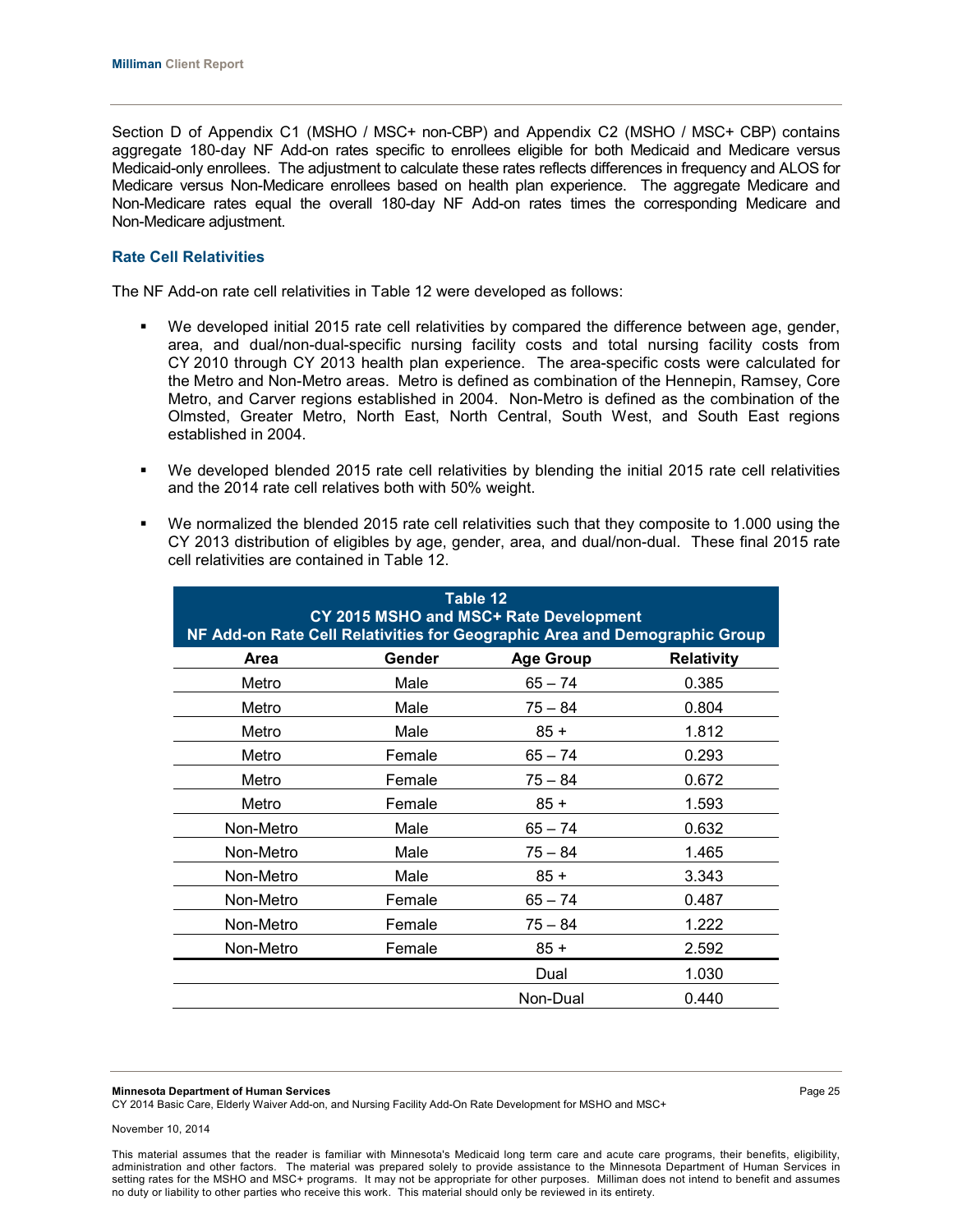By definition, all of the demographic factors composite to 1.000 using the CY 2013 distribution of eligibles by age, gender, area, and dual/non-dual. As the age, gender, and area mix changes over time, the demographic factors may not composite to 1.000. This aggregate demographic factor change was considered when determining the appropriateness of the trend factors used to develop CY 2015 base rates and will continue to be considered when determining the appropriateness of trends in the future.

Exhibit 3A (MSHO / MSC+ non-CBP) and Exhibit 3B (MSHO / MSC+ CBP) contain the CY 2015 180-day NF Add-on rates by age, gender and region for dual eligible and Medicaid-only enrollees using the CY 2015 NF Add-on base rate and the rate cell relativities contained in Table 12.

**Minnesota Department of Human Services** Page 26 CY 2014 Basic Care, Elderly Waiver Add-on, and Nursing Facility Add-On Rate Development for MSHO and MSC+

November 10, 2014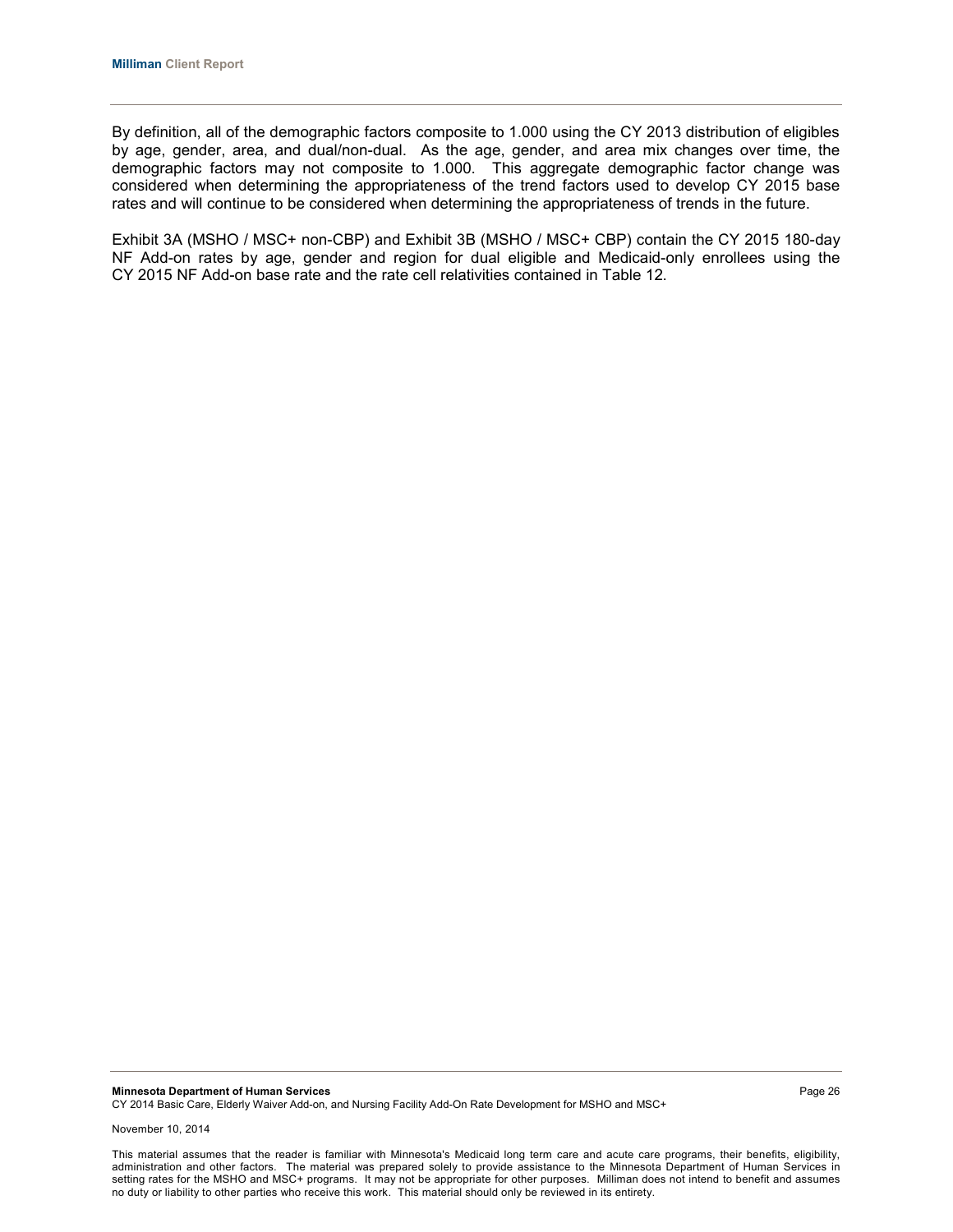# **V. HEALTH INSURER FEE**

We provided a letter to DHS dated May 16, 2014 regarding our recommended methodology to calculate the amount to reimburse plans for the health insurer fee. The recommended approach is repeated below.

We recommend that DHS process the capitation rate adjustments for the health insurer fee outside of the monthly capitation rate payment system in the form of one annual payment to Medicaid health plans for two items related to the health insurer fee:

- The actual health insurer fee amount (allocated across lines of business by revenue), and
- The income tax impact related to the health insurer fee (allocated across lines of business by revenue).

All payments will be increased for consideration of the 1% premium tax and 0.6% HMO surcharge if applicable to a particular health plan.

## **Health Insurer Fee Amount**

According to the final IRS regulations, each health insurer is required to report its net premiums written to the IRS annually by April 15 of the fee year. The IRS will then send each insurer a notice of preliminary fee calculation each fee year that will include the insurer's allocated fee, net premiums written for health insurance of United States health risks, net premiums written taken into account, and aggregate net premiums written taken into account for all insurers. The regulations provide that the IRS will send each covered entity its final fee calculation for a fee year no later than August 31 of that fee year, and that the covered entity must pay the fee by September 30 by electronic funds transfer.

#### **Related Income Tax Amount**

Since the ACA health insurer fee is not deductible for corporate income tax purposes, DHS should consider an allowance to cover the federal income tax impact on the additional revenue added to Medicaid managed care payments to cover the ACA health insurer fee. The health insurer fee should be grossed up by the marginal corporate tax income rate for each plan. Using the following assumptions:

- $\blacktriangleright$  K = Federal Income Tax % = 35%
- L = State Income Tax  $% = 9.8\%$
- $M =$  Premium Tax  $% = 1.6%$

The total capitation rate adjustment to insurers would be based on the following formula:

Total \$ Adjustment = HIF /  $(1 - K - L^*(1 - K))$  \* 1 /  $(1 - M)$  = 1.7333 \* HIF

These assumptions used in the example above should be confirmed for each plan's situation.

## **Revenue not Subject to the HIF**

As part of the HIF, the Internal Revenue Service Regulations (November 29, 2013) state that the HIF is not applicable to *"benefits for long-term care, nursing home care, home health care, community-based care."*

**Minnesota Department of Human Services** Page 27

CY 2014 Basic Care, Elderly Waiver Add-on, and Nursing Facility Add-On Rate Development for MSHO and MSC+

This material assumes that the reader is familiar with Minnesota's Medicaid long term care and acute care programs, their benefits, eligibility, administration and other factors. The material was prepared solely to provide assistance to the Minnesota Department of Human Services in setting rates for the MSHO and MSC+ programs. It may not be appropriate for other purposes. Milliman does not intend to benefit and assumes no duty or liability to other parties who receive this work. This material should only be reviewed in its entirety.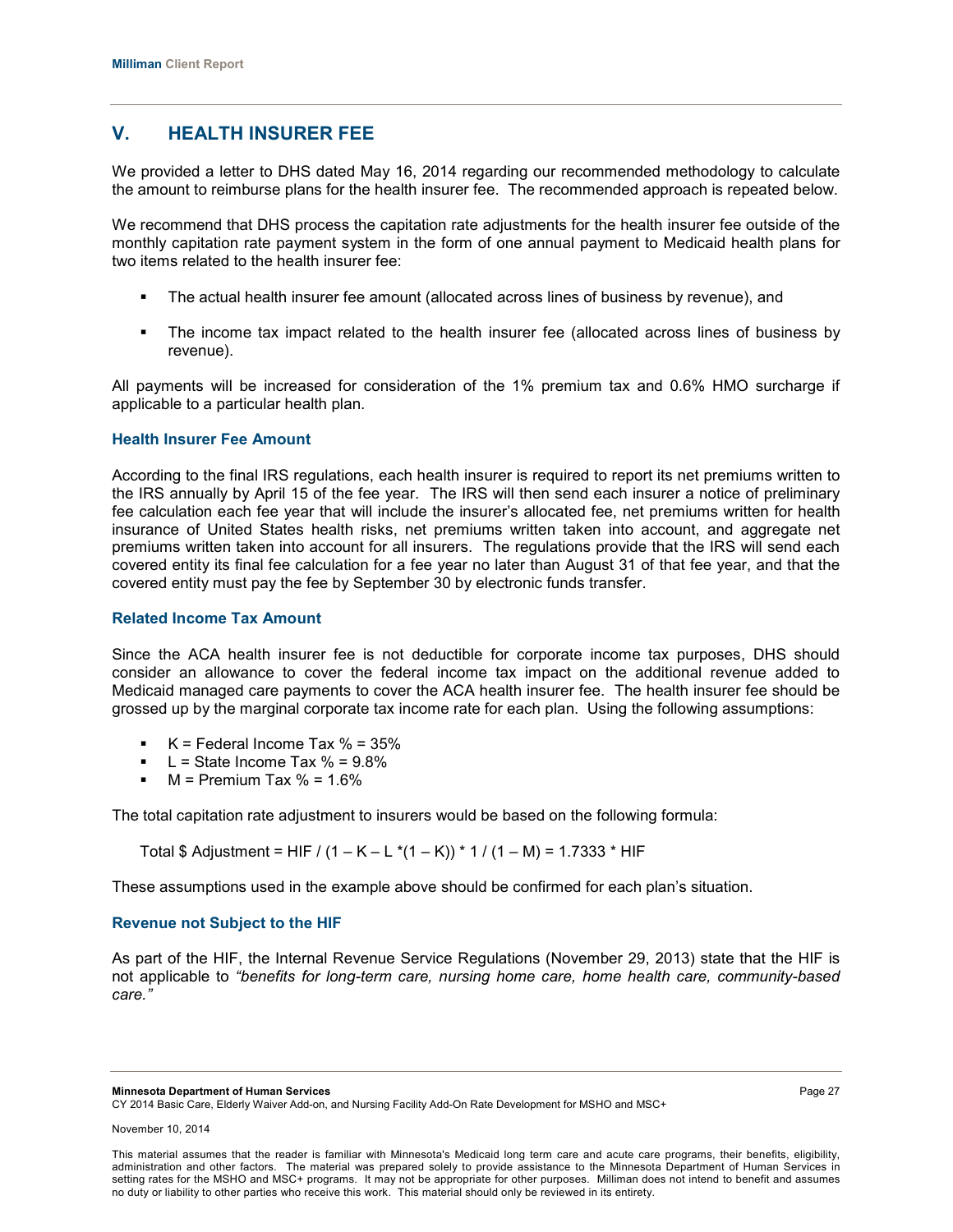As such, we provide Table 13 below that provide the percentage of overall services for MSHO and MSC+ by rate cell (including pharmacy), that are attributable long-term care (LTC) services. This data was compiled using the 2013 Encounter Summary data that was provided to Milliman and accounts for membership migration, trend, and program changes.

| Table 13                | CY 2015 MSHO and MSC+ Rate Development<br><b>Medical PMPM Attributable to LTC</b> |  |  |  |  |  |  |  |
|-------------------------|-----------------------------------------------------------------------------------|--|--|--|--|--|--|--|
| <b>Rate Component</b>   | Percentage                                                                        |  |  |  |  |  |  |  |
| <b>Basic Care Rates</b> | 49.4%                                                                             |  |  |  |  |  |  |  |
| EW Add-On Rates         | 100.0%                                                                            |  |  |  |  |  |  |  |
| NF Add-On Rates         | $100.0\%$                                                                         |  |  |  |  |  |  |  |

These percentages can be applied to the 2015 premium rate to determine the portion of the rate that is considered LTC services. We defined LTC services as any costs under the following service headings:

- Adult Day Care
- **Assisted Living Services**
- **Elderly Waiver Services**
- **Extended home care Nursing**
- **Home Health Services**
- ICF-DD
- **Inpatient Long Term Hospital**
- **-** LTC Consultation-Pre-admission Screening
- **Nursing Facility Level I**
- **Nursing Facility Level II**
- **Personal Care Services**
- Home care Nursing<br>• Respite Care
- Respite Care

We encourage DHS to solicit an official legal opinion on the appropriate services to consider in this calculation.

This material assumes that the reader is familiar with Minnesota's Medicaid long term care and acute care programs, their benefits, eligibility, administration and other factors. The material was prepared solely to provide assistance to the Minnesota Department of Human Services in setting rates for the MSHO and MSC+ programs. It may not be appropriate for other purposes. Milliman does not intend to benefit and assumes no duty or liability to other parties who receive this work. This material should only be reviewed in its entirety.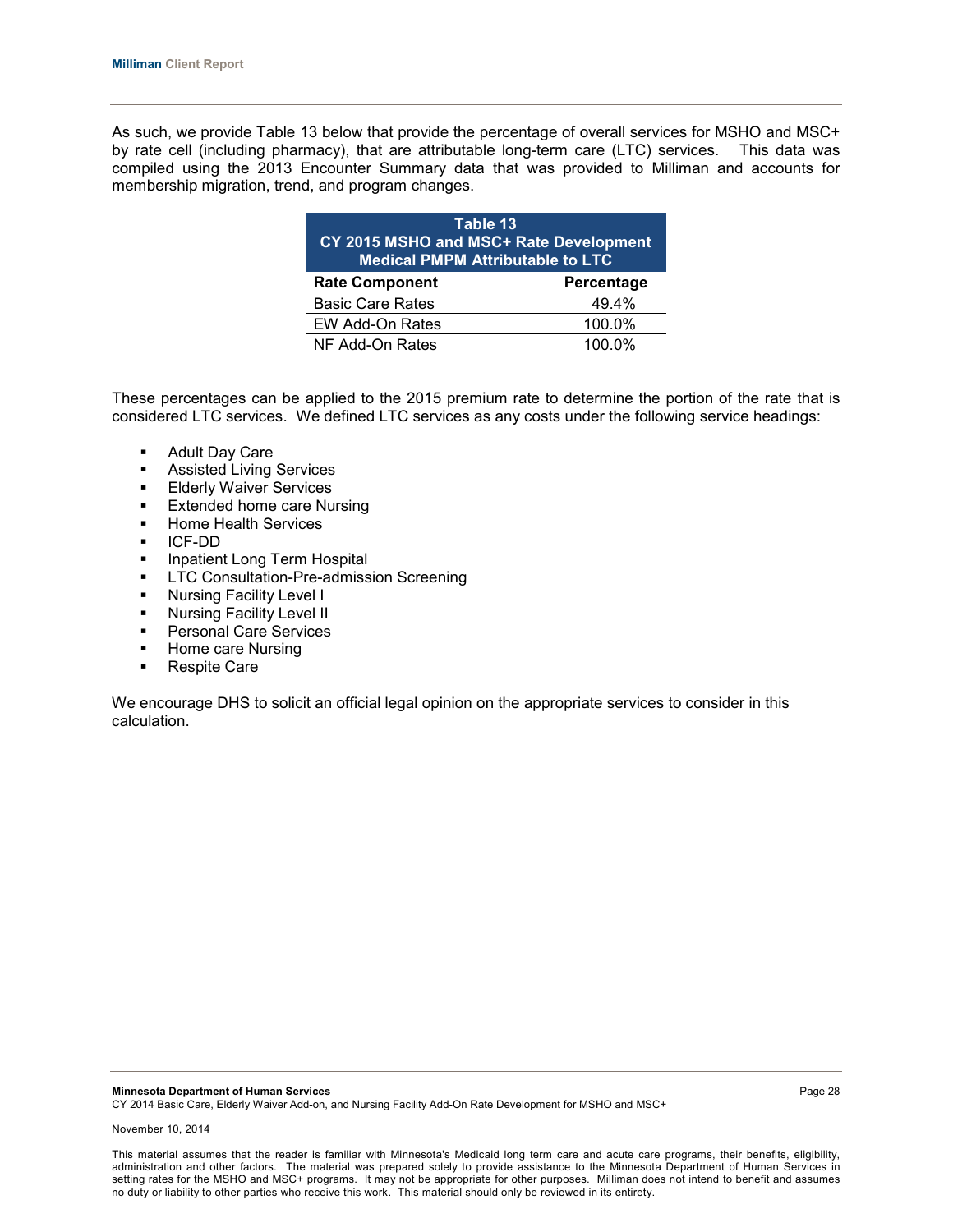# **Exhibit 1 Seniors Basic Care Rates for January 2015 through December 2015**

**Exhibit 2 Elderly Waiver (EW) Add-on Rates for January 2015 through December 2015**

**Exhibit 3 180 Day Nursing Facility (NF) Add-on Rates for January 2015 through December 2015**

**Minnesota Department of Human Services** CY 2014 Basic Care, Elderly Waiver Add-on, and Nursing Facility Add-On Rate Development for MSHO and MSC+

November 10, 2014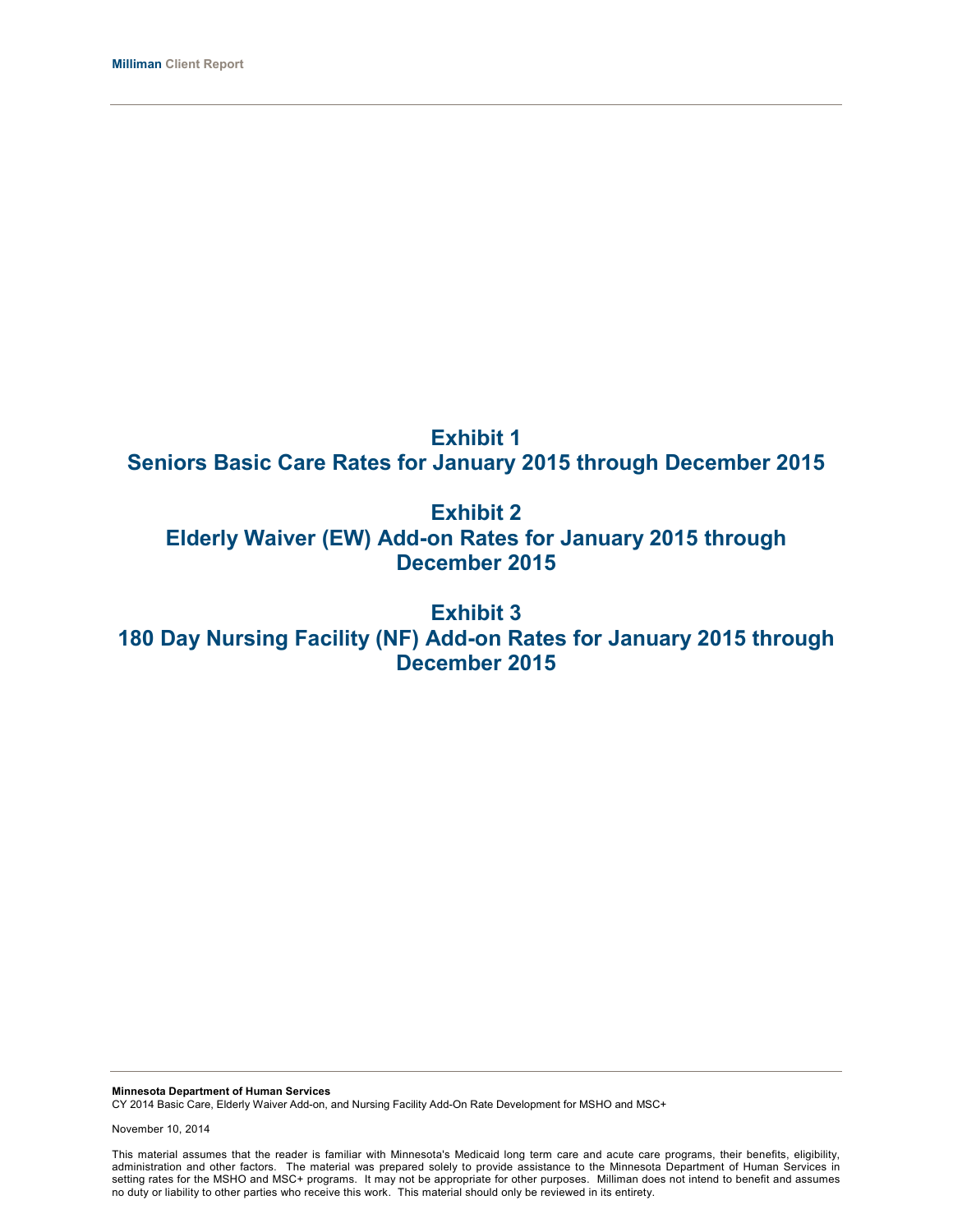# **Exhibit 1A Calendar Year 2015 MSHO and MSC+ Rate Development Basic Care Rates Non-County Based Purchasing Rates Prior to Withhold Adjustment**

# **Community Population**

|                    |                    |                          | <b>Males</b>             |                       | Females            |                          |                      |                       |
|--------------------|--------------------|--------------------------|--------------------------|-----------------------|--------------------|--------------------------|----------------------|-----------------------|
| Area               | 65 -<br>74         | $75 - 84$                | $85 +$                   | Non-MC                | $65 -$<br>74       | $75 - 84$                | $85 -$               | Non-MC                |
| Metro<br>Non-Metro | \$839.59<br>549.64 | ,142.10<br>\$1<br>744.19 | ,347.96<br>\$1<br>873.66 | \$2,077.22<br>.358.04 | \$926.90<br>607.78 | .129.67<br>\$1<br>750.83 | \$1,314.78<br>909.62 | \$2,022.77<br>,324.80 |

|           |             |          | <b>Males</b> |                | Females      |           |          |            |
|-----------|-------------|----------|--------------|----------------|--------------|-----------|----------|------------|
| Area      | 65 -<br>-74 | 75 - 84  | $85 -$       | <b>Non-MC</b>  | $65 -$<br>74 | $75 - 84$ | $85 -$   | Non-MC     |
| Metro     | \$480.17    | \$390.78 | \$296.54     | ,638.26<br>\$1 | \$472.17     | \$336.30  | \$245.25 | \$1,638.26 |
| Non-Metro | 389.21      | 317.18   | 256.14       | ,085.01        | 411.49       | 283.25    | 212.75   | ,085.01    |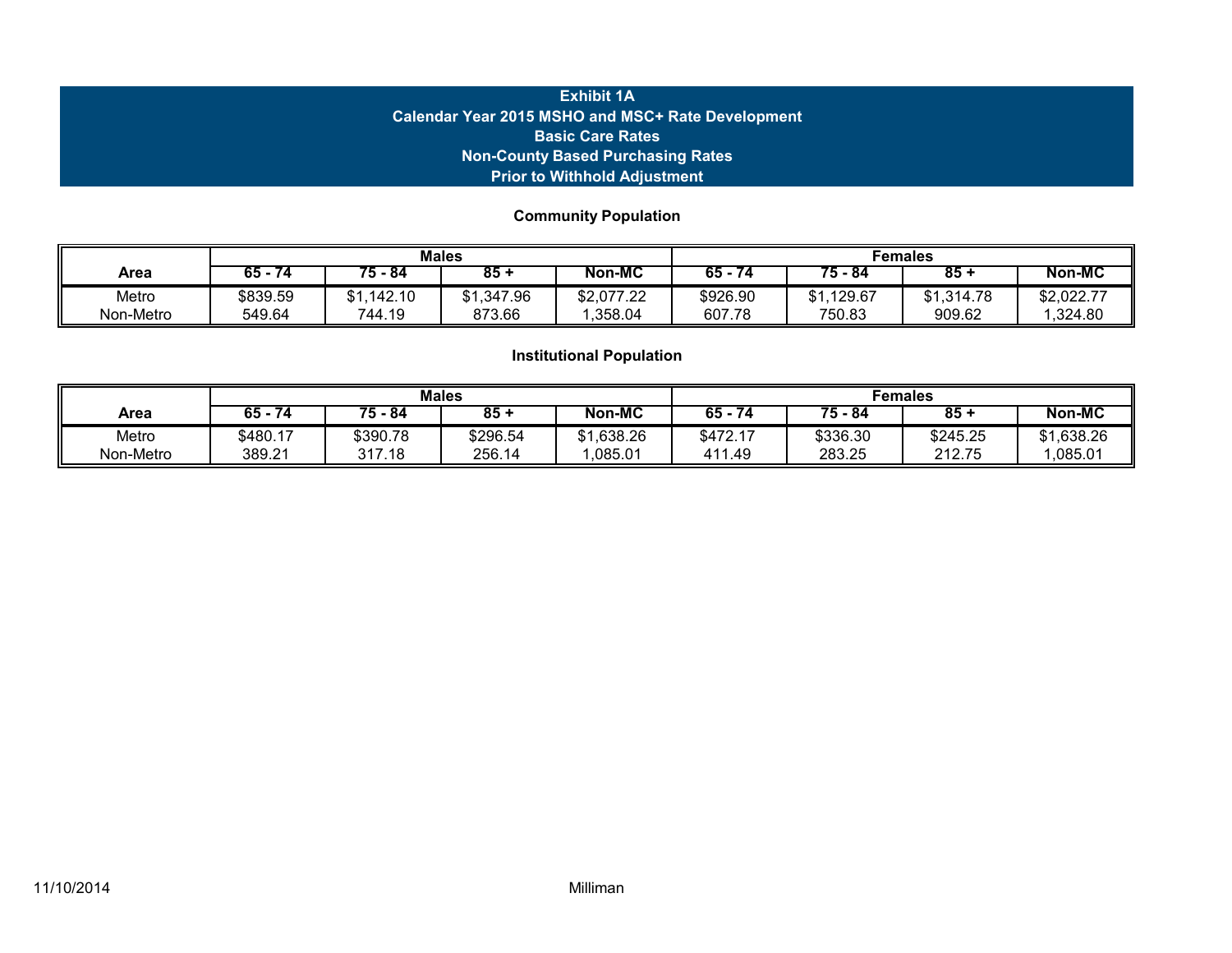# **Exhibit 1B Calendar Year 2015 MSHO and MSC+ Rate Development Basic Care Rates County Based Purchasing Rates Prior to Withhold Adjustment**

**Community Population**

|               |                |                   | <b>Males</b> |                    | Females  |          |          |              |
|---------------|----------------|-------------------|--------------|--------------------|----------|----------|----------|--------------|
| Area          | ^-<br>ხ5<br>74 | --<br>84          | 85           | <b>Non-MC</b>      | 65<br>74 | 75 - 84  | 85       | Non-MC       |
| Non<br>-Metro | \$540.84       | ሶ ንጋን ጋይ<br>72.ZO | \$859.68     | .336.31<br>灬<br>.D | \$598.06 | \$738.82 | \$895.06 | ,303.60<br>u |

|           |          |                | <b>Males</b>         |                          | Females           |                     |          |                     |
|-----------|----------|----------------|----------------------|--------------------------|-------------------|---------------------|----------|---------------------|
| Area      | 65<br>74 | ╼<br>84<br>э   | 85                   | <b>Non-MC</b>            | ^ -<br>ხ5 -<br>74 | - -<br>75 - 84      | 85       | <b>Non-MC</b>       |
| Non-Metro | \$382.98 | 0.010, 10<br>. | $$25\overline{2.04}$ | ,067.65<br>$\sim$<br>۰D. | \$404.91          | <b>COTO</b><br>0.12 | \$209.35 | ,067.65<br>ሰ ብ<br>w |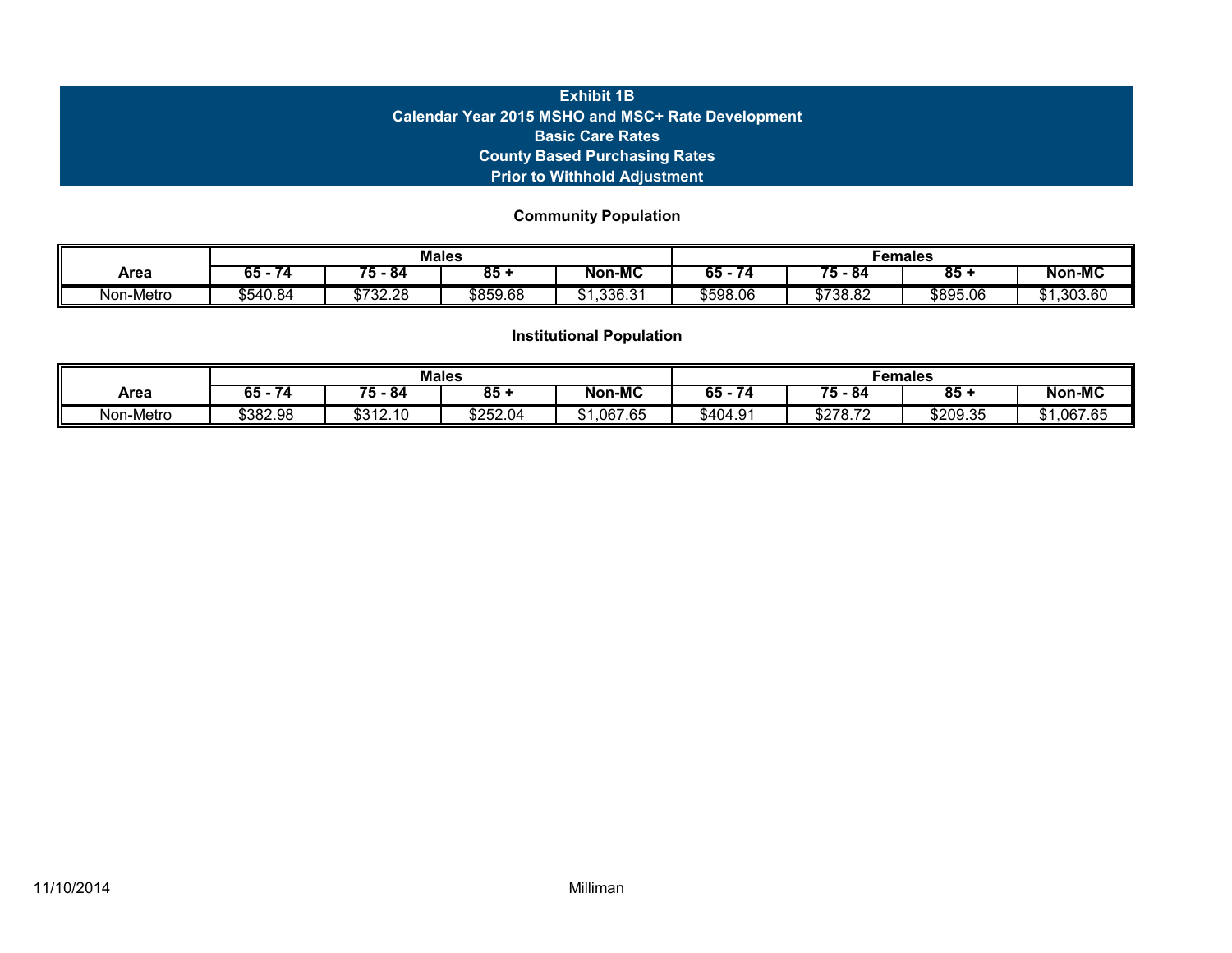# **Exhibit 1C Calendar Year 2015 MSHO and MSC+ Rate Development Basic Care Rates Non-County Based Purchasing Rates After Withhold Adjustment**

# **Community Population**

|                    |                    |                   | <b>Males</b>      |                           | Females            |                  |                      |                       |
|--------------------|--------------------|-------------------|-------------------|---------------------------|--------------------|------------------|----------------------|-----------------------|
| Area               | 74<br>65 -         | $75 - 84$         | 85 +              | Non-MC                    | - 65<br>74         | $75 - 84$        | 85 +                 | Non-MC                |
| Metro<br>Non-Metro | \$772.42<br>505.67 | .050.73<br>684.65 | .240.13<br>803.77 | .911.05<br>\$1<br>.249.40 | \$852.74<br>559.16 | 039.30<br>690.76 | \$1,209.60<br>836.85 | \$1,860.95<br>.218.81 |

|           |          |          | <b>Males</b> |                | Females  |           |          |                |
|-----------|----------|----------|--------------|----------------|----------|-----------|----------|----------------|
| Area      | 65 -     | 75 - 84  | $85 -$       | Non-MC         | $65 -$   | $75 - 84$ | $85 -$   | <b>Non-MC</b>  |
| Metro     | \$441.76 | \$359.52 | \$272.82     | ,507.20<br>ሰ 4 | \$434.40 | \$309.39  | \$225.63 | ,507.20<br>\$1 |
| Non-Metro | 358.07   | 291.80   | 235.65       | 998.21         | 378.57   | 260.59    | 195.73   | 998.21         |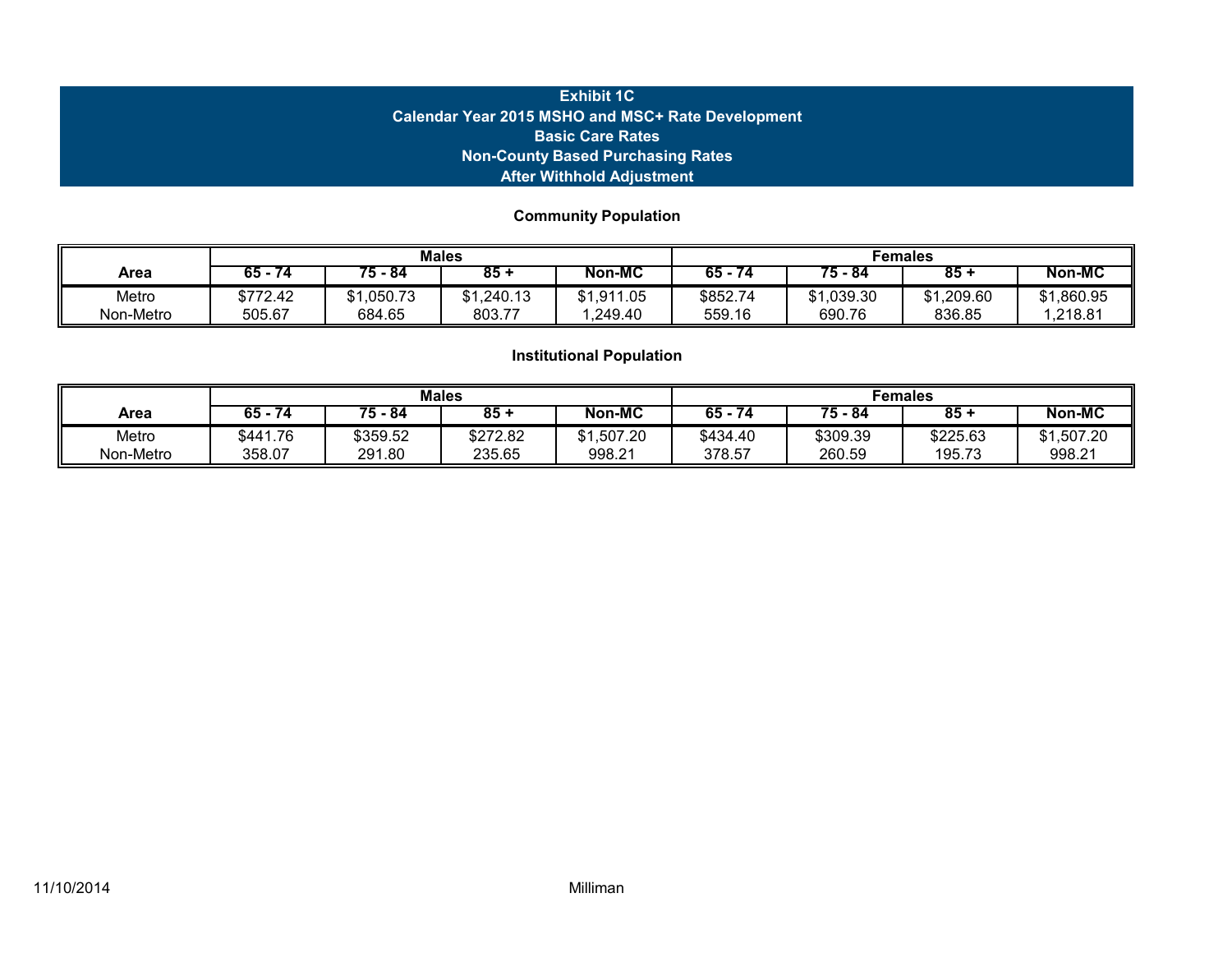# **Exhibit 1D Calendar Year 2015 MSHO and MSC+ Rate Development Basic Care Rates County Based Purchasing Rates After Withhold Adjustment**

**Community Population**

|               |           |          | <b>Males</b> |                  | Females   |            |          |                     |
|---------------|-----------|----------|--------------|------------------|-----------|------------|----------|---------------------|
| Area          | 65<br>74. | --<br>84 | 85           | Non-MC           | 65<br>74. | --<br>- 84 | 85       | <b>Non-MC</b>       |
| Non<br>-Metro | \$497.58  | \$673.70 | \$790.91     | 229.<br>∸<br>JD. | \$550.21  | \$679.7    | \$823.46 | ,199.31<br>∩ ⊿<br>u |

|           |                        |                 | <b>Males</b> |               | Females  |                  |                          |               |
|-----------|------------------------|-----------------|--------------|---------------|----------|------------------|--------------------------|---------------|
| Area      | ~-<br>65<br>$\sqrt{4}$ | ≖<br>- 84<br>э. | 85           | <b>Non-MC</b> | 65<br>74 | --<br>-84<br>′ ე | $\overline{\textbf{85}}$ | <b>Non-MC</b> |
| Non-Metro | \$352.35               | \$287           | \$231.88     | \$982.24      | mozo ro  | \$256.42         | \$192.60                 | \$982.24      |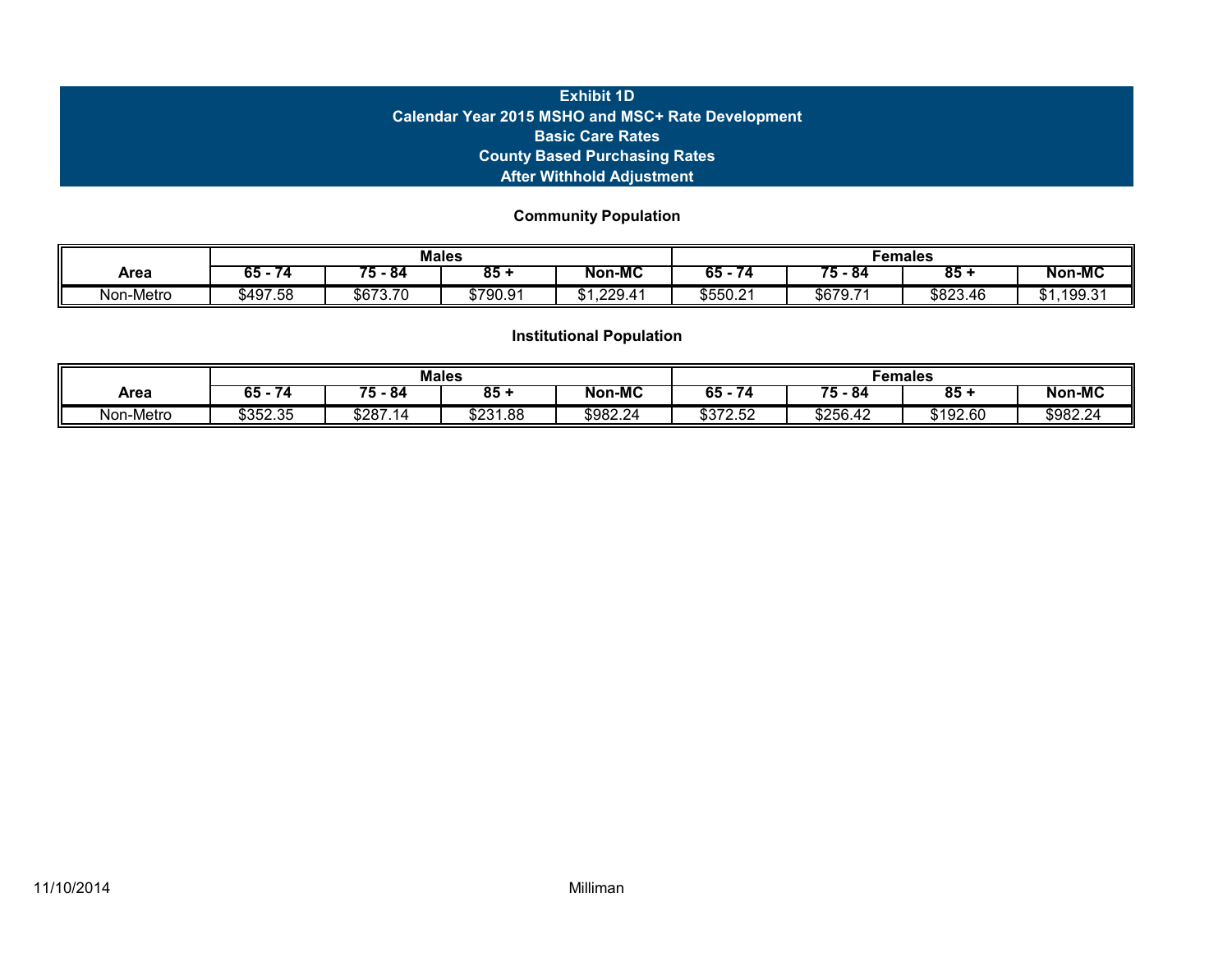|                                                                                                                                                     | <b>Exhibit 2A</b><br>Calendar Year 2015 MSHO and MSC+ Rate Development<br><b>Elderly Waiver Add-on Rates</b><br><b>Non-County Based Purchasing</b> |  |  |  |  |  |  |  |  |  |
|-----------------------------------------------------------------------------------------------------------------------------------------------------|----------------------------------------------------------------------------------------------------------------------------------------------------|--|--|--|--|--|--|--|--|--|
| 0 to 3 ADLs<br>4 to 6 ADLs<br>7 to 8 ADLs<br>$85 +$<br>$65 - 74$<br>65 - 74<br>75 - 84<br>$85 +$<br>75 - 84<br>$85 +$<br>75 - 84<br>65 - 74<br>Area |                                                                                                                                                    |  |  |  |  |  |  |  |  |  |

Metro \$854.18 \$930.42 \$1,091.34 \$1,278.83 \$1,442.34 \$1,758.12 \$1,577.43 | \$1,779.59 \$2,285.32 Non-Metro | \$825.21 | \$906.29 | \$1,101.69 | \$1,746.09 | \$1,983.58 | \$2,290.00 | \$2,503.79 | \$2,859.01 | \$3,316.99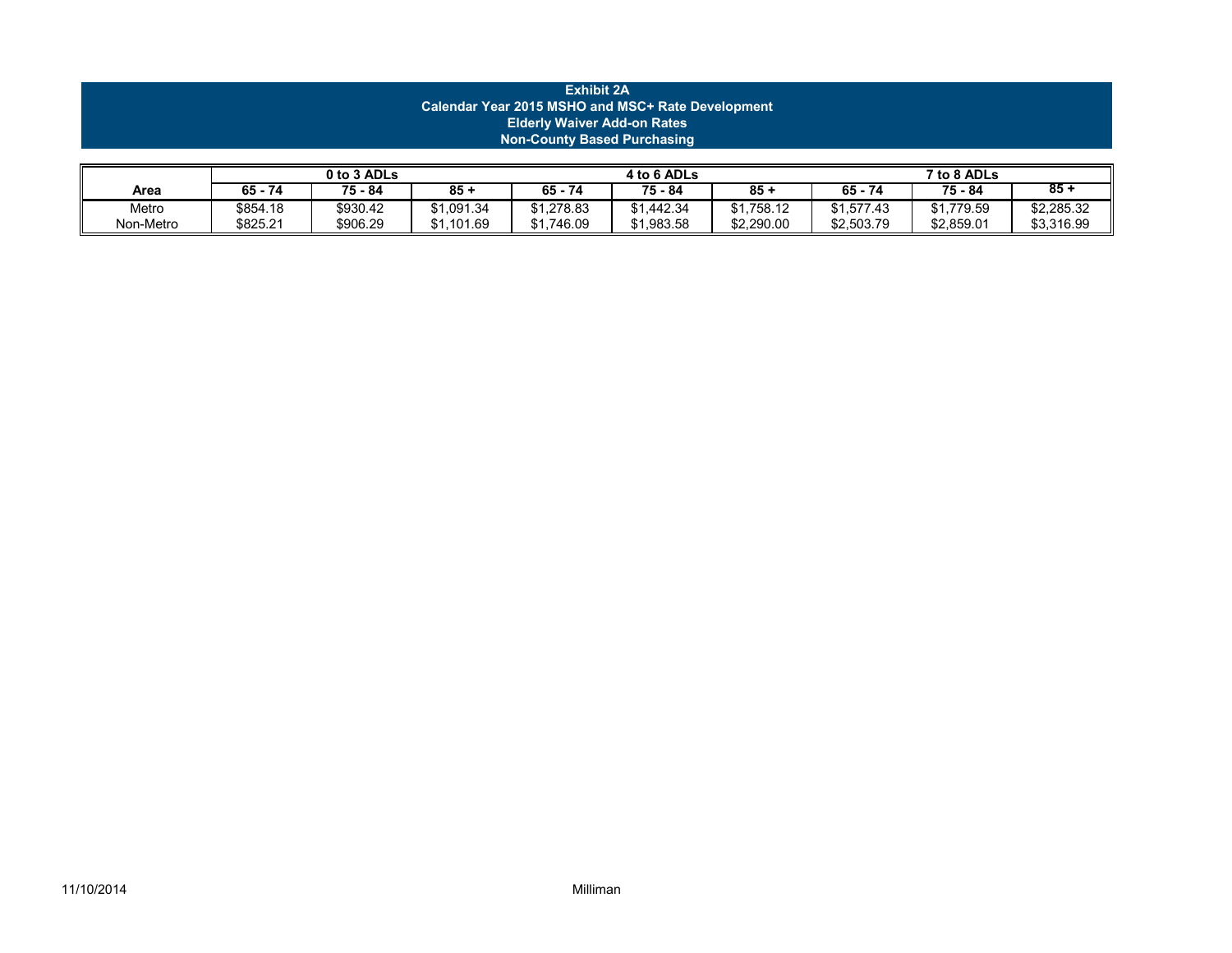|      |                                                   |             |        | <b>Exhibit 2B</b>                  |             |        |         |             |        |
|------|---------------------------------------------------|-------------|--------|------------------------------------|-------------|--------|---------|-------------|--------|
|      | Calendar Year 2015 MSHO and MSC+ Rate Development |             |        |                                    |             |        |         |             |        |
|      |                                                   |             |        | <b>Elderly Waiver Add-on Rates</b> |             |        |         |             |        |
|      | <b>County Based Purchasing</b>                    |             |        |                                    |             |        |         |             |        |
|      |                                                   |             |        |                                    |             |        |         |             |        |
|      |                                                   | 0 to 3 ADLs |        |                                    | 4 to 6 ADLs |        |         | 7 to 8 ADLs |        |
| Area | $65 - 74$                                         | 75 - 84     | $85 +$ | $65 - 74$                          | 75 - 84     | $85 +$ | 65 - 74 | 75 - 84     | $85 -$ |

Non-Metro | \$812.00 | \$891.79 | \$1,084.07 | \$1,718.15 | \$1,951.85 | \$2,253.36 | \$2,463.73 | \$2,813.27 | \$3,263.92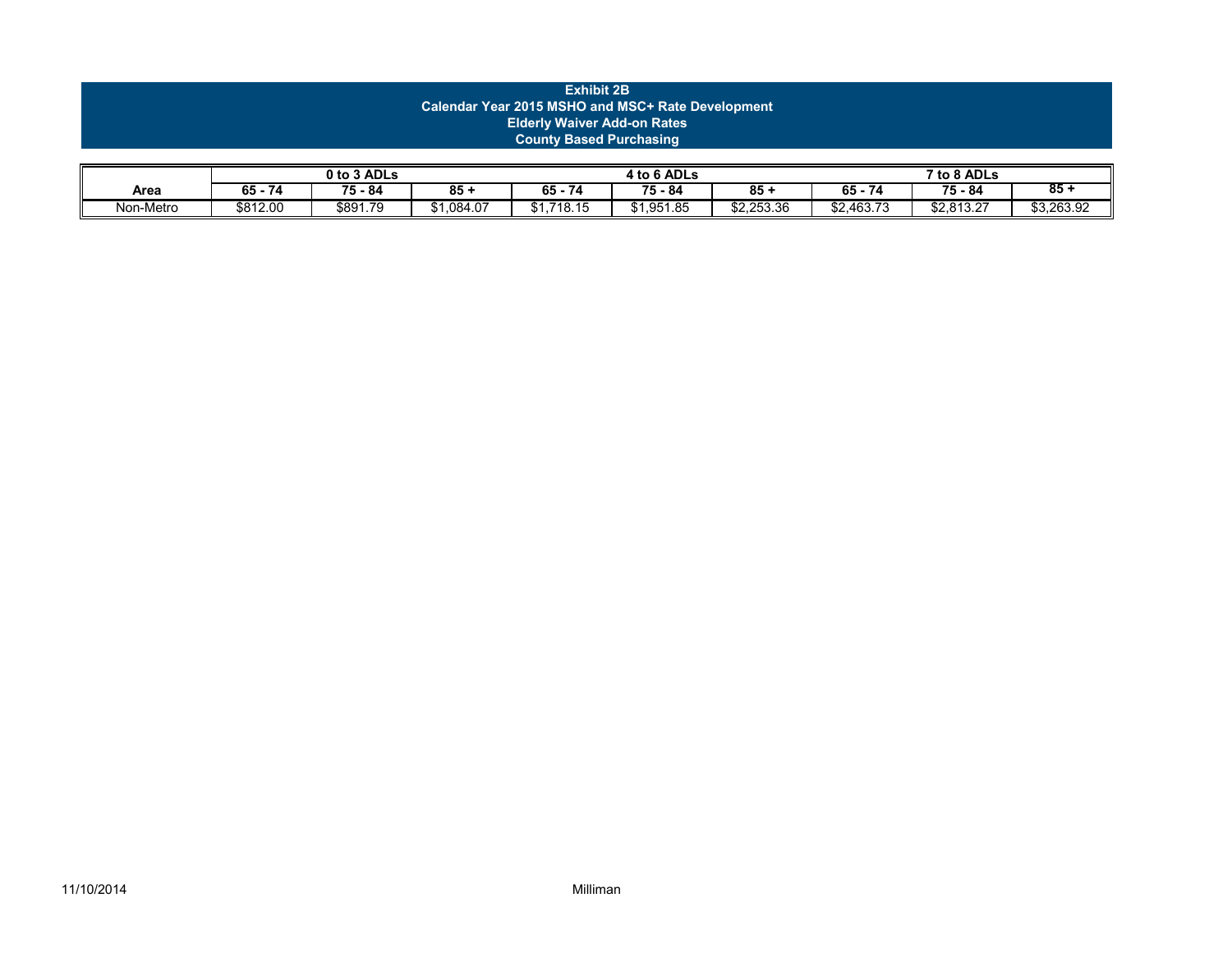## **Exhibit 3**

#### **Calendar Year 2015 MSHO and MSC+ Rate Development Nursing Facility Add-On Rates 180 Day Benefit Period Non-County Based Purchasing Rates**

## **January 2015 to December 2015 Contract Period**

## **Medicare Population**

|           |           | <b>Males</b> |          | Females |          |          |
|-----------|-----------|--------------|----------|---------|----------|----------|
| Area      | $65 - 74$ | 75-84        | $85+$    | 65-74   | 75-84    | $85 +$   |
| Metro     | \$44.55   | \$92.98      | \$209.63 | \$33.94 | \$77.72  | \$184.30 |
| Non Metro | \$73.15   | \$169.47     | \$386.84 | \$56.29 | \$141.40 | \$299.90 |

## **Non-Medicare Population**

|           | <b>Males</b> |         |          | Females |         |          |
|-----------|--------------|---------|----------|---------|---------|----------|
| Area      | $65 - 74$    | 75-84   | $85+$    | 65-74   | 75-84   | 85+      |
| Metro     | \$19.00      | \$39.67 | \$89.43  | \$14.48 | \$33.16 | \$78.62  |
| Non Metro | \$31.21      | \$72.30 | \$165.03 | \$24.01 | \$60.32 | \$127.94 |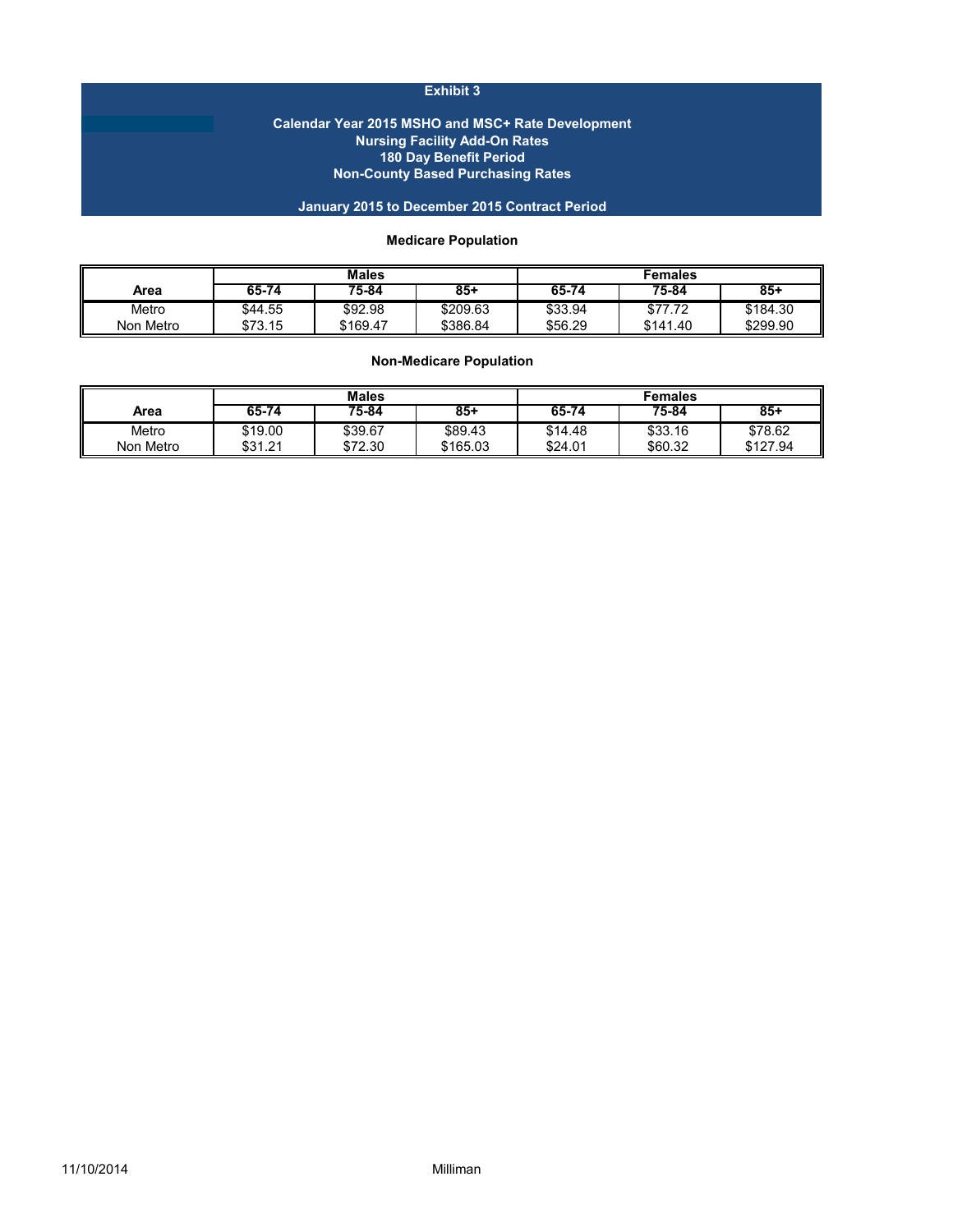## **Exhibit 3**

#### **Calendar Year 2015 MSHO and MSC+ Rate Development Nursing Facility Add-On Rates 180 Day Benefit Period County Based Purchasing Rates**

## **January 2015 to December 2015 Contract Period**

## **Medicare Population**

|              | <b>Males</b>         |           |          | Females |          |          |
|--------------|----------------------|-----------|----------|---------|----------|----------|
| Area         | 65-74                | $75 - 84$ | $85 +$   | 65-74   | 75-84    | 85+      |
| Non<br>Metro | $\sim$<br>1.98<br>ΦI | \$166.76  | \$380.64 | \$55.39 | \$139.13 | \$295.09 |

**Non-Medicare Population**

| ш            | <b>Males</b>   |               |          | Females |           |          |
|--------------|----------------|---------------|----------|---------|-----------|----------|
| Area         | 65-79          | 75-84         | 85+      | 65-74   | $75 - 84$ | 85+      |
| Metro<br>Non | - 7.<br>\$30., | ଳን<br>14<br>u | \$162.38 | \$23.63 | \$59.35   | \$125.89 |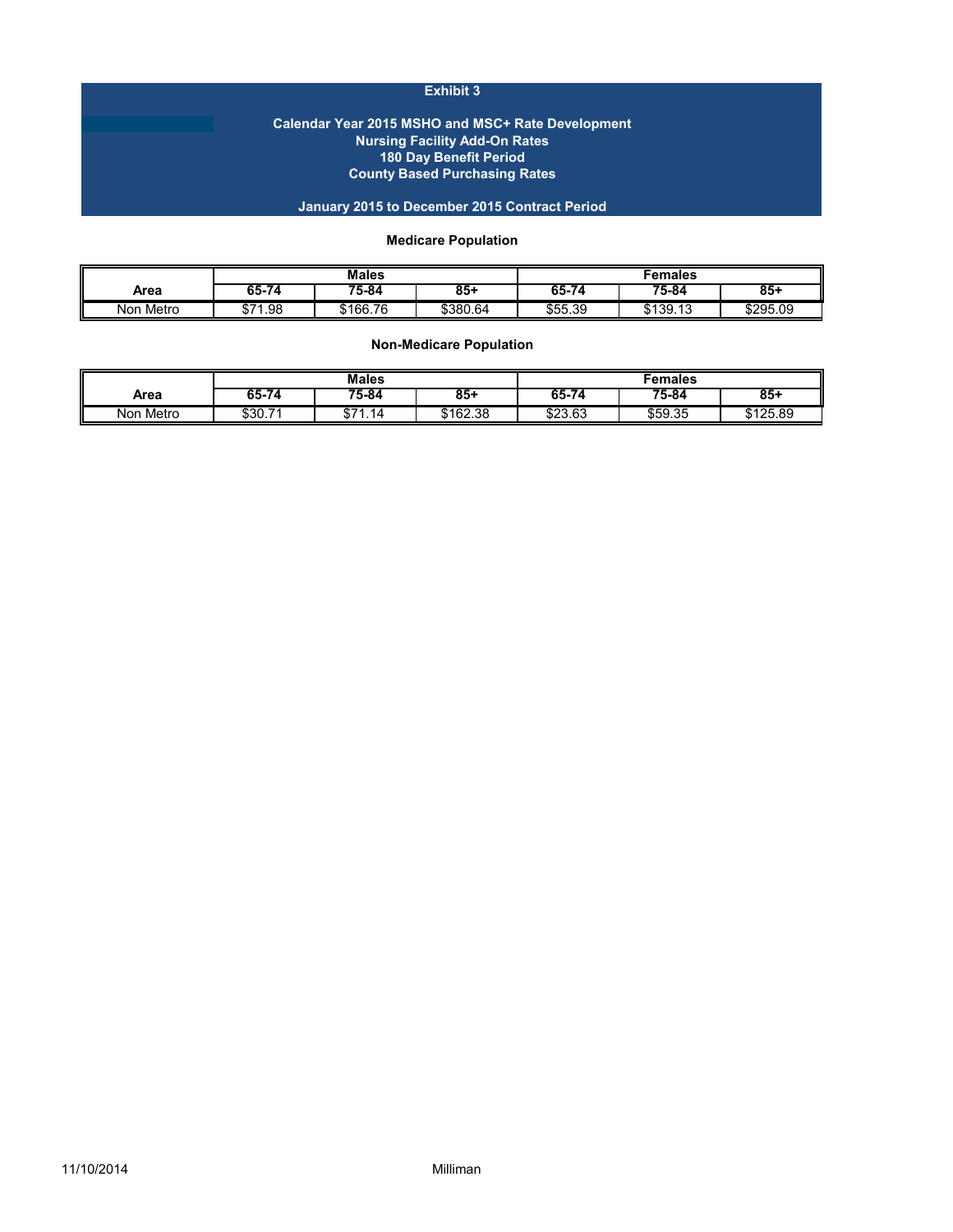# **Appendix A CY 2013 Aggregate Health Plan Elderly Waiver Experience PMPM by Category of Service**

# **Appendix B and C 180 Day Nursing Facility Add-on Rate Calculation for January 2015 through December 2015**

**Minnesota Department of Human Services** CY 2014 Basic Care, Elderly Waiver Add-on, and Nursing Facility Add-On Rate Development for MSHO and MSC+

November 10, 2014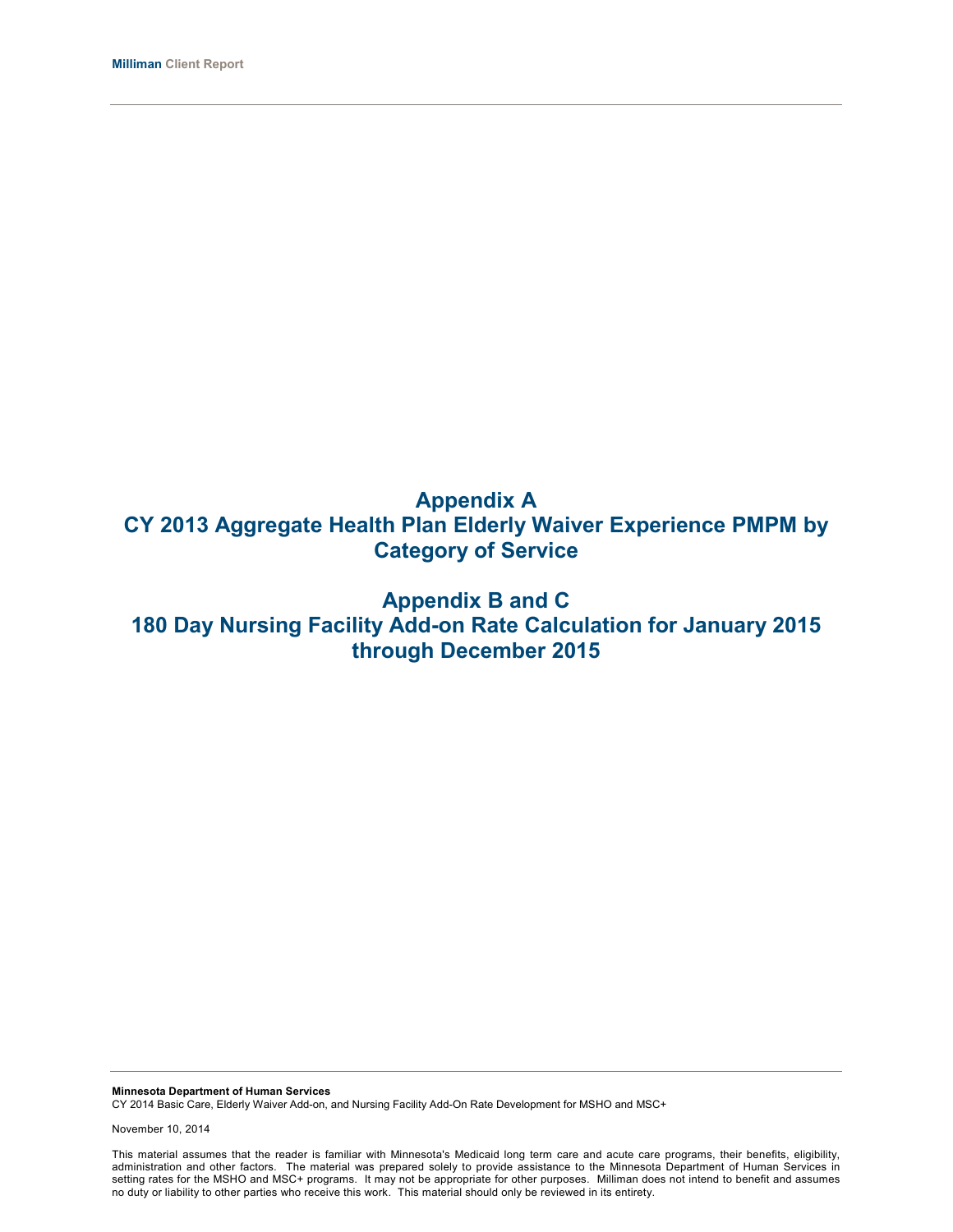#### **Appendix A Calendar Year 2015 MSHO and MSC+ Rate Development Elderly Waiver and Care Coordination / Case Management Services CY 2013 Aggregate Health Plan Experience PMPM by Category of Service**

| Elderly Waiver Services <sup>1</sup>                                     | 2013 Cost PMPM |
|--------------------------------------------------------------------------|----------------|
| <b>Adult Day Care</b>                                                    | \$101.89       |
| Adult Day Care Bath                                                      | \$0.17         |
| Adult Day Care FADS License                                              | \$0.95         |
| Caregiver Training and Education                                         | \$0.01         |
| <b>CDCS Background checks</b>                                            | \$0.00         |
| <b>CDCS Consumer Directed Community Supports</b>                         | \$4.40         |
| <b>CDCS Mandatory Case Mgt</b>                                           | \$0.22         |
| <b>Chore Services</b>                                                    | \$2.14         |
| Companion Care, Adult                                                    | \$2.22         |
| <b>Customized Living</b>                                                 | \$66.96        |
| Customized Living 24 Hr                                                  | \$556.57       |
| Env. Mod and Provision (claims only)                                     | \$0.48         |
| <b>Extended Home Health Aide</b>                                         | \$1.74         |
| <b>Extended Medical Supplies and Equipment</b>                           | \$6.53         |
| Extended Personal Care 1:1                                               | \$7.50         |
| Extended Shared Personal Care 1:3                                        | \$0.01         |
| Extended Shared Personal Care 1:2                                        | \$0.00         |
| Flexible Case Management (claims only)                                   | \$0.09         |
| Foster Care, Corporate                                                   | \$4.86         |
| Foster Care, family                                                      | \$41.39        |
| <b>Home Delivered Meals</b>                                              | \$24.62        |
| <b>Homemaker Services</b>                                                | \$107.72       |
| Homemaker services. Per Diem                                             | \$2.43         |
| <b>LPN Complex Extended</b>                                              | \$0.21         |
| LPN Regular Extended 1:1                                                 | \$0.11         |
| LPN Shared Extended 1:2                                                  | \$0.00         |
| Modifications/Adaptations                                                | \$2.01         |
| Personal Assistance (claims only)                                        | \$7.27         |
| <b>Residential Care</b>                                                  | \$1.29         |
| Respite not-in-home per diem                                             | \$0.32         |
| Respite, in home                                                         |                |
|                                                                          | \$0.88         |
| Respite, out of home                                                     | \$0.01         |
| RN Complex Extended                                                      | \$1.06         |
| RN Regular Extended 1:1                                                  | \$0.03         |
| RN Regular Extended 1:2                                                  | \$0.00         |
| Self-Directed Support (claims only)                                      | \$1.83         |
| <b>Transitional Services</b>                                             | \$0.32         |
| Transportation, Extended                                                 | \$31.83        |
| Transportion, non commercial, mileage                                    | \$0.75         |
| Treatment and Training (claims only)                                     | \$0.32         |
| <b>PERS Purchase</b>                                                     | \$0.14         |
| PERS Installation and Testing                                            | \$0.19         |
| PERS Monthly Service Fee                                                 | \$8.73         |
| <b>Caregiver Assessment</b>                                              | \$0.00         |
| Unknown 99 <sup>2</sup>                                                  | \$2.89         |
| Incurred but not Reported Claims                                         | \$12.32        |
| <b>Total Elderly Waiver Services</b>                                     | \$1,005.41     |
| Care Coordination / Case Management Services <sup>3</sup>                |                |
| Case Management                                                          | \$72.60        |
| Case Management, Paraprofessional                                        | \$1.33         |
| Other Care Management                                                    | \$24.31        |
| Total Care Coordination / Case Management Services Costs PMPM            | \$98.24        |
| <b>Total</b>                                                             | \$1,103.65     |
| Includes 2013 Elderly Waiver service costs for Blue Plus, Itasca Medical |                |

 $1$  Inclu Plan, Health Partners, Medica, PrimeWest Health System, South Country Health Alliance, and UCare Minnesota.

 $2$  Includes 2013 Elderly Waiver services costs paid by DHS that were submitted with missing/incorrect procedure codes.

 $3$  Includes 2013 Medicaid care coordination and case management costs for Blue Plus, Itasca Medical Plan, Health Partners, Medica, PrimeWest Health System, South Country Health Alliance, and UCare Minnesota.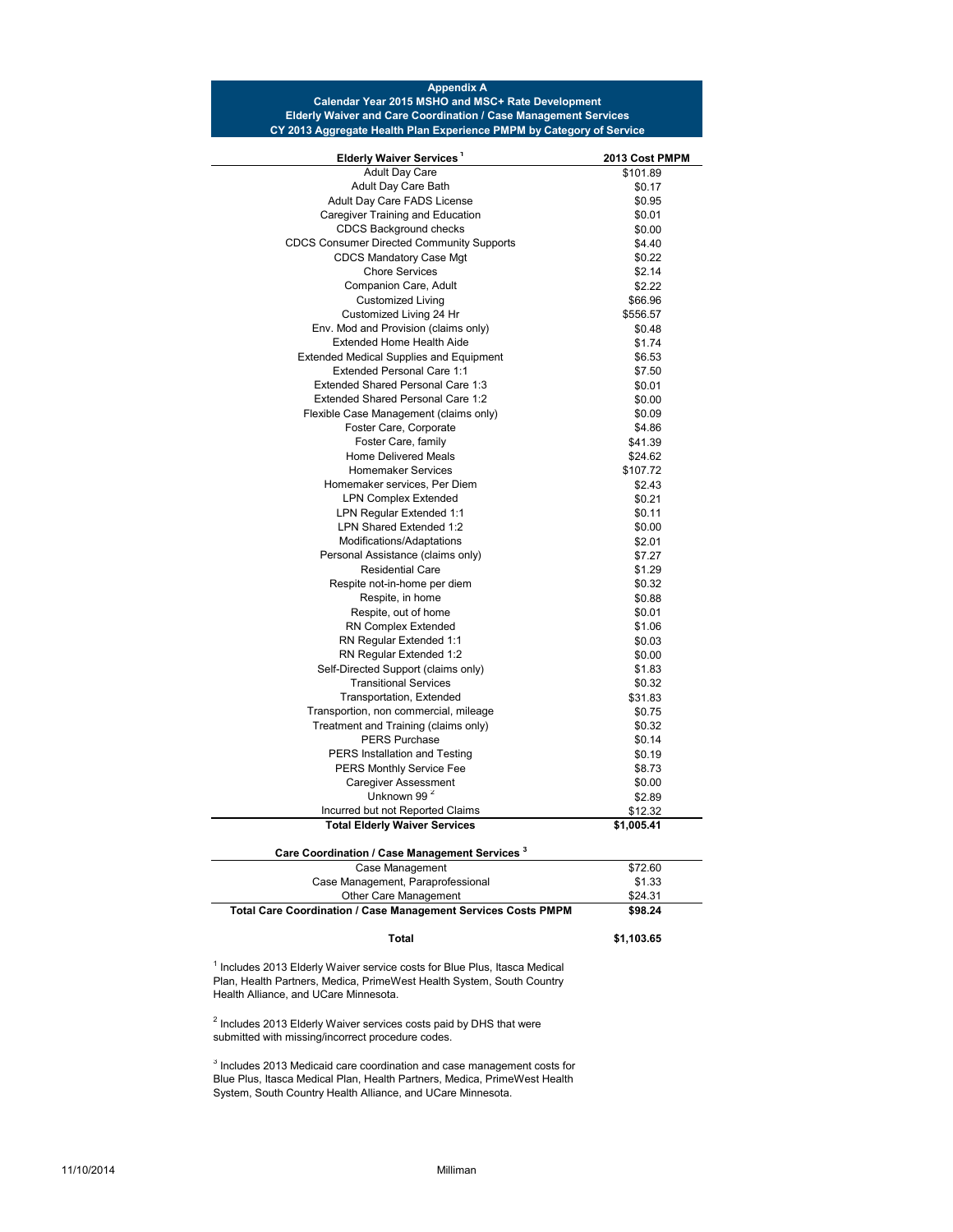#### **Appendix B Calendar Year 2015 MSHO and MSC+ Rate Development 180 Day Nursing Facility Add-On Rate Calculation for January 2015 Through December 2015 Projected Enrollment after August 2014**

|                     | 2014 Contract | 2015 Contract<br><b>III</b> |
|---------------------|---------------|-----------------------------|
|                     | Period        | Period                      |
| NF Add-On           |               | \$112.30                    |
| Per Diem            |               | \$189.06                    |
| <b>Monthly Freg</b> | 1.1250%       | 1.1250%                     |

|                                   |           |                           |                      |            |               | NF Days for Admissions in Month by<br>Contract Period * | <b>Health Plan</b><br>Payments to NF<br>for Admissions in |
|-----------------------------------|-----------|---------------------------|----------------------|------------|---------------|---------------------------------------------------------|-----------------------------------------------------------|
|                                   |           |                           | Paid to Health       |            | 2014 Contract | 2015 Contract                                           | Month for 2015                                            |
| Year                              | Month     | <b>Monthly Enrollment</b> | Plans                | Admissions | Period        | Period                                                  | <b>Contract Period</b>                                    |
|                                   |           |                           | 2014 Contract Period |            |               |                                                         |                                                           |
| 2014                              | January   | 37,507                    |                      | 422.0      | 53.0          | 0.0                                                     | \$0                                                       |
|                                   | February  | 37,468                    |                      | 421.5      | 53.0          | 0.0                                                     | $\mathbf 0$                                               |
|                                   | March     | 37,423                    |                      | 421.0      | 53.0          | 0.0                                                     | 0                                                         |
|                                   | April     | 37,384                    |                      | 420.6      | 53.0          | 0.0                                                     | 0                                                         |
|                                   | May       | 37,404                    |                      | 420.8      | 53.0          | 0.0                                                     | 0                                                         |
|                                   | June      | 37,385                    |                      | 420.6      | 53.0          | 0.0                                                     | 0                                                         |
|                                   | July      | 37,298                    |                      | 419.6      | 49.6          | 3.4                                                     | 268,993                                                   |
|                                   | August    | 36,985                    |                      | 416.1      | 42.4          | 10.6                                                    | 831,992                                                   |
|                                   | September | 37,634                    |                      | 423.4      | 34.7          | 18.3                                                    | 1,467,340                                                 |
|                                   | October   | 37,669                    |                      | 423.8      | 26.3          | 26.7                                                    | 2,141,684                                                 |
|                                   | November  | 37,705                    |                      | 424.2      | 16.8          | 36.2                                                    | 2,899,990                                                 |
|                                   | December  | 37,740                    |                      | 424.6      | 6.1           | 46.9                                                    | 3,767,439                                                 |
| <b>Total 2014 Contract Period</b> |           | 449,603                   |                      | 5,058.0    | 41.1          | 11.9                                                    | \$11,377,438                                              |
|                                   |           |                           | 2015 Contract Period |            |               |                                                         |                                                           |
| 2015                              | January   | 37,776                    | \$4,242,273          | 425.0      |               | 53.0                                                    | \$4,258,405                                               |
|                                   | February  | 37,812                    | 4,246,328            | 425.4      |               | 53.0                                                    | 4,262,474                                                 |
|                                   | March     | 37,845                    | 4,249,990            | 425.8      |               | 53.0                                                    | 4,266,150                                                 |
|                                   | April     | 37,881                    | 4,254,044            | 426.2      |               | 53.0                                                    | 4,270,220                                                 |
|                                   | May       | 37,916                    | 4,257,967            | 426.6      |               | 53.0                                                    | 4,274,158                                                 |
|                                   | June      | 37,952                    | 4,262,022            | 427.0      |               | 53.0                                                    | 4,278,228                                                 |
|                                   | July      | 37,987                    | 4,265,945            | 427.4      |               | 49.6                                                    | 4,008,205                                                 |
|                                   | August    | 38,023                    | 4,270,000            | 427.8      |               | 42.4                                                    | 3,430,890                                                 |
|                                   | September | 38,059                    | 4,274,054            | 428.2      |               | 34.7                                                    | 2,806,392                                                 |
|                                   | October   | 38,094                    | 4,277,977            | 428.6      |               | 26.3                                                    | 2,128,393                                                 |
|                                   | November  | 38,130                    | 4,282,032            | 429.0      |               | 16.8                                                    | 1,365,631                                                 |
|                                   | December  | 38,165                    | 4,285,955            | 429.4      |               | 6.1                                                     | 492,380                                                   |
| <b>Total 2015 Contract Period</b> |           | 455,642                   | \$51,168,586         | 5.126.0    |               | 41.1                                                    | \$39,841,527                                              |
|                                   |           |                           |                      |            |               |                                                         |                                                           |
| <b>Grand Total</b>                |           |                           |                      |            |               |                                                         | \$51,218,965                                              |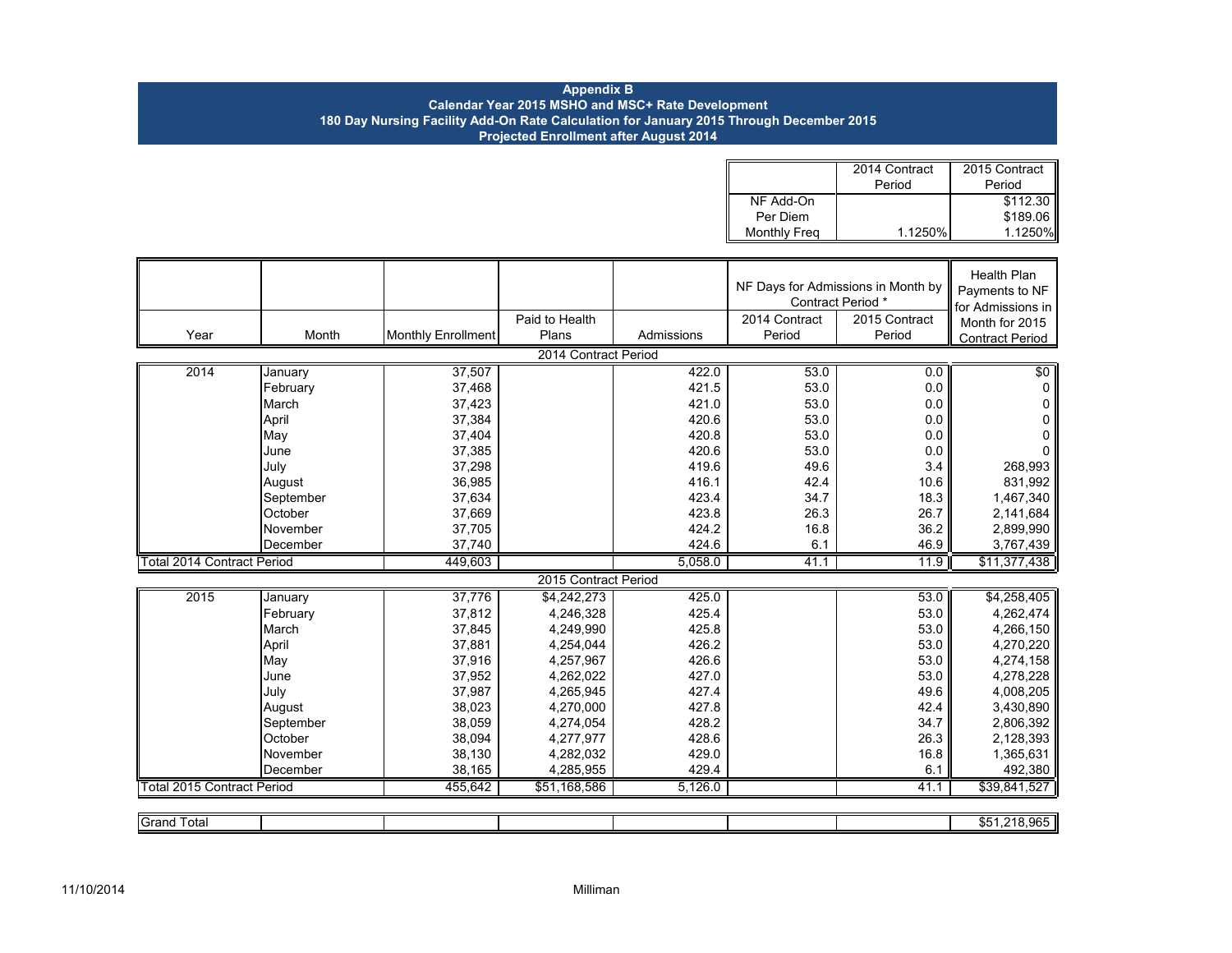## **Appendix C.1 Calendar Year 2015 MSHO and MSC+ Rate Development 180 Day Nursing Facility Add-On Rate Calculation Contract Period January 2015 to December 2015 Non-County Based Purchasing Rates**

| <b>Rate Component</b>                                                                                                        | 2014                                     | 2015                                     |
|------------------------------------------------------------------------------------------------------------------------------|------------------------------------------|------------------------------------------|
| <b>Section A</b>                                                                                                             |                                          |                                          |
| Monthly Claim Frequency<br>(x) Medicaid Length of Stay *<br>(x) Charge per Day *<br>$=$ Initial Rate (1)                     | 0.006403<br>70.64<br>\$178.87<br>\$80.90 | 0.011250<br>41.11<br>\$189.06<br>\$87.44 |
| <b>Section B</b>                                                                                                             |                                          |                                          |
| 2015 NF \$ for 2014 Contract Period Admits<br>(/) 2015 Eligible Months<br>$=$ Tail Rate $(2)$                                | \$10,443,707<br>455,838<br>\$22.91       | \$11,377,438<br>455,642<br>\$24.97       |
| <b>Section C</b>                                                                                                             |                                          |                                          |
| Initial Base Rate = $(1)+(2)$<br>Disenrollment Fee Adjustment<br>Legislated Premium Tax Adjustment<br><b>Final Base Rate</b> | \$103.34<br>0.9830<br>1.0163<br>\$103.24 | \$112.41<br>0.9830<br>1.0163<br>\$112.30 |
| <b>Section D</b>                                                                                                             |                                          |                                          |
| (x) Medicare Adjustment<br>(x) Non Medicare Adjustment<br>= Aggregate Medicare Rate                                          | 1.000<br>0.669<br>\$103.24               | 1.030<br>0.440<br>\$115.70               |
| = Aggregate Non-Medicare Rate                                                                                                | \$69.07                                  | \$49.36                                  |

\* The ALOS and charge per day exclude days that are 100% covered by Medicare.